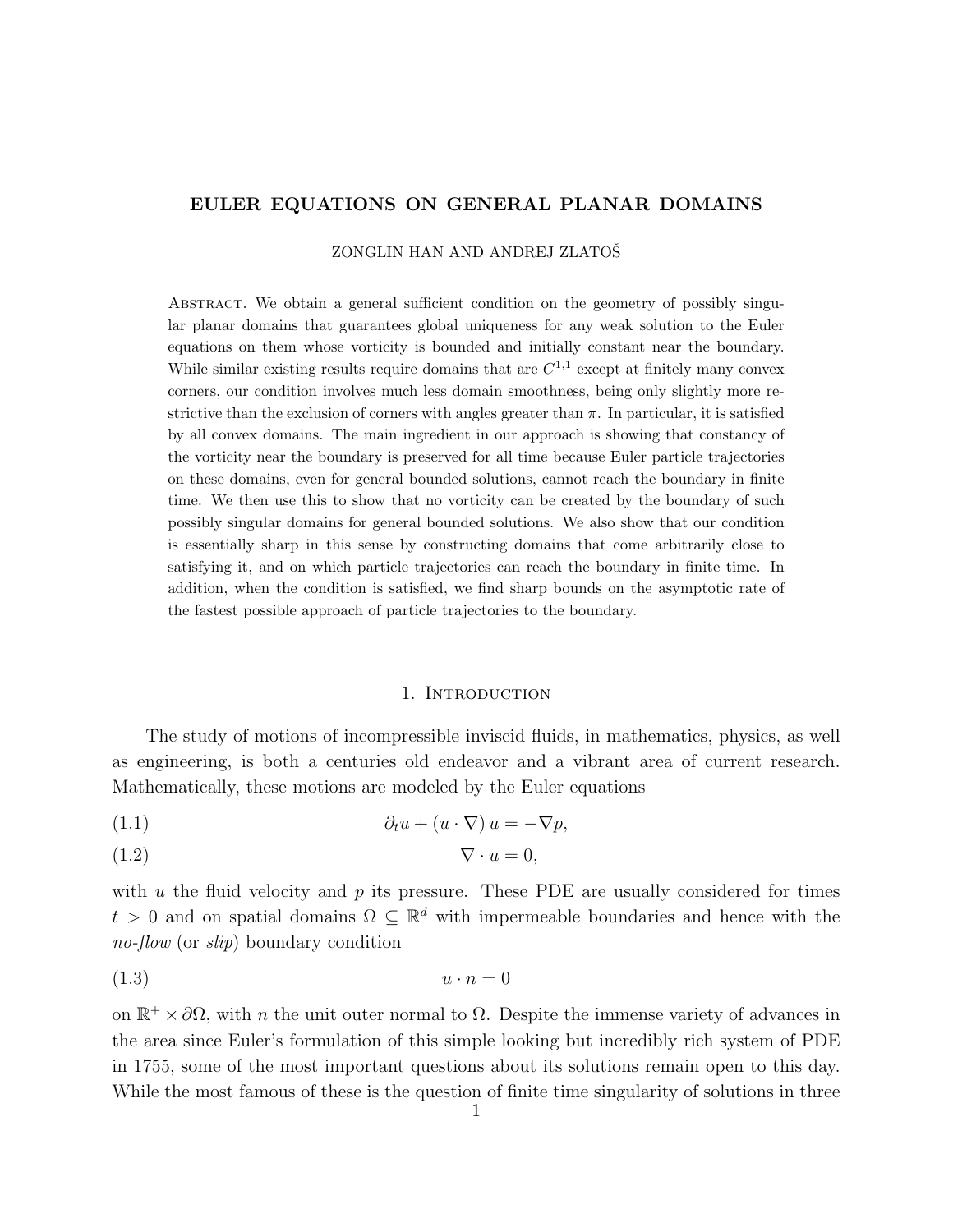#### <span id="page-1-2"></span>2 ZONGLIN HAN AND ANDREJ ZLATOŠ

and more dimensions, even in two spatial dimensions there are several important unsolved problems. One of these is uniqueness of solutions on irregular domains — even just general convex ones — due to singular effects of rough boundaries on the dynamics of fluids.

In two dimensions, the case considered here, the Euler equations can be equivalently reformulated as the active scalar equation

$$
(1.4) \qquad \qquad \partial_t \omega + u \cdot \nabla \omega = 0
$$

on  $\mathbb{R}^+ \times \Omega \subseteq \mathbb{R}^+ \times \mathbb{R}^2$ , with

<span id="page-1-1"></span><span id="page-1-0"></span>
$$
\omega := \nabla \times u = \partial_{x_1} u_2 - \partial_{x_2} u_1
$$

the *vorticity* of the flow. This conveniently removes the pressure from the system, and one can now also find the (divergence-free) velocity from the vorticity via the Biot-Savart law

$$
(1.5) \t\t u = \nabla^{\perp} \Delta^{-1} \omega,
$$

with  $\Delta$  the Dirichlet Laplacian on  $\Omega$  and  $\nabla^{\perp}\psi := (-\partial_{x_2}\psi, \partial_{x_1}\psi)$ .

## Prior Existence and Uniqueness Results

On smooth bounded domains  $\Omega \subseteq \mathbb{R}^2$ , global well-posedness for strong solutions goes back to the breakthrough 1933 papers by Wolibner [\[29\]](#page-29-0) and Hölder [\[10\]](#page-29-1) (for unbounded domains, see [\[12,](#page-29-2) [22\]](#page-29-3)). A natural class of solutions to consider are those with bounded vorticities, due to [\(1.4\)](#page-1-0) preserving  $\|\omega(t, \cdot)\|_{L^{\infty}}$ , and global well-posedness for weak solutions with initial conditions  $\omega_0 \in L^{\infty}(\Omega)$  was proved in the celebrated work of Yudovich [\[30\]](#page-30-0) (see also [\[1,](#page-28-0) [19,](#page-29-4) [21,](#page-29-5) [25\]](#page-29-6)). While existence of global weak solutions can also be proved for  $\omega_0 \in L^p(\Omega)$  [\[7\]](#page-28-1) and even for  $\omega_0 \in H^{-1}(\Omega) \cap \mathcal{M}_+(\Omega)$  [\[5\]](#page-28-2), uniqueness appears likely to not always hold in this case. Indeed, this is suggested by recent results of Vishik [\[26,](#page-29-7) [27\]](#page-29-8), who showed non-uniqueness of solutions on  $\mathbb{R}^2$  with  $\omega_0 \in L^p(\mathbb{R}^2)$  for some  $p > 2$ , in the presence of a forcing from the same space.

The above results apply on sufficiently smooth domains, with  $\partial\Omega$  being  $C^{1,1}$  or better. However, global existence of (even unbounded) solutions has been proved to hold on much less regular domains. Indeed, this was done via  $L^2$  estimates on the velocity u for  $\omega_0 \in L^p(\Omega)$ or  $\omega_0 \in H^{-1}(\Omega) \cap \mathcal{M}_+(\Omega)$  by Taylor on convex domains [\[24\]](#page-29-9), and later by Gérard-Varet and Lacave for very general irregular domains  $[8, 9]$  $[8, 9]$  $[8, 9]$ .

Low regularity of the boundary is, however, currently a crucial barrier to a resolution of the uniqueness of solutions question on general bounded domains, even for bounded solutions. In a nutshell, all presently available uniqueness results require the velocity to be close to Lipschitz in an appropriate sense, and sufficient smoothness of  $\partial\Omega$  is typically needed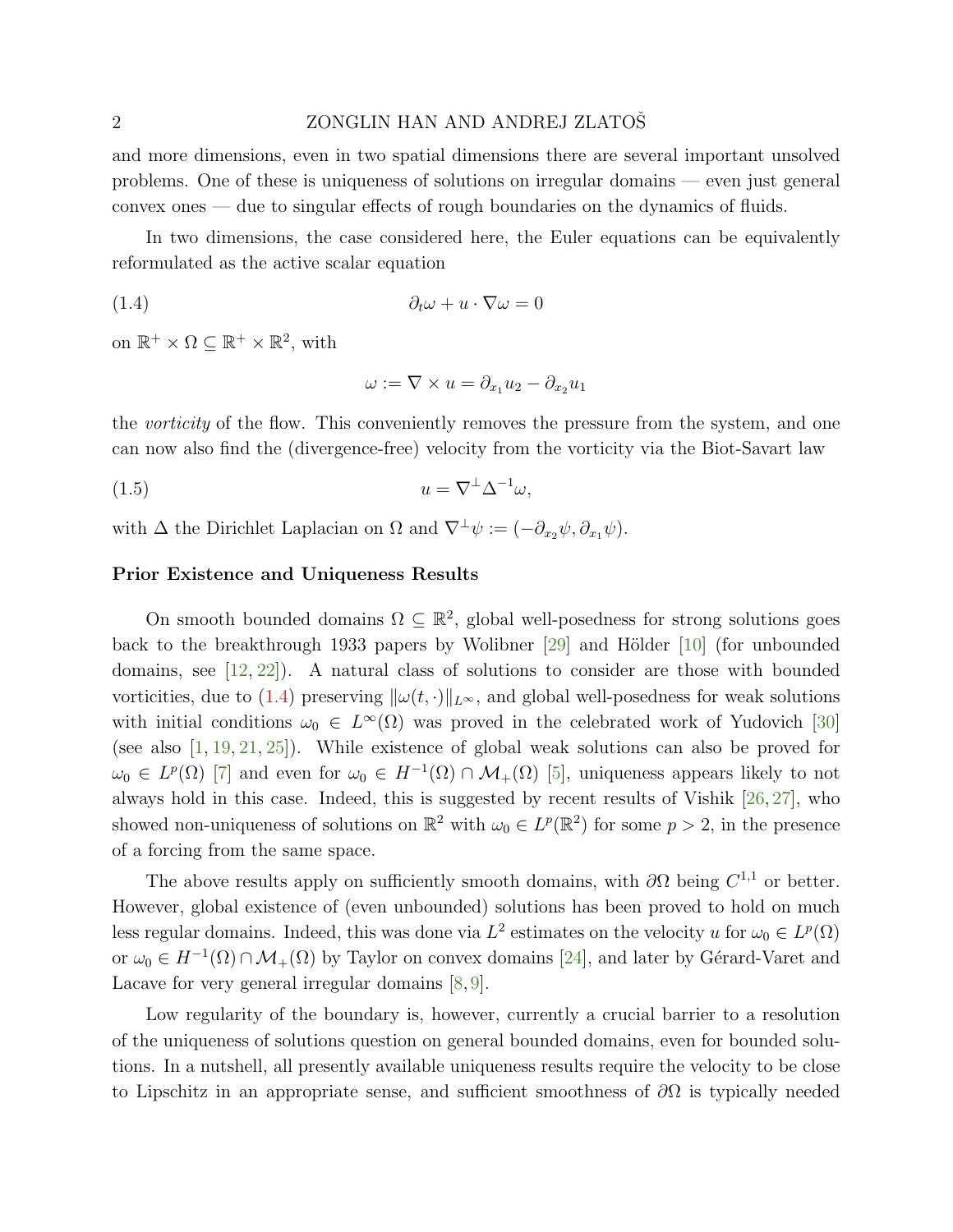<span id="page-2-1"></span>to obtain apriori estimates on the Riesz transform  $\nabla \nabla^{\perp} \Delta^{-1} \omega = \nabla u$ . This includes the approach of Yudovich, via the family of Calderón-Zygmund inequalities

<span id="page-2-0"></span>
$$
\|\nabla u(t,\cdot)\|_{L^p} \leq Cp \|\omega(t,\cdot)\|_{L^p}
$$

for all  $p \in [2,\infty)$  and with a uniform C, as well as the use of the *log-Lipschitz* estimate

(1.6) 
$$
\sup_{x,y \in \Omega} \frac{|u(t,x) - u(t,y)|}{|x - y| \max\{1, -\ln|x - y|\}} \le C ||\omega(t, \cdot)||_{L^{\infty}}
$$

(see, e.g., [\[21\]](#page-29-5)). However, such estimates do not hold in general on less regular domains. For instance,  $\nabla u$  may only be  $L^2$  near irregular portions of the boundaries of general convex domains (even for smooth  $\omega$ ), while Jerison and Kenig showed that  $\nabla u$  may not even be integrable on some  $C<sup>1</sup>$  domains [\[11\]](#page-29-10).

It is therefore not surprising that uniqueness of all weak solutions has so far only been established for a fairly small class of (simply connected) non- $C^{1,1}$  domains. In fact, all these must be  $C^{1,1}$  except at finitely many corners with acute (including right) angles. Specifically, this was achieved first for rectangles by Bardos, Di Plinio, and Temam [\[2\]](#page-28-5), then for domains that are  $C^{2,\gamma}$  (for some  $\gamma > 0$ ) except at finitely many acute corners by Lacave, Miot, and Wang [\[16\]](#page-29-11), and then on domains that are  $C^{1,1}$  except at finitely many acute corners by Di Plinio and Temam [\[6\]](#page-28-6). In all these results, intersections of the domains with small discs centered at all corners were even assumed to be exact sectors. Corners with angles greater than  $\frac{\pi}{2}$  (and all other irregular geometries of  $\partial\Omega$ ) are excluded in these results due to the velocity not being close to Lipschitz there even for smooth  $\omega$  (at corners with angles greater than  $\pi$ , the velocity is in general even unbounded). Uniqueness of general solutions outside of the class of domains from [\[6\]](#page-28-6) therefore appears to be a very challenging open problem.

Nevertheless, one may still hope to establish uniqueness on irregular domains for solutions that remain constant in the regions where the velocity fails to be close to Lipschitz (similarly to results for the vortex-wave system [\[15,](#page-29-12)[20\]](#page-29-13), when the diffuse part of the vorticity remains constant near all point vortices). This may mean neighborhoods of corners with angles greater than  $\frac{\pi}{2}$  for piecewise  $C^{1,1}$  domains, or all of  $\partial\Omega$  for general irregular domains. In fact, since Euler particle trajectories for bounded solutions starting inside *smooth* domains  $\Omega$ cannot approach  $\partial\Omega$  faster than double-exponentially in time, all solutions that are initially constant near all of  $\partial\Omega$  will remain such for all later times. One may hope that this property extends to many less regular domains, possibly with other asymptotic rates of approach to the boundary, which would yield a large class of initial data on such domains with unique global weak solutions.

This approach was recently taken up by Lacave and the second author. Lacave first proved in [\[14\]](#page-29-14) that if  $\partial\Omega$  is  $C^{1,1}$  except at finitely many corners that are all exact sectors with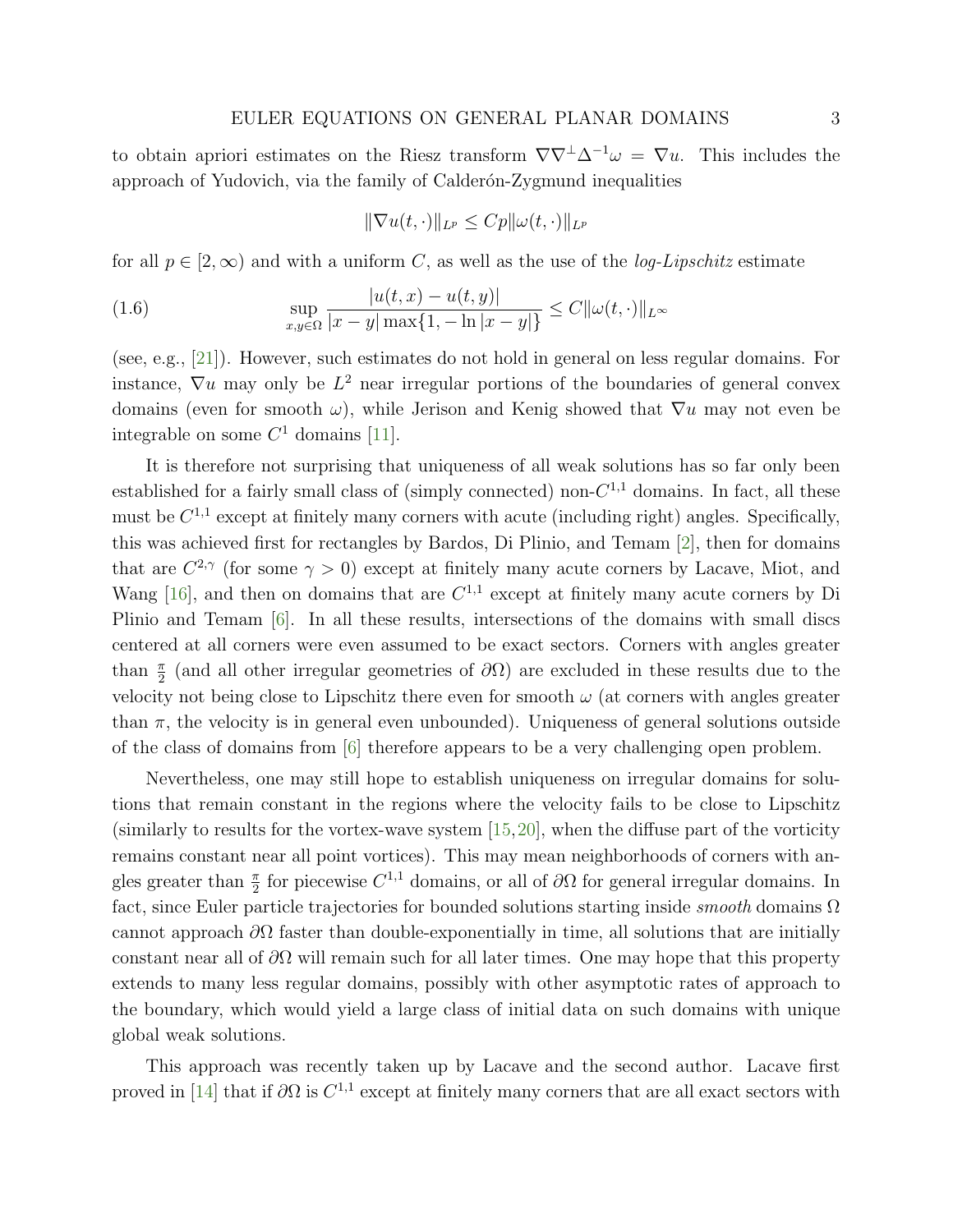# <span id="page-3-0"></span>4 ZONGLIN HAN AND ANDREJ ZLATOŠ

angles greater than  $\frac{\pi}{2}$ , and  $\omega_0$  has a constant sign and is constant near  $\partial\Omega$ , then  $\omega$  will indeed remain constant near  $\partial\Omega$  forever and weak solutions are unique. Then, together with Zlatoš, they showed the same result when  $\partial\Omega$  is  $C^{1,1}$  except at finitely many corners of arbitrary angles from  $(0, \pi)$  that do not need to be exact sectors, and without the sign restriction on  $\omega_0$  [\[17\]](#page-29-15). In both works, Euler particle trajectories for bounded solutions (general ones in [17] and with a constant sign in [\[14\]](#page-29-14)) were shown to remain in  $\Omega$  for all time (again approaching  $\partial\Omega$  no faster than double-exponentially), and in [\[17\]](#page-29-15) this was even proved to hold when  $∂Ω$  is only  $C^{1,γ}$  (for some  $γ > 0$ ) except at finitely many corners with angles from  $(0, π)$ . Moreover, [\[17\]](#page-29-15) also constructed examples of domains smooth everywhere except at a single corner with an arbitrary angle from  $(\pi, 2\pi)$  where Euler particle trajectories can reach  $\partial\Omega$ in finite time, using an idea of Kiselev and Zlatoš  $[13]$ .

#### Definitions and Main Results

The uniqueness results in [\[14,](#page-29-14) [17\]](#page-29-15), just as those in [\[2,](#page-28-5) [6,](#page-28-6) [16\]](#page-29-11), still require piecewise  $C^{1,1}$ domains. In the present paper we greatly expand this class by considering general regulated bounded Lipschitz domains, that is, those having a (counter-clockwise) forward tangent vector at each point of  $\partial\Omega$  (see [\(1.10\)](#page-5-0) below), whose argument is a function with left and right limits everywhere. In particular, this includes all convex domains.

We then obtain a general condition guaranteeing that Euler particle trajectories for bounded weak solutions in these domains never reach  $\partial\Omega$ , and also prove existence and uniqueness of global weak solutions for all vorticities initially constant near  $\partial\Omega$ . Our condition is only slightly more restrictive than exclusion of corners with angles greater than  $\pi$ , which was shown to be necessary in [\[17\]](#page-29-15), and it places no restrictions on those segments of  $\partial\Omega$  where the argument of the forward tangent vector is non-decreasing (so, in particular, it is satisfied by all convex  $\Omega$ ). Specifically, our condition is satisfied precisely when the argument of the forward tangent vector to  $\partial\Omega$ , composed with the Riemann mapping for  $\Omega$ , can be written as a sum of an arbitrary increasing function and a second function that has a modulus of continuity m from a precisely defined class of moduli (which includes, e.g.,  $m$ with  $m(r) = \frac{\pi}{2|\log r|}$  for all small enough  $r > 0$ ). Moreover, for any concave modulus m from this class, we find the exact (up to a constant factor in time) asymptotic rate of the fastest possible approach of Euler particle trajectories to  $\partial\Omega$  among all domains as above. We also show that no vorticity can be created by the boundary of these possibly singular domains, a result that even extends in a weaker form to general bounded domains (see Corollary [1.4\)](#page-8-0).

Finally, we show that our condition is essentially sharp. Specifically, for each concave modulus not in the above class of moduli (e.g., m with  $m(r) = \frac{a}{2|\log r|}$  for all small enough  $r > 0$ , with any fixed  $a > \pi$ ), we construct a domain as above in which particle trajectories can reach the boundary in finite time. It therefore appears that our work pushes right up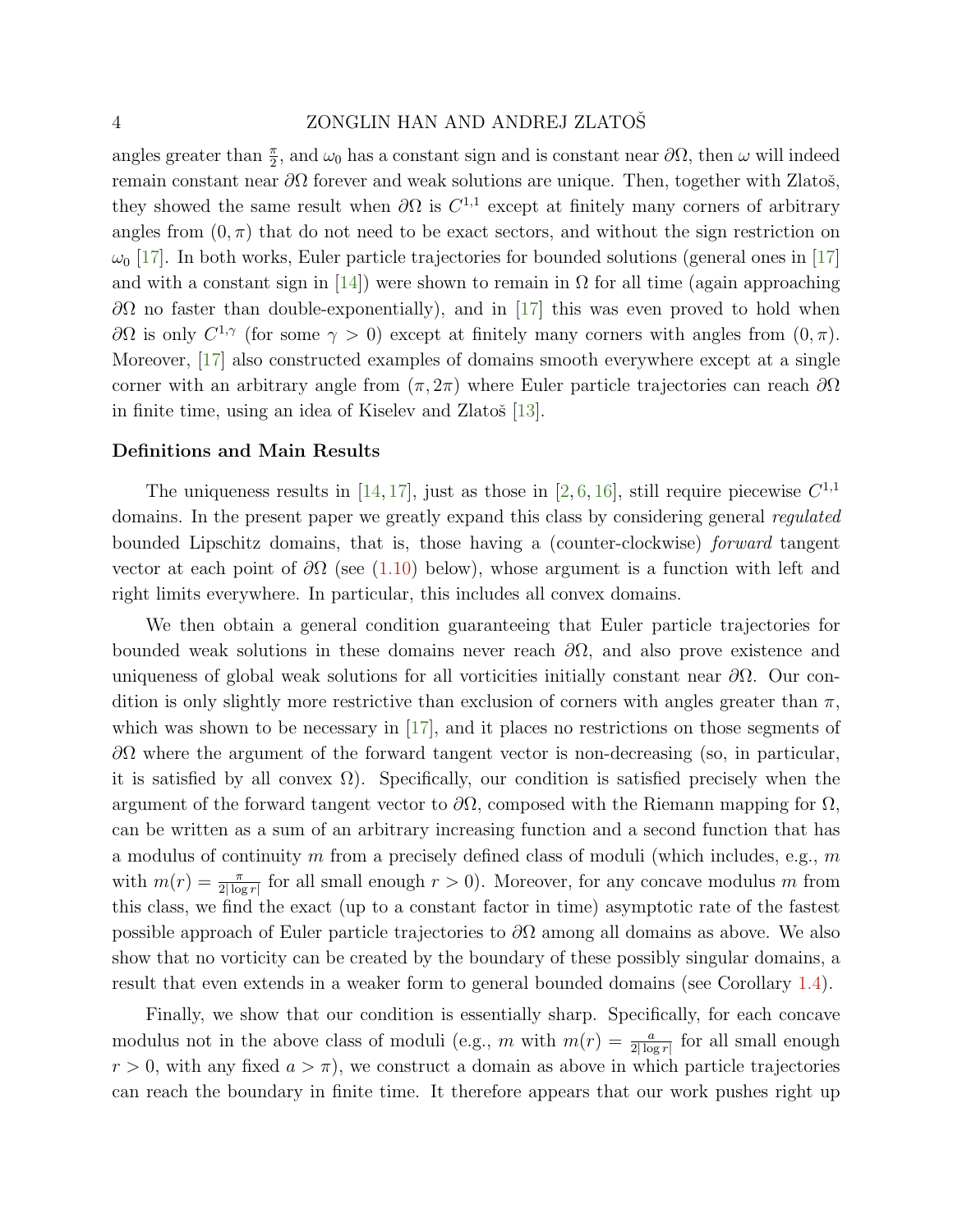<span id="page-4-3"></span>to the limits of the philosophy from [\[14,](#page-29-14) [15,](#page-29-12) [17,](#page-29-15) [20\]](#page-29-13), within the class of regulated domains at least, and further significant advances will likely require a breakthrough in the question of uniqueness for solutions that are not constant near all those singular segments of  $\partial\Omega$  where the Euler velocities corresponding to bounded vorticities may be far from Lipschitz. Our Theorem [1.1\(](#page-6-0)ii) and Corollary [1.4](#page-8-0) below represent a first step in this effort.

Let us now state the precise definitions and our main results. Let  $\Omega \subseteq \mathbb{R}^2$  be an open bounded Lipschitz domain with  $\partial\Omega$  a Jordan curve, and let  $\mathcal{T}: \Omega \to \mathbb{D}$  be a Riemann mapping (with  $\mathbb D$  the unit disc in  $\mathbb C = \mathbb R^2$ ). By the Kellogg-Warschawski Theorem (see, e.g., [\[23,](#page-29-17) Theorem 3.6]), we can then extend  $\mathcal T$  continuously to  $\overline{\Omega}$ . We also let  $\mathcal S := \mathcal T^{-1}$ . We will consider here solutions to the Euler equations on  $\Omega$  from the Yudovich class

$$
\left\{ (\omega, u) \in L^{\infty} \left( (0, \infty) ; L^{\infty}(\Omega) \times L^{2}(\Omega) \right) \mid \omega = \nabla \times u, \text{ and } (1.2) - (1.3) \text{ hold weakly} \right\},\
$$

where the weak form of  $(1.2)$ – $(1.3)$  is

$$
\int_{\Omega} u(t, \cdot) \cdot \nabla h \, dx = 0 \qquad \forall h \in H_{\text{loc}}^1(\Omega) \text{ with } \nabla h \in L^2(\Omega)
$$

for almost all  $t > 0$  (see [\[8,](#page-28-3)[9\]](#page-28-4)). Such  $\omega$  and  $u$  are then equivalently related by the Biot-Savart law  $(1.5)$ . This can be expressed in terms of  $\mathcal T$  and the Dirichlet Green's function  $G_{\mathbb{D}}(\xi, z) = \frac{1}{2\pi} \ln \frac{|\xi - z|}{|\xi - z^*| |z|}$  for  $\mathbb{D}$  (with  $z^* := z |z|^{-2}$  and  $(a, b)^{\perp} := (-b, a)$ ) as

<span id="page-4-1"></span>(1.7) 
$$
u(t,x) = \frac{1}{2\pi} D \mathcal{T}(x)^T \int_{\Omega} \left( \frac{\mathcal{T}(x) - \mathcal{T}(y)}{|\mathcal{T}(x) - \mathcal{T}(y)|^2} - \frac{\mathcal{T}(x) - \mathcal{T}(y)^*}{|\mathcal{T}(x) - \mathcal{T}(y)|^2} \right)^{\perp} \omega(t,y) \, dy.
$$

Since u is uniquely determined by  $\omega$ , we will simply say that  $\omega$  is from the Yudovich class.

We say that  $\omega$  from the Yudovich class is a *weak solution* to the Euler equations on  $\Omega$ , on time interval  $(0, T)$  and with initial condition  $\omega_0 \in L^{\infty}(\Omega)$ , if

<span id="page-4-2"></span>(1.8) 
$$
\int_0^T \int_{\Omega} \omega \left( \partial_t \varphi + u \cdot \nabla \varphi \right) dx dt = - \int_{\Omega} \omega_0 \varphi(0, \cdot) dx \qquad \forall \varphi \in C_0^{\infty} ([0, T) \times \Omega).
$$

This is obviously the definition of weak solutions to the transport equation  $(1.4)$ , but it is also equivalent to the relevant weak velocity formulation of the Euler equations on  $\Omega$ (see [\[9,](#page-28-4) Remark 1.2]). When  $T = \infty$  we call such solutions *global*. Their existence is guaranteed by [\[8\]](#page-28-3) for very general  $\Omega$ , but the question of uniqueness is still open in general.

It is well known (see, e.g., [\[21,](#page-29-5) Chapter 2]) that uniform boundedness of  $\omega$  shows that the velocity is locally log-Lipshitz, uniformly in time. Specifically,  $(1.6)$  holds for all  $t \in (0,\infty)$ with  $\Omega$  replaced by any compact  $K \subseteq \Omega$  and with  $C = C_{\Omega,K}$ . Then u is also uniformly-in-time locally bounded on  $\Omega$ , and for each  $x \in \Omega$  there is a unique solution to the ODE

<span id="page-4-0"></span>(1.9) 
$$
\frac{d}{dt}X_t^x = u(t, X_t^x) \quad \text{and} \quad X_0^x = x
$$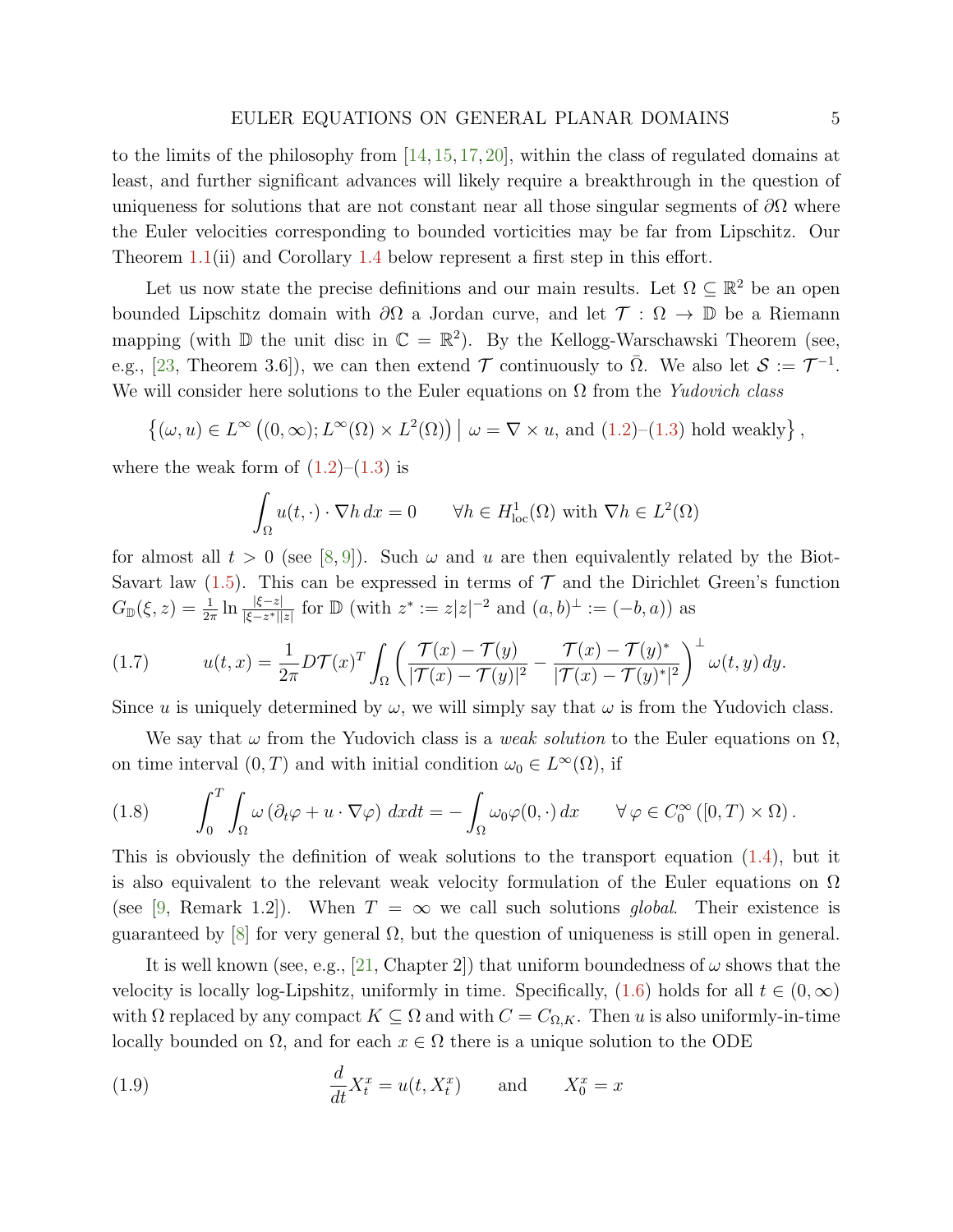on an interval  $(0, t_x)$  such that

<span id="page-5-0"></span>
$$
t_x := \sup\{t > 0 \,|\, X_s^x \in \Omega \text{ for all } s \in (0, t)\}
$$

(so if  $X_t^x$  reaches  $\partial\Omega$ , then  $t_x$  is the first such time). That is,  $\{X_t^x\}_{t\in[0,t_x)}$  is the Euler particle trajectory for the particle starting at  $x \in \Omega$ . We note that a priori the ODE only holds for almost all  $t \in (0, t_x)$  (with  $X_t^x$  continuous in time), but we will show that u is continuous and therefore [\(1.9\)](#page-4-0) holds for all  $t \in [0, t_x)$  (see Corollary [1.4](#page-8-0) below).

For any  $\theta \in \mathbb{R}$ , the *unit forward tangent vector* to  $\Omega$  at  $\mathcal{S}(e^{i\theta}) \in \partial \Omega$  is the unit vector

(1.10) 
$$
\bar{\nu}_{\mathcal{T}}(\theta) := \lim_{\phi \to \theta+} \frac{\mathcal{S}(e^{i\phi}) - \mathcal{S}(e^{i\theta})}{|\mathcal{S}(e^{i\phi}) - \mathcal{S}(e^{i\theta})|},
$$

provided this limit exists. If it does for each  $\theta \in \mathbb{R}$ , and the limits  $\lim_{\phi \to \theta^{\pm}} \bar{\nu}_{\mathcal{T}}(\phi)$  both exists at each  $\theta \in \mathbb{R}$ , then the domain  $\Omega$  is said to be *regulated*. In this case obviously  $\lim_{\phi\to\theta+} \bar{\nu}_{\mathcal{T}}(\phi) = \bar{\nu}_{\mathcal{T}}(\theta)$ , while the argument of the complex number  $\bar{\nu}_{\mathcal{T}}(\theta)$   $\lim_{\phi\to\theta-} \bar{\nu}_{\mathcal{T}}(\phi)\right]^{-1}$ equals  $\pi$  minus the interior angle of  $\Omega$  at  $\mathcal{S}(e^{i\theta})$ . We then let

<span id="page-5-1"></span>(1.11) 
$$
\bar{\beta}_{\mathcal{T}}(\theta) := \mathbf{a}\bar{\mathbf{r}}\mathbf{g}\,\bar{\nu}_{\mathcal{T}}(\theta),
$$

where arg is the argument of a complex number plus some integer multiple of  $2\pi$ . This multiple is chosen so that  $\bar{\beta}_{\mathcal{T}}(0) \in [0, 2\pi)$  and  $\bar{\beta}_{\mathcal{T}}(\theta) - \lim_{\phi \to \theta^-} \bar{\beta}_{\mathcal{T}}(\phi) \in [-\pi, \pi]$  for each  $\theta \in \mathbb{R}$ , and if  $\Omega$  has cusps, we do it so that this difference is  $\pi$  at exterior cusps (with interior angle 0) and  $-\pi$  at interior cusps (with interior angle  $2\pi$ ). Of course, then this difference is again  $\pi$  minus the interior angle of  $\Omega$  at  $\mathcal{S}(e^{i\theta})$ . Since we only consider Lipschitz domains here (i.e., without cusps), we will always have  $\bar{\beta}_{\mathcal{T}}(\theta) - \lim_{\phi \to \theta^-} \bar{\beta}_{\mathcal{T}}(\phi) \in (-\pi, \pi)$ .

The above defines the right-continuous function  $\bar{\beta}_{\mathcal{T}} : \mathbb{R} \to \mathbb{R}$  uniquely, and it satisfies  $\bar{\beta}_{\mathcal{T}}(\theta+2\pi) = \bar{\beta}_{\mathcal{T}}(\theta)+2\pi$  for all  $\theta \in \mathbb{R}$ . As we wrote above, whether Euler particle trajectories for bounded solutions can reach the boundary in finite time depends on how quickly is  $\bar{\beta}_{7}$ allowed to decrease locally (which happens when  $\bar{\nu}_{\tau}$  turns clockwise), with no restrictions on its increase. This will be quantified in terms of a modulus of continuity for one of two components of  $\bar{\beta}_{\mathcal{T}}$ , with the other component being an arbitrary increasing function.

We call a function  $m : [0, 2\pi] \to [0, \infty)$  with  $m(0) = 0$  a modulus if it is continuous, non-decreasing, and satisfies  $m(a + b) \leq m(a) + m(b)$  for any  $a, b \in [0, 2\pi]$  with  $a + b \leq 2\pi$ . If some  $f : \mathbb{R} \to \mathbb{R}$  satisfies  $|f(\theta) - f(\phi)| \leq m(r)$  for all  $r \in [0, 2\pi]$  and all  $\theta, \phi \in \mathbb{R}$  with  $|\theta - \phi| \le r$ , we say that f has modulus of continuity m. We also let

$$
q_m(s) := s \exp\left(\frac{2}{\pi} \int_s^1 \frac{m(r)}{r} dr\right),\,
$$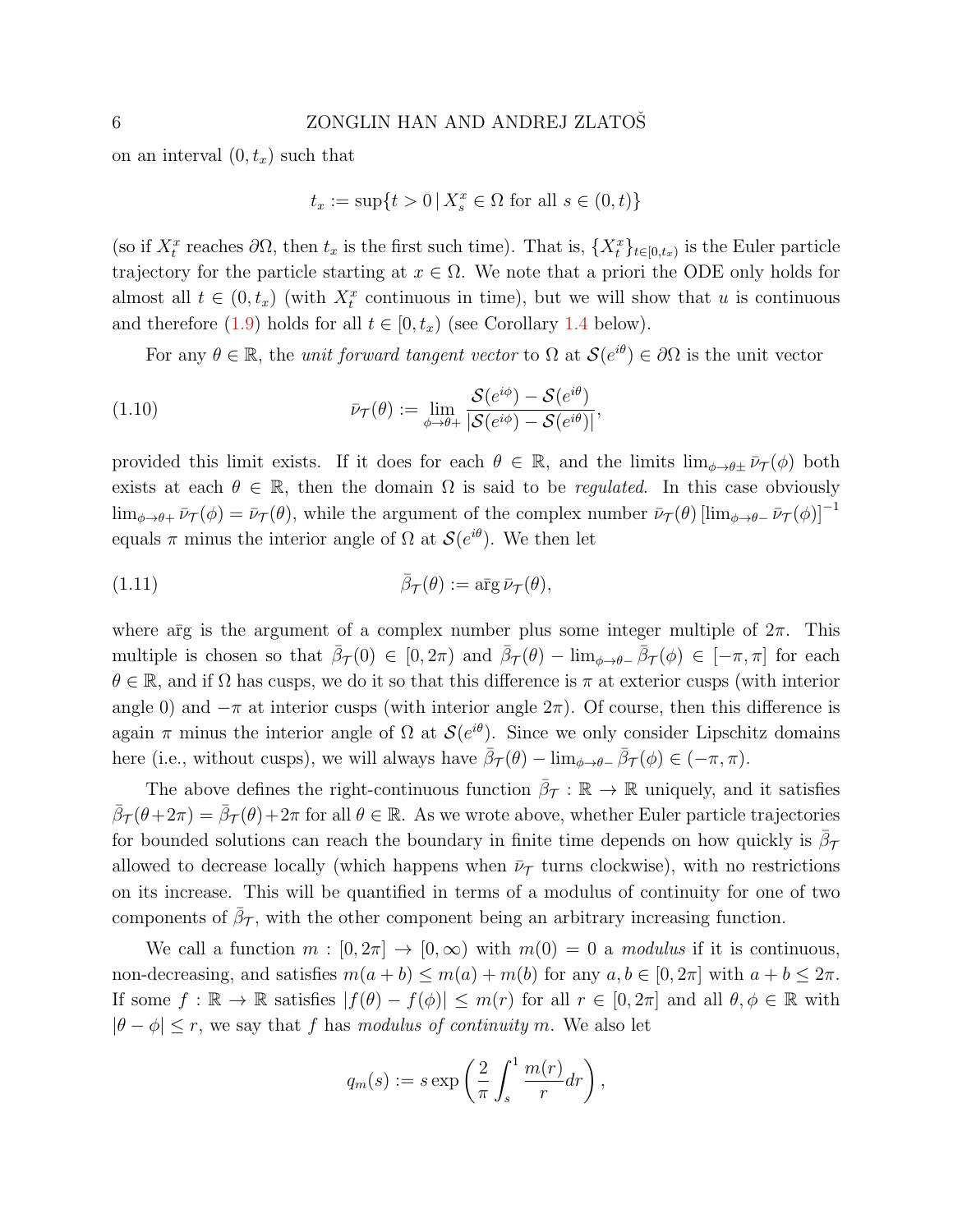<span id="page-6-2"></span>and if  $\int_0^1$  $\frac{ds}{q_m(s)} = \infty$ , we let  $\rho_m : \mathbb{R} \to (0, 1)$  be the inverse function to  $y \mapsto \ln \int_y^1$  $_{ds}$  $\frac{ds}{q_m(s)}$ , so

$$
\rho_m \left( \ln \int_y^1 \frac{ds}{q_m(s)} \right) = y.
$$

Then  $\rho_m$  is decreasing with  $\lim_{t\to-\infty} \rho_m(t) = 1$  and  $\lim_{t\to\infty} \rho_m(t) = 0$ , and we shall see that it is the maximal asymptotic approach rate of Euler particle trajectories to  $\partial\Omega$  (up to a constant factor in time) among all domains for which  $\bar{\beta}_{\mathcal{T}}$  above has modulus of continuity m. In fact, our main results show that this statement extends to domains with  $\bar{\beta}_{\mathcal{T}}$  being a sum of a function with modulus  $m$  and any non-decreasing function (see hypothesis  $(H)$ ) below). Note also that  $\int_0^1$  $\frac{ds}{q_m(s)} = \infty$  holds whenever  $\int_0^1$  $m(r)$  $\frac{r(r)}{r}dr < \infty$ , and functions with such moduli  $m$  are called *Dini continuous*.

In our main results, we will assume the following hypothesis.

(H) Let  $\Omega \subseteq \mathbb{R}^2$  be a regulated open bounded Lipschitz domain with  $\partial\Omega$  a Jordan curve. Let  $\mathcal{T}: \Omega \to \mathbb{D}$  be a Riemann mapping and let  $\beta_{\mathcal{T}}, \tilde{\beta}_{\mathcal{T}}$  be functions on R with  $2\pi$ -periodic (distributional) derivatives such that  $\beta_{\mathcal{T}}$  is non-decreasing,  $\tilde{\beta}_{\mathcal{T}}$  has some modulus of continuity m with  $q_m$  and  $\rho_m$  defined above, and the argument of the (counter-clockwise) forward tangent vector to  $\partial\Omega$  is  $\bar{\beta}_{\mathcal{T}} = \beta_{\mathcal{T}} + \tilde{\beta}_{\mathcal{T}}$ .

Note that if  $\beta_{\mathcal{T}}, \tilde{\beta}_{\mathcal{T}}$  are as above and their sum is the argument of the forward tangent vector to a Jordan curve  $\partial\Omega$ , then the bounded domain  $\Omega$  must automatically be regulated.

As mentioned above, neither (H) nor our results place any continuity restrictions on  $\beta_{\mathcal{T}}$ . In particular, the following main result of the present paper holds for any convex domain  $\Omega$ , since then one can let  $\beta_{\mathcal{T}} := \bar{\beta}_{\mathcal{T}}$  and  $\tilde{\beta}_{\mathcal{T}} \equiv 0$  (and therefore  $m \equiv 0$ ).

<span id="page-6-0"></span>Theorem 1.1. Assume (H) and that  $\int_0^1$  $\frac{ds}{q_m(s)} = \infty$ . Let  $\omega_0 \in L^{\infty}(\Omega)$  and let  $\omega$  from the Yudovich class be any global weak solution to the Euler equations on  $\Omega$  with initial condition  $\omega_0$  (such solutions are known to exist by [\[8\]](#page-28-3)).

<span id="page-6-1"></span>(i) We have  $t_x = \infty$  for all  $x \in \Omega$ , and for any  $R < 1$  and all large enough  $t > 0$ ,

(1.12) 
$$
\sup_{|\mathcal{T}(x)| \le R} |\mathcal{T}(X_t^x)| \le 1 - \rho_m(300 \|\omega\|_{L^\infty} t)
$$

(except when  $\omega \equiv 0$ , but then  $X_t^x \equiv x$ ). And if  $\tilde{\beta}_{\tau}$  is Dini continuous, then the right-hand side of [\(1.12\)](#page-6-1) can be replaced by the m-independent bound  $1 - \exp(-e^{300||\omega||_{L^{\infty}}t}).$ 

(ii) We have  $\{X_t^x \mid x \in \Omega\} = \Omega$  for all  $t > 0$ , and  $\omega(t, X_t^x) = \omega_0(x)$  for a.e.  $(t, x) \in \mathbb{R}^+ \times \Omega$ . Moreover, u is continuous on  $[0, \infty) \times \Omega$  and  $(1.9)$  holds for all  $(t, x) \in [0, \infty) \times \Omega$ .

(iii) If supp  $(\omega_0 - a) \cap \partial \Omega = \varnothing$  for some  $a \in \mathbb{R}$ , then the solution  $\omega$  is unique.

Remarks. 1. This naturally extends to solutions on time intervals  $(0, T)$  for  $T \in (0, \infty)$ .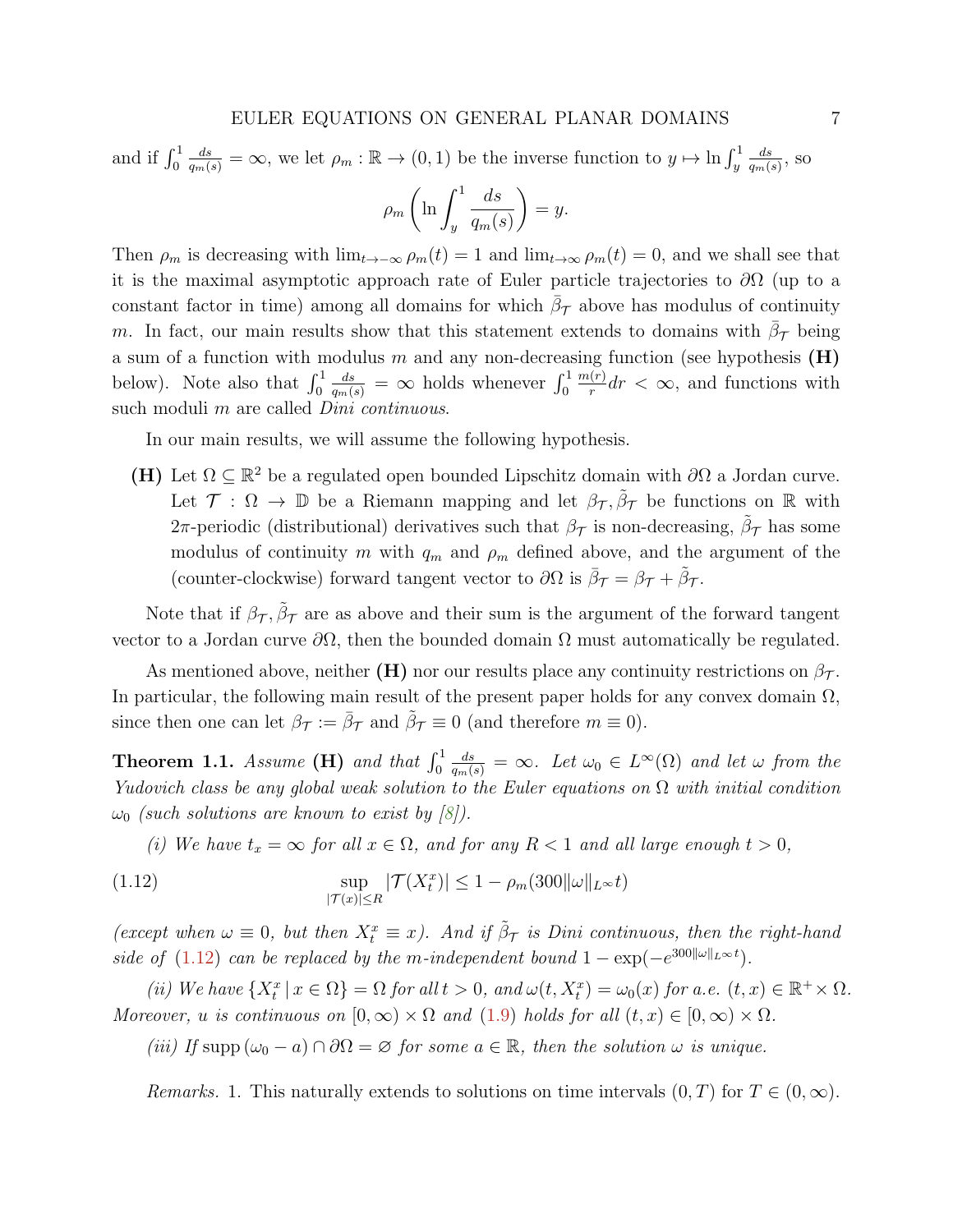### <span id="page-7-2"></span>8 ZONGLIN HAN AND ANDREJ ZLATOS

2. Part (i) also shows that  $\inf_{|\mathcal{T}(x)| \leq R} d(X_t^x, \partial \Omega) \geq \rho_m(300 ||\omega||_{L^{\infty}} t)$  for any  $R < 1$ , due to  $\mathcal T$  being Hölder continuous for Lipschitz  $\Omega$  (see, e.g., [\[18,](#page-29-18) Theorem 2]). This is because our proof shows that (i) also holds with 299 in place of 300, and one can easily show that  $\rho_m(300ct) \leq \frac{1}{N}$  $\frac{1}{N}\rho_m(299ct)^N$  for any fixed  $c, N > 0$  and all large enough  $t > 0$ .

3. A "borderline" case for the condition  $\int_0^1$  $\frac{ds}{q_m(s)} = \infty$  is  $m(r) = \frac{a}{|\log r|}$  for all small  $r > 0$ (with  $a \geq 0$ ). Here  $\int_0^1$  $\frac{ds}{q_m(s)} = \infty$  holds precisely when  $a \leq \frac{\pi}{2}$  $\frac{\pi}{2}$ , while  $\int_0^1$  $m(r)$  $\frac{r(r)}{r}$ dr =  $\infty$  for all  $a > 0$ . In this case  $\rho_m$  is still a double exponential when  $a < \frac{\pi}{2}$ , as for Dini continuous  $\tilde{\beta}_{\mathcal{T}}$ , but a triple exponential when  $a = \frac{\pi}{2}$  $\frac{\pi}{2}$ . The double-exponential rate is known to be the maximal possible boundary approach rate for *smooth* domains, due to  $(1.6)$  holding there, but [\(1.6\)](#page-2-0) fails even for general convex domains. See also the remark after Theorem [1.2](#page-7-0) below.

Our second main result, which applies to concave moduli  $m$ , shows that Theorem [1.1\(](#page-6-0)i) is essentially sharp, even for stationary solutions. This involves analysis of Euler particle trajectories on some special domains, which are more sophisticated versions of domains with concave corners considered in [\[13,](#page-29-16) [17\]](#page-29-15).

<span id="page-7-0"></span>**Theorem 1.2.** For any concave modulus m, there is a domain  $\Omega$  satisfying (H) and a stationary weak solution  $\omega$  from the Yudovich class to the Euler equations on  $\Omega$  such that the following hold.

(i) If 
$$
\int_0^1 \frac{ds}{q_m(s)} < \infty
$$
, then  $X_t^x \in \partial \Omega$  for some  $x \in \Omega$  and  $t > 0$ .  
\n(ii) If  $\int_0^1 \frac{ds}{q_m(s)} = \infty$ , then  $|\mathcal{T}(X_t^x)| \ge 1 - \rho_m(ct)$  for some  $x \in \Omega$ ,  $c > 0$ , and all  $t \ge 0$ .

*Remark.* Note that if  $m(r) = a(L_1(\frac{1}{r}))$  $(\frac{1}{r}) \ldots L_{k-1}(\frac{1}{r})$  $(\frac{1}{r})$ )<sup>-1</sup> +  $\frac{\pi}{2}$  $\frac{\pi}{2} \sum_{j=1}^{k-2} (L_1(\frac{1}{r}))$  $(\frac{1}{r})\ldots L_j(\frac{1}{r})$  $(\frac{1}{r})$ )<sup>-1</sup> for all small enough  $r > 0$ , with  $k \geq 2$ ,  $a \in [0, \frac{\pi}{2}]$  $\frac{\pi}{2}$ , and  $L_j(r)$  being ln *r* composed *j* times, then  $\rho_m$ is essentially a  $k$ -tuple exponential. Therefore all such boundary approach rates do occur on some domains  $\Omega$  to which Theorem [1.1\(](#page-6-0)i) applies.

We also note that Theorem [1.1](#page-6-0) has a natural analog when the forward tangent vector is defined via arc-length parametrization of  $\partial\Omega$ , rather than via S. If  $\sigma : [0, 2\pi] \to \partial\Omega$  is the (counter-clockwise) constant speed parametrization of  $\partial\Omega$  (extended to be 2 $\pi$ -periodic on R, and obviously unique up to translation), then Lemma 1 in [\[28\]](#page-29-19) shows that  $\mathcal{T} \circ \sigma$  and its inverse (modulo  $2\pi$ ) are Hölder continuous. If we therefore use

<span id="page-7-1"></span>(1.13) 
$$
\bar{\nu}_{\Omega}(\theta) := \lim_{\phi \to \theta+} \frac{\sigma(\phi) - \sigma(\theta)}{|\sigma(\phi) - \sigma(\theta)|},
$$

instead of [\(1.10\)](#page-5-0), and the corresponding  $\tilde{\beta}_\Omega$  (with  $\bar{\beta}_\Omega, \beta_\Omega, \tilde{\beta}_\Omega$  chosen analogously to  $\bar{\beta}_\mathcal{T}, \beta_\mathcal{T}, \tilde{\beta}_\mathcal{T})$ has some modulus of continuity m, then  $\tilde{\beta}_{\mathcal{T}}$  has modulus of continuity  $\tilde{m}(r) := m(Cr^{\gamma})$  for some  $C, \gamma > 0$ . But since a simple change of variables shows that  $\int_0^1$  $m(r)$  $\frac{r(r)}{r}$ dr <  $\infty$  is equivalent to  $\int_0^1$  $m(Cr^{\gamma})$  $\frac{C_r(r)}{r}$  dr <  $\infty$ , we obtain the following result.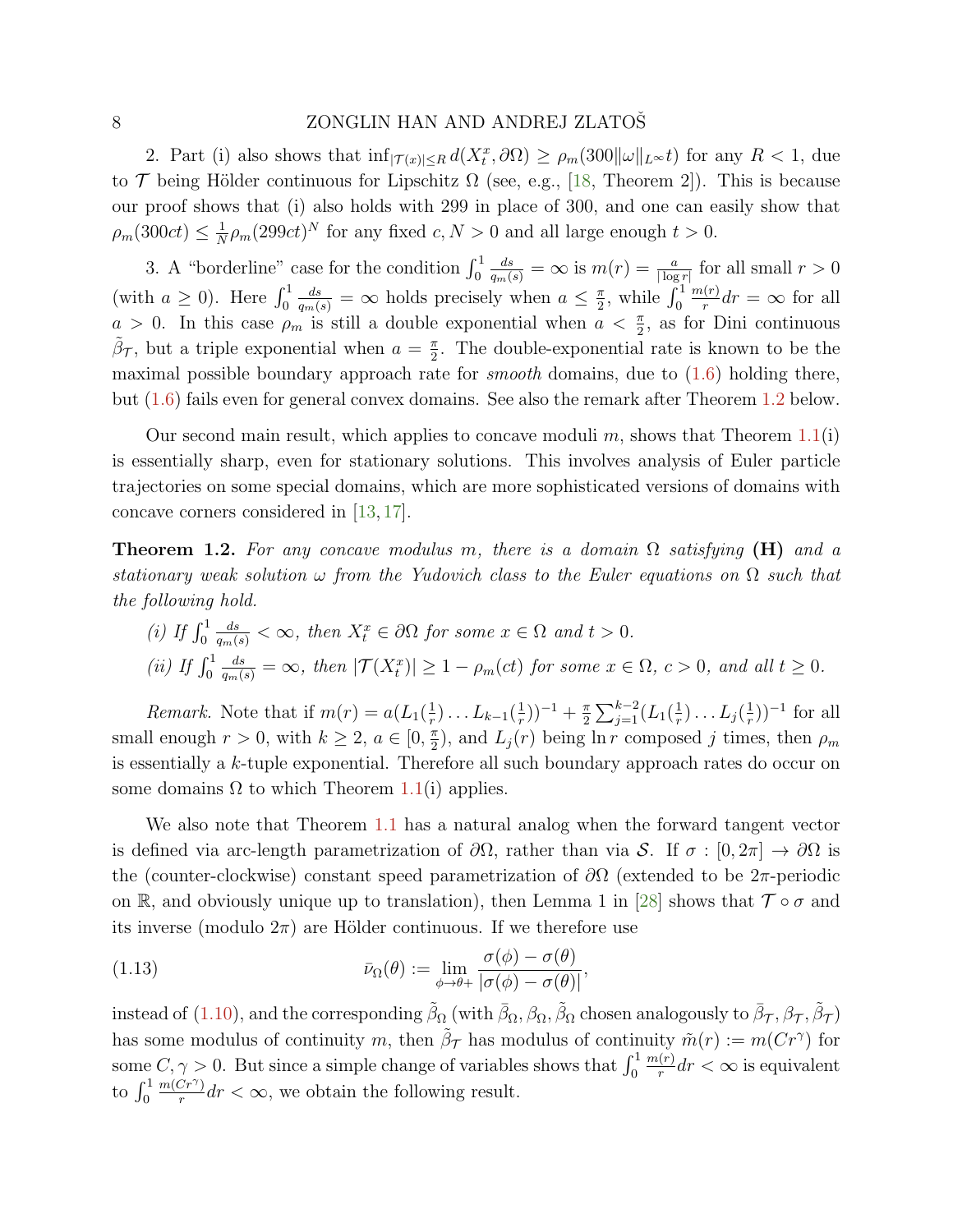<span id="page-8-3"></span><span id="page-8-1"></span>**Corollary 1.3.** Theorem [1.1](#page-6-0) continues to hold when  $(1.10)$  and  $\bar{\beta}_{\mathcal{T}}, \beta_{\mathcal{T}}, \tilde{\beta}_{\mathcal{T}}$  in  $(\mathbf{H})$  are re-placed by [\(1.13\)](#page-7-1) and  $\bar{\beta}_{\Omega}, \beta_{\Omega}, \tilde{\beta}_{\Omega}$ , respectively, and if  $\tilde{\beta}_{\Omega}$  is also Dini continuous.

Remarks. 1. Of course, while  $\bar{\beta}_{\mathcal{T}}, \beta_{\mathcal{T}}, \tilde{\beta}_{\mathcal{T}}$  depend on  $\mathcal{T}$ , they can also be made to only depend on  $\Omega$  because we are free to choose  $\mathcal{T}$ .

2. Note that if an open bounded simply connected Lipschitz domain  $\Omega$  can be touched from the outside by a disc of uniform radius at each point of  $\partial\Omega$  (i.e.,  $\Omega$  satisfies the *uniform* exterior sphere condition), and we replace  $(1.10)$  by  $(1.13)$ , then these hypotheses are satisfied with  $m(r) = Cr$  for some constant C. Hence Corollary [1.3](#page-8-1) holds for all such domains.

Finally, we provide here a version of Theorem [1.1\(](#page-6-0)ii) for general open bounded domains, which follows from its proof and is also of independent interest. To the best of our knowledge, such results previously required  $\partial\Omega$  to be at least piecewise  $C^{1,1}$  (see, e.g., [\[14,](#page-29-14) [16,](#page-29-11) [17\]](#page-29-15)).

<span id="page-8-0"></span>Corollary 1.4. Let  $\omega$  from the Yudovich class be a weak solution to the Euler equations on an open bounded domain  $\Omega \subseteq \mathbb{R}^2$ , on time interval  $(0,T)$  for some  $T \in (0,\infty]$  and with initial condition  $\omega_0 \in L^{\infty}(\Omega)$ . Then  $\omega(t, X_t^x) = \omega_0(x)$  for a.e.  $t \in (0, T)$  and a.e.  $x \in \Omega$  with  $t_x > t$ , the velocity u is continuous on  $[0, T] \times \Omega$  (as well as on  $[0, T] \times \Omega$  if  $T < \infty$ ), and [\(1.9\)](#page-4-0) holds for all  $x \in \Omega$  and  $t \in [0, t_x)$ .

Remark. So even when  $\partial\Omega$  is very irregular, vorticity might be created (at  $\partial\Omega$ ) only if enough particle trajectories "depart" from the boundary into  $\Omega$ , so that  $\Omega \setminus \{X_t^x \mid x \in \Omega\}$ has positive measure for some  $t \in (0, T)$ .

## Organization of the Paper and Acknowledgements

We prove Theorem [1.1\(](#page-6-0)i) in Section [2,](#page-8-2) and then show in Section [3](#page-10-0) how Theorem 1.1(ii,iii) follows from it (the proof of Theorem [1.1\(](#page-6-0)ii) also yields Corollary [1.4\)](#page-8-0). The proof of Lemma [2.1,](#page-9-0) a crucial estimate used to obtain Theorem [1.1\(](#page-6-0)i), appears in Section [4](#page-12-0) (with a technical lemma used in it proved in Section [6\)](#page-26-0). We note that this proof becomes much simpler when the forward tangent vector  $\bar{\beta}_{\mathcal{T}}$  is itself Dini continuous (see the start of Section [4\)](#page-12-0). The proof of Theorem [1.2,](#page-7-0) which is related to that of Lemma [2.1,](#page-9-0) follows it in Section [5.](#page-21-0)

We thank Claude Bardos, Camillo De Lellis, Peter Ebenfelt, Christophe Lacave, and Ming Xiao for helpful pointers to literature. ZH acknowledges partial support by NSF grant DMS-1652284. AZ was supported in part by NSF grants DMS-1652284 and DMS-1900943.

2. PROOF OF THEOREM  $1.1(i)$  $1.1(i)$ 

<span id="page-8-2"></span>Take any  $x \in \Omega$  and let

$$
d(t) := 1 - |\mathcal{T}(X_t^x)|
$$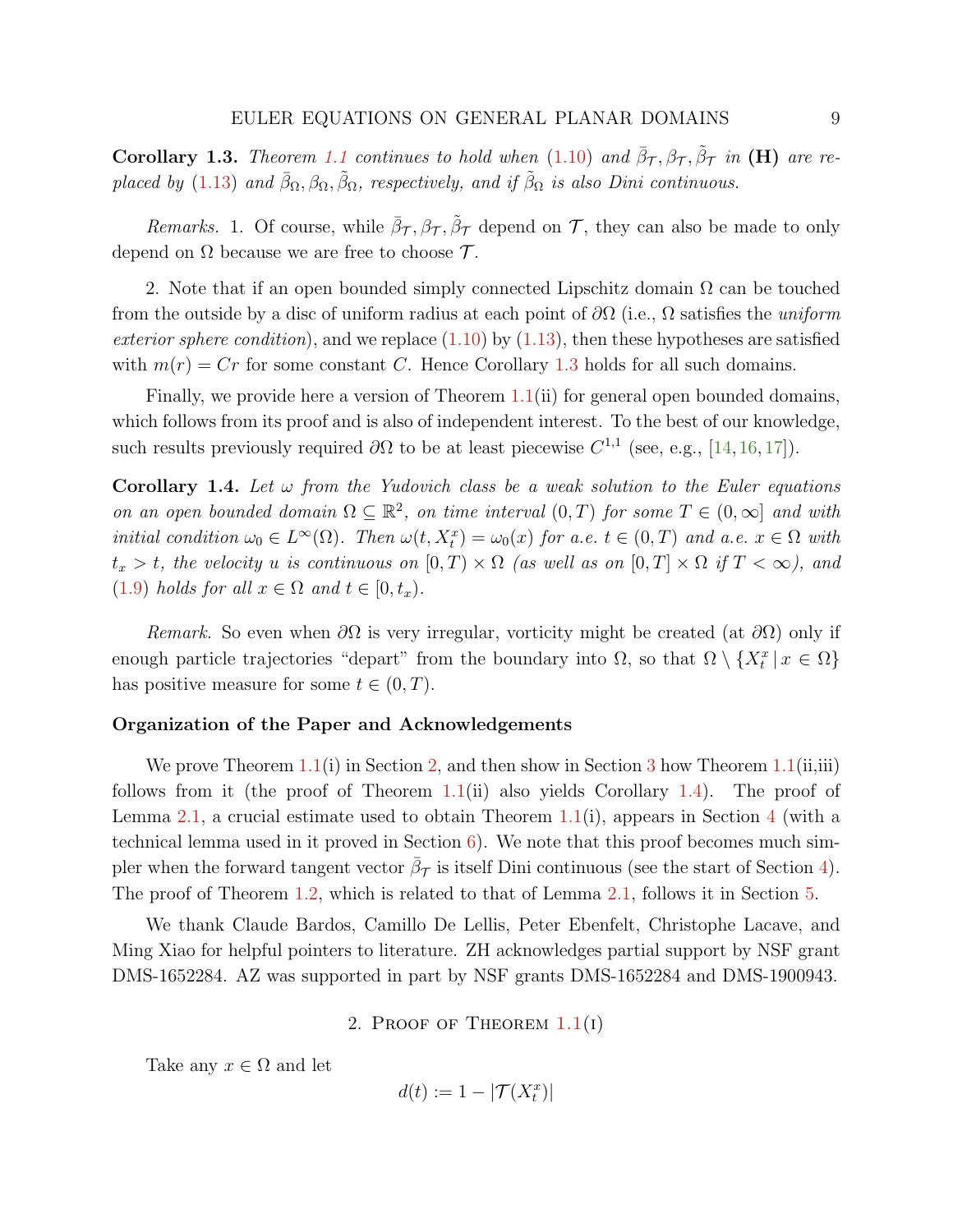<span id="page-9-2"></span>be the distance of  $\mathcal{T}(X_t^x)$  from  $\partial \mathbb{D}$ . Then we have

$$
d'(t) = -\frac{\mathcal{T}(X_t^x)}{|\mathcal{T}(X_t^x)|} \cdot D\mathcal{T}(X_t^x) \frac{d}{dt} X_t^x
$$

as long as  $|\mathcal{T}(X_t^x)| \in (0,1)$ . Since  $D\mathcal{T}$  is of the form  $\begin{pmatrix} a & b \\ -b & a \end{pmatrix}$ because  $\mathcal T$  is analytic, we have  $DTDT^T = (\det DT)I_2$ . The Biot-Savart law [\(1.7\)](#page-4-1) for  $\frac{d}{dt}X_t^x$  now shows that

$$
d'(t) = -\frac{\det D\mathcal{T}(X_t^x)}{2\pi |\mathcal{T}(X_t^x)|} \int_{\Omega} \left( \frac{-\mathcal{T}(X_t^x) \cdot \mathcal{T}(y)^{\perp}}{|\mathcal{T}(X_t^x) - \mathcal{T}(y)|^2} + \frac{\mathcal{T}(X_t^x) \cdot \mathcal{T}(y)^{*\perp}}{|\mathcal{T}(X_t^x) - \mathcal{T}(y)^{*\perp}} \right) \omega(t, y) dy
$$
  
= 
$$
\frac{\det D\mathcal{T}(X_t^x)(1 - |\mathcal{T}(X_t^x)|^2)}{2\pi |\mathcal{T}(X_t^x)|} \int_{\Omega} \frac{|\mathcal{T}(y)|^2 (1 - |\mathcal{T}(y)|^2) \mathcal{T}(X_t^x) \cdot \mathcal{T}(y)^{\perp}}{|\mathcal{T}(X_t^x) - \mathcal{T}(y)|^2 |\mathcal{T}(X_t^x) - \mathcal{T}(y)|^2} \omega(t, y) dy.
$$

where  $z^* := z|z|^{-2}$  and  $(a, b)^{\perp} := (-b, a)$ . After the change of variables  $z = \mathcal{T}(y)$ , we obtain

$$
|d'(t)| \leq d(t) \frac{2\|\omega\|_{L^{\infty}}}{\pi |\mathcal{T}(X_t^x)|} \det D\mathcal{T}(X_t^x) \int_{\mathbb{D}} \frac{(1-|z|)|\mathcal{T}(X_t^x) \cdot z^{\perp}|}{|\mathcal{T}(X_t^x) - z|^2 \, ||z|^2 \mathcal{T}(X_t^x) - z|^2} \det D\mathcal{T}^{-1}(z) \, dz.
$$

This estimate already appeared in [\[17\]](#page-29-15), but we will use the following crucial result to tightly bound its right-hand side for much more general domains.

<span id="page-9-0"></span>**Lemma 2.1.** Assume (**H**) and that  $\int_0^1$  $\frac{ds}{q_m(s)} = \infty$ . There is  $C < 147\pi$  and a (T-dependent) constant  $C_{\mathcal{T}} > 0$  such that if  $|\xi| \in [\frac{1}{2}]$  $(\frac{1}{2}, 1)$ , then (2.1)

<span id="page-9-1"></span>
$$
\det D\mathcal{T}(\mathcal{T}^{-1}(\xi)) \int_{\mathbb{D}} \frac{(1-|z|)|\xi \cdot z^{\perp}|}{|\xi - z|^2 ||z|^2 \xi - z|^2} \det D\mathcal{T}^{-1}(z) dz \leq C Q_m (1-|\xi|) \left( \int_{1-|\xi|}^1 \frac{ds}{sQ_m(s)} + C_{\mathcal{T}} \right),
$$
  
\nwith  $Q_m(s) := s^{-1} q_m(s) = \exp \left( \frac{2}{\pi} \int_s^1 \frac{m(r)}{r} dr \right).$ 

Remark. Note that  $Q_m$  is non-increasing, and  $\lim_{s\to 0} s^{\alpha} Q_m(s) = 0$  for all  $\alpha > 0$  because  $s^{\alpha} = \exp(-\alpha \int_s^1$  $\frac{dr}{dt}$  $\frac{dr}{r}$ ).

Lemma [2.1](#page-9-0) with  $\xi := \mathcal{T}(X_t^x)$  now yields

$$
d'(t) \geq -C||\omega||_{L^{\infty}}q_m(d(t))\left(\int_{d(t)}^1 \frac{ds}{q_m(s)} + C\tau\right)
$$

with some  $C < 300$  and  $C_{\mathcal{T}} > 0$  when  $d(t) \in (0, \frac{1}{50}]$ . Hence

$$
\frac{d}{dt} \ln \left( \int_{d(t)}^1 \frac{ds}{q_m(s)} + C_{\mathcal{T}} \right) \le C ||\omega||_{L^{\infty}},
$$

and so

$$
\ln \int_{d(t)}^1 \frac{ds}{q_m(s)} \le C ||\omega||_{L^\infty} t + \ln \left( \int_{\min\{d(0), 1/2\}}^1 \frac{ds}{q_m(s)} + C_{\mathcal{T}} \right)
$$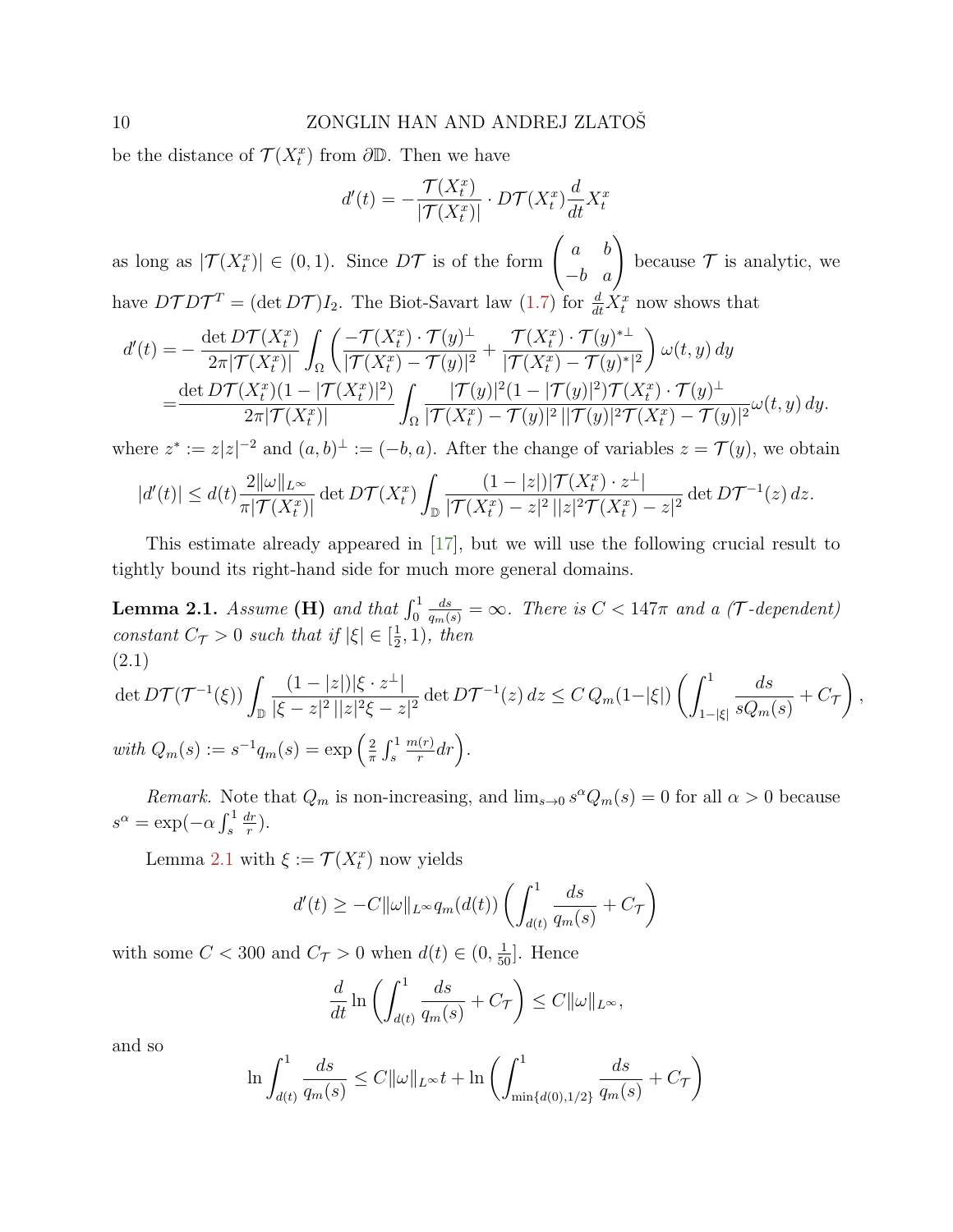<span id="page-10-4"></span>for all  $t \geq 0$ . Therefore

<span id="page-10-1"></span>(2.2) 
$$
d(t) \geq \rho_m \left( C \|\omega\|_{L^\infty} t + \ln \left( \int_{\min\{d(0), 1/2\}}^1 \frac{ds}{q_m(s)} + C_{\mathcal{T}} \right) \right).
$$

This is no less than  $\rho_m(300||\omega||_{L^\infty}t)$  for all large  $t \geq 0$ , uniformly in all  $x$  with  $|\mathcal{T}(x)| \leq R$  (for any  $R < 1$ , except when  $\omega \equiv 0$ ). And if  $M := \int_0^1$  $m(r)$  $\frac{f(r)}{r} dr < \infty$ , then  $\rho_m(z) \ge \exp(-e^{z+2M/\pi})$ (because  $\rho_m(z)$  equals y such that  $e^z = \int_y^1$  $\frac{ds}{q_m(s)} \, \geq \, e^{-2M/\pi} \int_y^1$  $_{ds}$  $\frac{ds}{s}$ , so this is no less than  $\exp(-e^{300\|\omega\|_{L^{\infty}}t})$  for all large  $t \geq 0$ , uniformly in all x with  $|\mathcal{T}(x)| \leq R$ .

Hence, to conclude Theorem  $1.1(i)$  $1.1(i)$ , it only remains to prove Lemma [2.1.](#page-9-0) Its proof, which relies on the crucial representation formula  $(4.1)$  for  $DT$ , is somewhat involved. We postpone it to Section [4](#page-12-0) and first show how to obtain Theorem [1.1\(](#page-6-0)ii,iii) from Theorem 1.1(i).

## 3. PROOFS OF THEOREM  $1.1$ (II,III) AND COROLLARY [1.4](#page-8-0)

<span id="page-10-0"></span>Theorem [1.1\(](#page-6-0)iii) follows immediately from Theorem 1.1(ii) and Proposition 3.2 in [\[17\]](#page-29-15), which shows that solutions from Theorem  $1.1(i)$  $1.1(i)$  are unique as long as they remain constant near  $\partial\Omega$  (constancy near the non- $C^{2,\gamma}$  portion of  $\partial\Omega$  for some  $\gamma > 0$ , where u may be far from Lipschitz, is in fact sufficient). It therefore suffices to prove Theorem [1.1\(](#page-6-0)ii).

The first claim follows from the fact that the estimate [\(2.2\)](#page-10-1) equally applies to the solutions of the time-reversed ODE  $\frac{d}{ds}Y(s) = -u(t - s, Y(s))$  with  $Y(0) \in \Omega$  (which of course satisfy  $Y(s) = X_{t-s}^{Y(t)}$  $_{t-s}^{T(t)}$ ). The proof of the second claim was obtained in [\[14,](#page-29-14) [16,](#page-29-11) [17\]](#page-29-15) for some sufficiently regular domains by looking at  $(1.4)$  as a (passive) transport equation with given u and  $\omega_0$ , and proving uniqueness of its solutions (using also that  $t_x = \infty$  for all  $x \in \Omega$ ). This is because  $\tilde{\omega}(t, X_t^x) := \omega_0(x)$  can be shown to be its weak solution in the sense of [\(1.8\)](#page-4-2). The uniqueness proofs used the DiPerna-Lions theory, which required relevant extensions of u and  $\omega$  to  $\mathbb{R}^2 \setminus \Omega$  (the latter by 0). This necessitated  $\partial\Omega$  to be piecewise  $C^{1,1}$ , in addition to having  $t_x = \infty$  for all  $x \in \Omega$ , so that the extension of u is sufficiently regular for the DiPerna-Lions theory to be applicable.

We avoid this extension argument, and hence also extra regularity hypotheses on  $\Omega$ , thanks to the following result concerning weak solutions to the transport equation [\(1.4\)](#page-1-0).

<span id="page-10-3"></span>**Lemma 3.1.** Let  $\Omega \subseteq \mathbb{R}^d$  be open and  $T > 0$ . Let  $u \in L^{\infty}_{loc}([0, T] \times \Omega)$  satisfy

<span id="page-10-2"></span>(3.1) 
$$
\sup_{t \in [0,T]} \sup_{x,y \in K} \frac{|u(t,x) - u(t,y)|}{|x - y| \max\{1, -\ln|x - y|\}} < \infty
$$

for any compact  $K \subseteq \Omega$ , as well as  $(1.2)$  on  $(0,T) \times \Omega$ . If  $\omega \in L^{\infty}_{loc}([0,T] \times \Omega)$  is a weak solution to the linear PDE [\(1.4\)](#page-1-0) with initial condition  $\omega_0 \in L^{\infty}_{loc}(\Omega)$  and  $X_t^x$  is from [\(1.9\)](#page-4-0), then we have  $\omega(t, X_t^x) = \omega_0(x)$  for a.e.  $t \in (0, T)$  and a.e.  $x \in \Omega$  with  $t_x > t$ .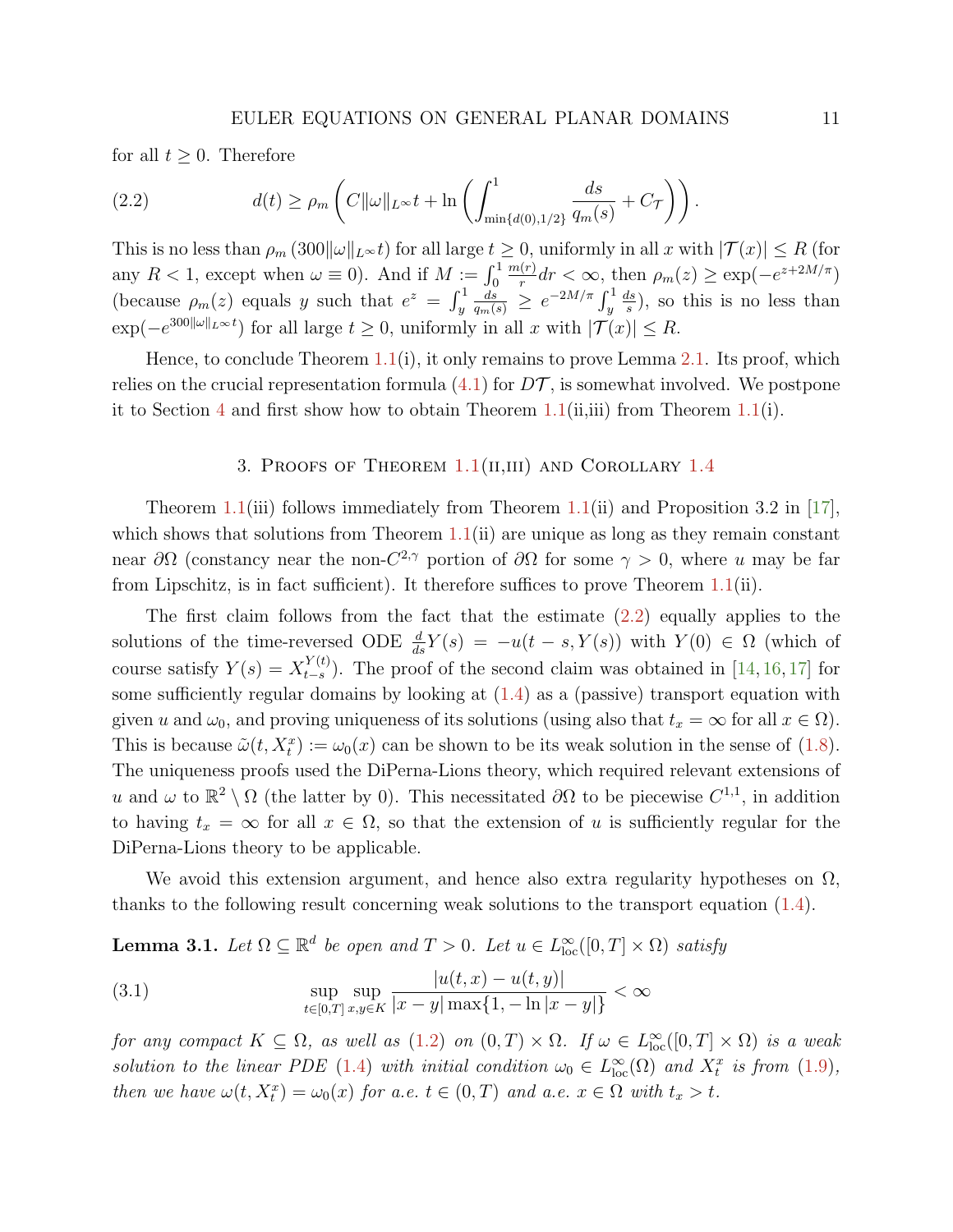<span id="page-11-1"></span>Proof. Let  $\Omega_1 \subseteq \Omega_2 \subseteq \ldots$  be smooth open bounded sets in  $\mathbb{R}^2$  with  $\overline{\Omega}_n \subseteq \Omega = \bigcup_{n \geq 1} \Omega_n$ . Since  $\omega$  is also a weak solution to [\(1.4\)](#page-1-0) on  $\Omega_n$  and exit times  $t_{x,n}$  of  $X_t^x$  from  $\Omega_n$  then satisfy  $\lim_{n\to\infty} t_{x,n} = t_x$  for each  $x \in \Omega$ , it obviously suffices to prove that  $\omega(t, X_t^x) = \omega_0(x)$  for a.e.  $t \in (0, T)$  and a.e.  $x \in \Omega_n$  such that  $t_{x,n} > t$ . We can therefore assume that  $\Omega$  is smooth and bounded, [\(3.1\)](#page-10-2) holds with K replaced by  $\Omega$ , and  $u, \omega, \omega_0$  are all bounded. We can also assume without loss that  $\omega \geq 0$  and  $\omega_0 \geq 0$ , by adding a large constant to them.

Extend the particle trajectories from [\(1.9\)](#page-4-0) by  $X_t^x := \lim_{s \uparrow t_x} X_s^x \in \partial \Omega$  for all  $t \ge t_x$ , and let  $\Omega_t := \{X_t^x \mid x \in \Omega \& t_x > t\}$  for all  $t \in [0, T)$  (these sets are open due to  $(3.1)$ ). Then the lemma essentially follows from Theorem 2 in [\[3\]](#page-28-7) but in order to apply it, we need to show that  $\omega$  weakly satisfies some boundary conditions on  $(0, T) \times \partial\Omega$  (even though these do not affect the result). To this end we employ Theorem 3.1 and Remark 3.1 in [\[4\]](#page-28-8), which show that there is indeed some  $\kappa \in L^{\infty}((0,T) \times \partial \Omega)$  such that

<span id="page-11-0"></span>
$$
\int_0^T \int_{\Omega} \omega \left( \partial_t \varphi + u \cdot \nabla \varphi \right) dx dt = - \int_{\Omega} \omega_0 \varphi(0, \cdot) dx + \int_0^T \int_{\partial \Omega} (u \cdot n) \varphi \kappa d\sigma dt
$$

holds for all  $\varphi \in C_0^{\infty} ([0, T) \times \overline{\Omega}).$ 

Theorem 2 in [\[3\]](#page-28-7) now shows that there is a positive measure  $\eta$  on  $\Omega$  such that

(3.2) 
$$
\int_{\Omega_t} \psi(y)\omega(t,y) dy = \int_{\Omega} \psi(X_t^x) d\eta(x)
$$

for almost all  $t \in (0,T)$  and all  $\psi \in C_0^{\infty}(\Omega_t)$ . (In fact, the measure in [\[3\]](#page-28-7) is supported on the set of all maximal solutions to the ODE  $\frac{d}{dt}Y(t) = u(t, Y(t))$  on  $(0, T)$ , and the relevant formula holds for all  $\psi \in C_0^{\infty}(\mathbb{R}^d)$ . But this becomes [\(3.2\)](#page-11-0) when restricted to the  $\psi$  above, with  $\eta$  the restriction of the measure from [\[3\]](#page-28-7) to the set of solutions  $\{\{X_t^x\}_{t\in(0,T)} | x \in \Omega\}.$ This is because uniqueness of solutions for the ODE shows that the other solutions have  $Y(t) \notin \Omega_t$  for any  $t \in (0, T)$ .) By taking  $t \to 0$  in [\(3.2\)](#page-11-0), we obtain

$$
\int_{\Omega} \psi(y)\omega_0(y) dy = \int_{\Omega} \psi(x) d\eta(x)
$$

for any  $\psi \in C_0^{\infty}(\Omega)$ , so  $d\eta(x) = \omega_0(x)dx$ . Letting  $\psi$  in [\(3.2\)](#page-11-0) be approximate delta functions near all  $y \in \Omega_t$  then shows that for almost all  $t \in (0, T)$  we have  $\omega(t, X_t^x) = \omega_0(x)$  whenever x and  $X_t^x$  are Lebesgue points of  $\omega_0$  and  $\omega(t, \cdot)$ , respectively. This finishes the proof.  $\blacksquare$ 

Since  $t_x = \infty$  for all  $x \in \Omega$ , Lemma [3.1](#page-10-3) with  $T \to \infty$  now proves the second claim in Theorem [1.1\(](#page-6-0)ii). As in [\[17\]](#page-29-15), uniform boundedness of u on any compact subset of  $\Omega$  then yields  $\omega \in C([0,\infty); L^1(\Omega))$ , and continuity of u on  $[0,\infty) \times \Omega$  follows from this and the Biot-Savart law. Then also [\(1.9\)](#page-4-0) holds pointwise, finishing the proof of Theorem [1.1\(](#page-6-0)ii).

This argument actually applies on general open bounded  $\Omega \subseteq \mathbb{R}^2$ , without needing  $t_x = \infty$  for all  $x \in \Omega$ . This is because boundedness of  $\omega$  implies  $u \in L^{\infty}((0,T) \times K)$  for any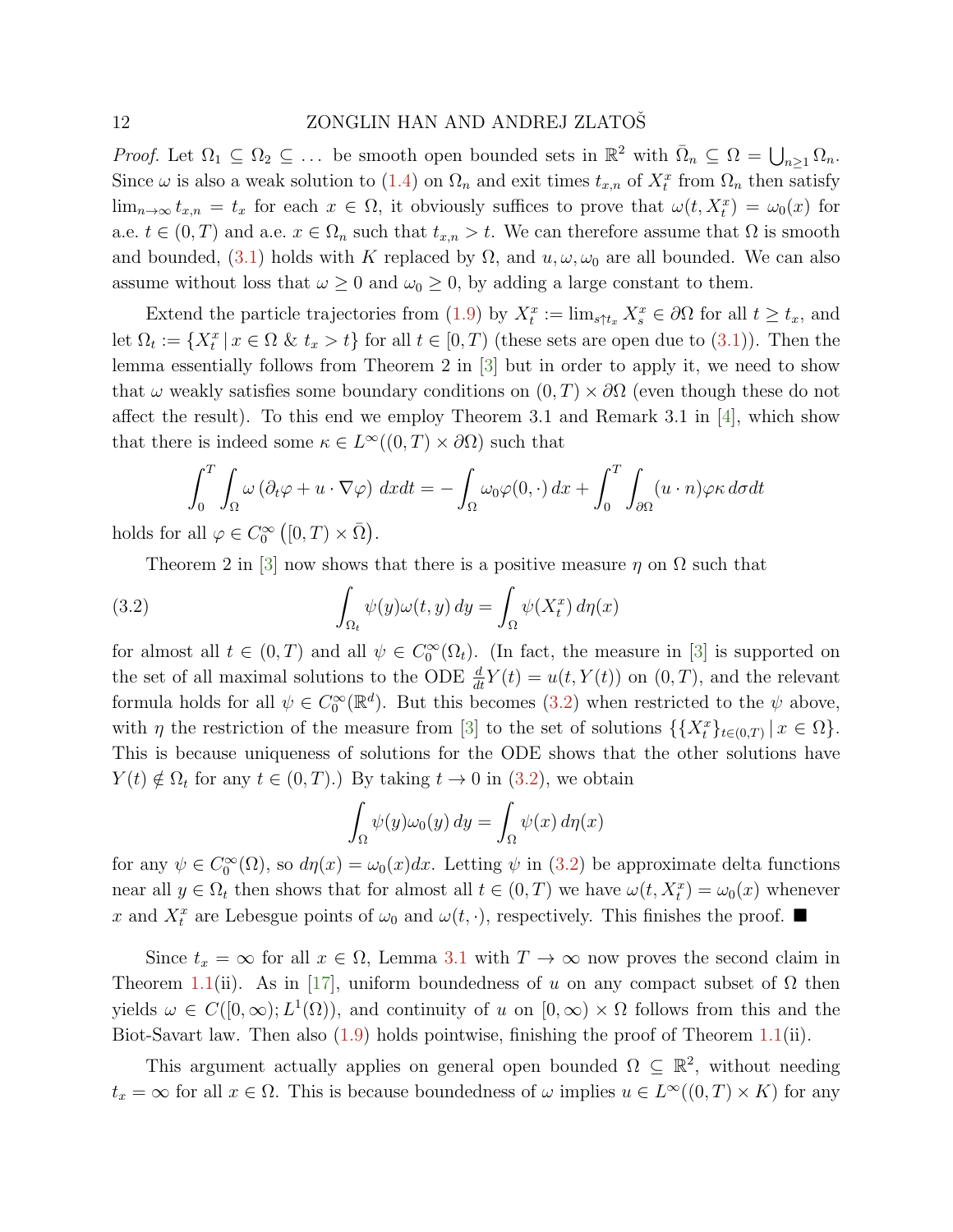<span id="page-12-3"></span>compact  $K \subseteq \Omega$  as well as [\(3.1\)](#page-10-2) (for solutions on a time interval  $(0, T)$  with  $T < \infty$ ), and these three facts then again yield  $\omega \in C([0,T]; L^1(\Omega))$  (with  $\omega(0, \cdot) := \omega_0$  and  $\omega(T, \cdot)$  defined by continuity). This yields Corollary [1.4.](#page-8-0)

## 4. Proof of Lemma [2.1](#page-9-0)

<span id="page-12-0"></span>We can assume that  $\tilde{\beta}_{\mathcal{T}}(0) = 0$ , which is achieved by subtracting  $\tilde{\beta}_{\mathcal{T}}(0)$  from  $\tilde{\beta}_{\mathcal{T}}$  and adding it to  $\beta_{\mathcal{T}}$ . Since  $\mathcal{T}$  is analytic, we have det  $D\mathcal{T}(z) = |\mathcal{T}'(z)|^2$ , where  $\mathcal{T}'$  is the complex derivative when  $\mathcal T$  is considered as a function on  $\mathbb C$ . The same is true for its inverse  $\mathcal S$ , and we also have  $\mathcal{S}'(z) = \mathcal{T}'(\mathcal{S}(z))^{-1}$ . Since  $\Omega$  is regulated, Theorem 3.15 in [\[23\]](#page-29-17) shows that

<span id="page-12-1"></span>(4.1) 
$$
\mathcal{S}'(z) = |\mathcal{S}'(0)| \exp\left(\frac{i}{2\pi} \int_0^{2\pi} \frac{e^{i\theta} + z}{e^{i\theta} - z} \left(\bar{\beta}\tau(\theta) - \theta - \frac{\pi}{2}\right) d\theta\right)
$$

for all  $z \in \mathbb{D}$ , and from  $\int_0^{2\pi}$  $e^{i\theta}+z$  $\frac{e^{i\theta}+z}{e^{i\theta}-z} d\theta = 2\pi \in \mathbb{R}$  and  $\text{Im } \frac{e^{i\theta}+z}{e^{i\theta}-z}$  $\frac{e^{i\theta}+z}{e^{i\theta}-z}=2\text{Im}\,\frac{z}{e^{i\theta}-z}$  we get

<span id="page-12-2"></span>(4.2) 
$$
\det DS(z) = \det DS(0) \exp \left(-\frac{2}{\pi} \int_0^{2\pi} \text{Im} \frac{z}{e^{i\theta} - z} \left(\bar{\beta}\tau(\theta) - \theta\right) d\theta\right)
$$

(with  $\bar{\beta}_{\mathcal{T}}(\theta) - \theta$  being  $2\pi$ -periodic).

We note that if  $\bar{\beta}_{\mathcal{T}}$  is itself Dini continuous (so we can have  $\tilde{\beta}_{\mathcal{T}} = \bar{\beta}_{\mathcal{T}}$  and  $\int_0^1$  $m(r)$  $\frac{(r)}{r}$  dr <  $\infty$ ), then the integral in  $(4.2)$  is uniformly bounded by some m-dependent constant. Indeed, letting  $\theta_z := \arg z$ , this follows from  $\text{Im} \frac{z}{e^{i(\theta_z - \theta')}-z} = -\text{Im} \frac{z}{e^{i(\theta_z + \theta')}-z}$  and  $\left| \frac{z}{e^{i(\theta_z + \theta')}} \right|$  $\frac{z}{e^{i(\theta z + \theta')}-z}$  | ≤  $\frac{\pi}{2|\theta'|}$  for all  $\theta'$  (which show that  $\int_0^{2\pi} \text{Im} \frac{z}{e^{i\theta}-z}(\bar{\beta}\tau(\theta_z)-\theta)d\theta$  is uniformly bounded), and from the latter bound also implying

$$
\left|\frac{z}{e^{i\theta}-z}\left(\bar{\beta}_{\mathcal{T}}(\theta)-\bar{\beta}_{\mathcal{T}}(\theta_z)\right)\right|\leq \frac{\pi}{2}\frac{m(|\theta-\theta_z|)}{|\theta-\theta_z|}.
$$

One can also easily show that  $\int_{\mathbb{D}}$  $(1-|z|)|\xi \cdot z^{\perp}|$  $\frac{(1-|z|)|\xi\cdot z^{-}|}{|\xi-z|^{2}||z|^{2}\xi-z|^{2}}dz \leq C|\ln(1-|\xi|)|$  for some  $C>0$  when  $|\xi| \in [\frac{1}{2}]$  $\frac{1}{2}$ , 1), using [\(4.14\)](#page-17-0) below and the argument following it, with the exponential terms removed. So [\(2.1\)](#page-9-1) with the right-hand side  $C_m |\ln(1 - |\xi|)|$  follows immediately in this case. The rest of this section (and Section [6\)](#page-26-0) proves  $(2.1)$  in the general case.

We will now split the exponential in [\(4.2\)](#page-12-2) into the parts corresponding to  $\beta_{\mathcal{T}}$  and  $\tilde{\beta}_{\mathcal{T}}$ . Let  $\kappa := \frac{1}{2\pi}(\tilde{\beta}_{\mathcal{T}}(2\pi) - \tilde{\beta}_{\mathcal{T}}(0)),$  so that  $\tilde{\beta}_{\mathcal{T}}(\theta) - \kappa\theta$  and  $\beta_{\mathcal{T}}(\theta) - (1 - \kappa)\theta$  are both  $2\pi$ -periodic (note that we also have  $\kappa \in \left[-\frac{m(2\pi)}{2\pi}\right]$  $\frac{2\pi}{2\pi}, \min\{1, \frac{m(2\pi)}{2\pi}\}$  $\frac{(2\pi)}{2\pi}$ ] because  $\beta_{\mathcal{T}}$  is non-decreasing). Integration by parts then shows that

$$
\int_0^{2\pi} \frac{z}{e^{i\theta} - z} \left( \beta \tau(\theta) - (1 - \kappa)\theta \right) d\theta = i \int_0^{2\pi} \ln(1 - ze^{-i\theta}) d\left( \beta \tau(\theta) - (1 - \kappa)\theta \right),
$$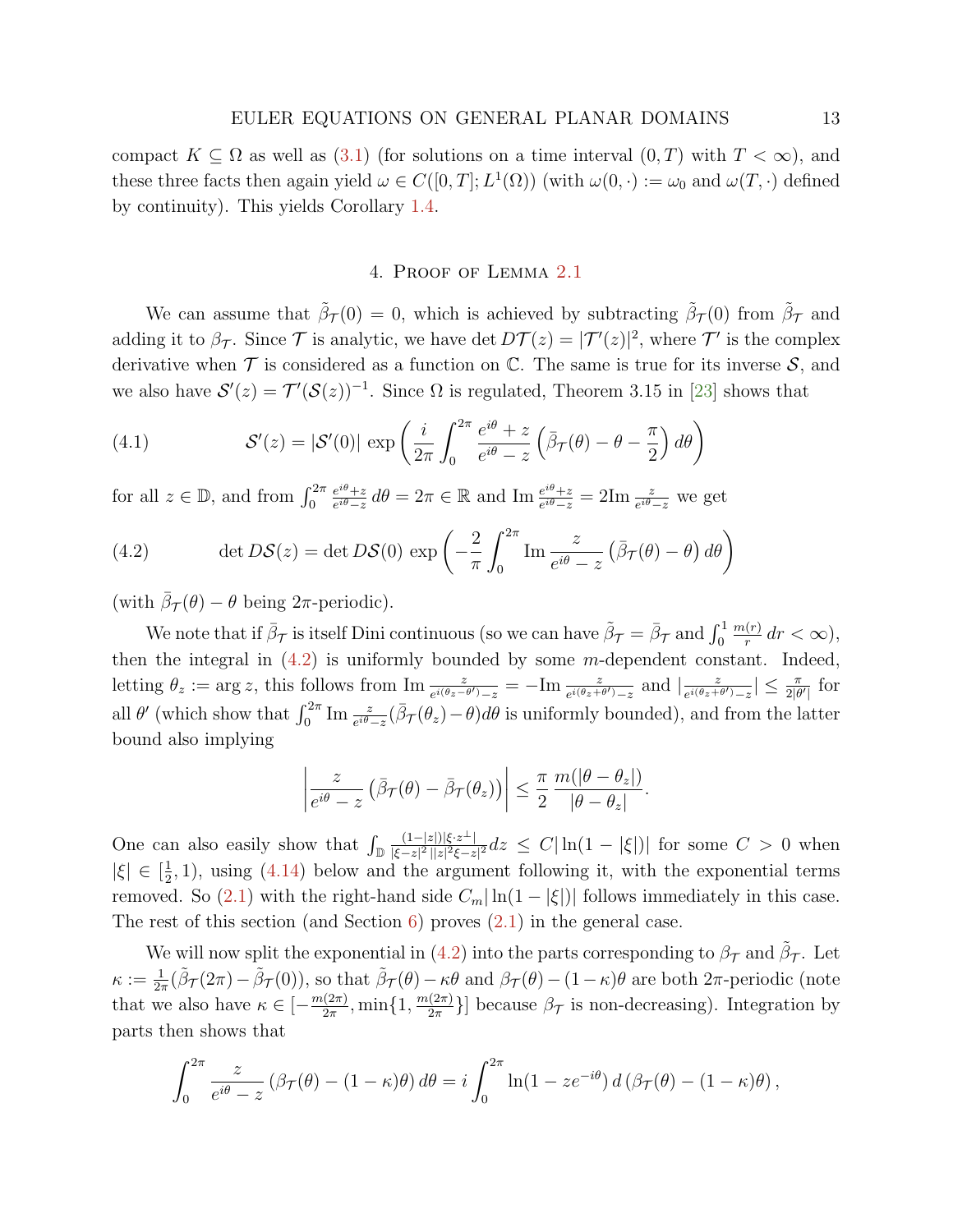so from  $\int_0^{2\pi} \ln(1 - ze^{-i\theta}) d\theta = \ln 1 = 0$  we obtain

<span id="page-13-0"></span>(4.3) 
$$
\int_0^{2\pi} \text{Im} \frac{z}{e^{i\theta} - z} \left( \beta \tau(\theta) - (1 - \kappa)\theta \right) d\theta = \int_0^{2\pi} \text{ln} \left| e^{i\theta} - z \right| d\beta \tau(\theta).
$$

In order to simplify notation, let  $\beta$  be the positive measure with distribution function  $\beta_{\mathcal{T}}$ , and define the function  $\tilde{\beta}(\theta) := \tilde{\beta}_{\mathcal{T}}(\theta) - \kappa \theta$ . Then  $\tilde{\beta}$  has modulus of continuity  $\tilde{m}(r) :=$  $m(r) + |\kappa|r$ , and we have  $\tilde{m}(r) \leq m(r) + \frac{m(2\pi)}{2\pi}r \leq 3m(r)$  for  $r \in [0, 2\pi]$ . This is because any modulus satisfies  $m(2^{-n}a) \geq 2^{-n}m(a)$  for any  $a \in [0, 2\pi]$  and  $n \in \mathbb{N}$  (by induction), and thus  $m(b) \geq \frac{b}{2a}m(a)$  whenever  $0 \leq b \leq a \leq 2\pi$  since m is non-decreasing. We also let

$$
|\beta| := \beta((0, 2\pi]) = \beta_{\mathcal{T}}(2\pi) - \beta_{\mathcal{T}}(0) = 2\pi(1 - \kappa) \in [0, 2\pi + m(2\pi)].
$$

Next, for any  $z \in \mathbb{D}$ , bounded measurable  $A \subseteq \mathbb{R}$ , and  $\theta^* \in \mathbb{R}$ , let

$$
\mathcal{I}(z, A) := \frac{2}{\pi} \int_A \ln |e^{i\theta} - z| d\beta(\theta),
$$

$$
\mathcal{J}(z, A, \theta^*) := \frac{2}{\pi} \int_A \operatorname{Im} \frac{z}{e^{i\theta} - z} (\tilde{\beta}(\theta) - \tilde{\beta}(\theta^*)) d\theta,
$$

as well as

$$
\mathcal{I}(z) := \mathcal{I}(z, (0, 2\pi]),
$$
  

$$
\mathcal{J}(z) := \mathcal{J}(z, (0, 2\pi], \theta^*)
$$

(with the latter independent of  $\theta^*$  due to  $\int_0^{2\pi} \text{Im} \frac{z}{e^{i\theta}-z} d\theta = 0$ ). Then [\(4.2\)](#page-12-2) and [\(4.3\)](#page-13-0) yield

<span id="page-13-4"></span>
$$
\det D\mathcal{S}(z) = \det D\mathcal{S}(0) e^{-\mathcal{I}(z) - \mathcal{J}(z)}
$$

and

(4.4) 
$$
\det DT(\mathcal{S}(z)) = \det DS(0)^{-1} e^{\mathcal{I}(z) + \mathcal{J}(z)}
$$

(recall that  $\tilde{\beta}(0) = 0$ ). In view of this, [\(2.1\)](#page-9-1) becomes

<span id="page-13-2"></span>
$$
(4.5) \quad \int_{\mathbb{D}} \frac{(1-|z|)|\xi \cdot z^{\perp}|}{|\xi - z|^2 \, ||z|^2 \xi - z|^2} e^{\mathcal{I}(\xi) - \mathcal{I}(z)} e^{\mathcal{J}(\xi) - \mathcal{J}(z)} \, dz \leq C \, Q_m(1 - |\xi|) \left( \int_{1-|\xi|}^1 \frac{ds}{sQ_m(s)} + C_{\mathcal{T}} \right).
$$

To prove this, we need the following lemma, whose proof we postpone to Section [6.](#page-26-0)

<span id="page-13-3"></span>**Lemma 4.1.** Let  $\beta$  be a (positive) measure on  $\mathbb R$  and let  $I := [\theta^* - 2\delta, \theta^* + 2\delta]$  for some  $\theta^* \in \mathbb{R}$  and  $\delta \in (0, \frac{\pi}{2})$  $\frac{\pi}{2}$ . Let  $H \subseteq \mathbb{D}$  be an open region such that if  $re^{i(\theta^*+\phi)} \in H$  for some  $r \in (0,1)$  and  $|\phi| \leq \pi$ , then  $re^{i(\theta^*+\phi')} \in H$  whenever  $|\phi'| \leq |\phi|$  (i.e., H is symmetric and angularly convex with respect to the line connecting 0 and  $e^{i\theta^*}$ ). If  $\alpha \geq 1$ , then

<span id="page-13-1"></span>
$$
(4.6)\quad \int_H f(z) \left[ g(z) + \frac{1}{\beta(I)} \int_I h(|e^{i\theta} - z|) d\beta(\theta) \right]^\alpha dz \le \int_H f(z) \left[ g(z) + h(|e^{i\theta^*} - z|) \right]^\alpha dz
$$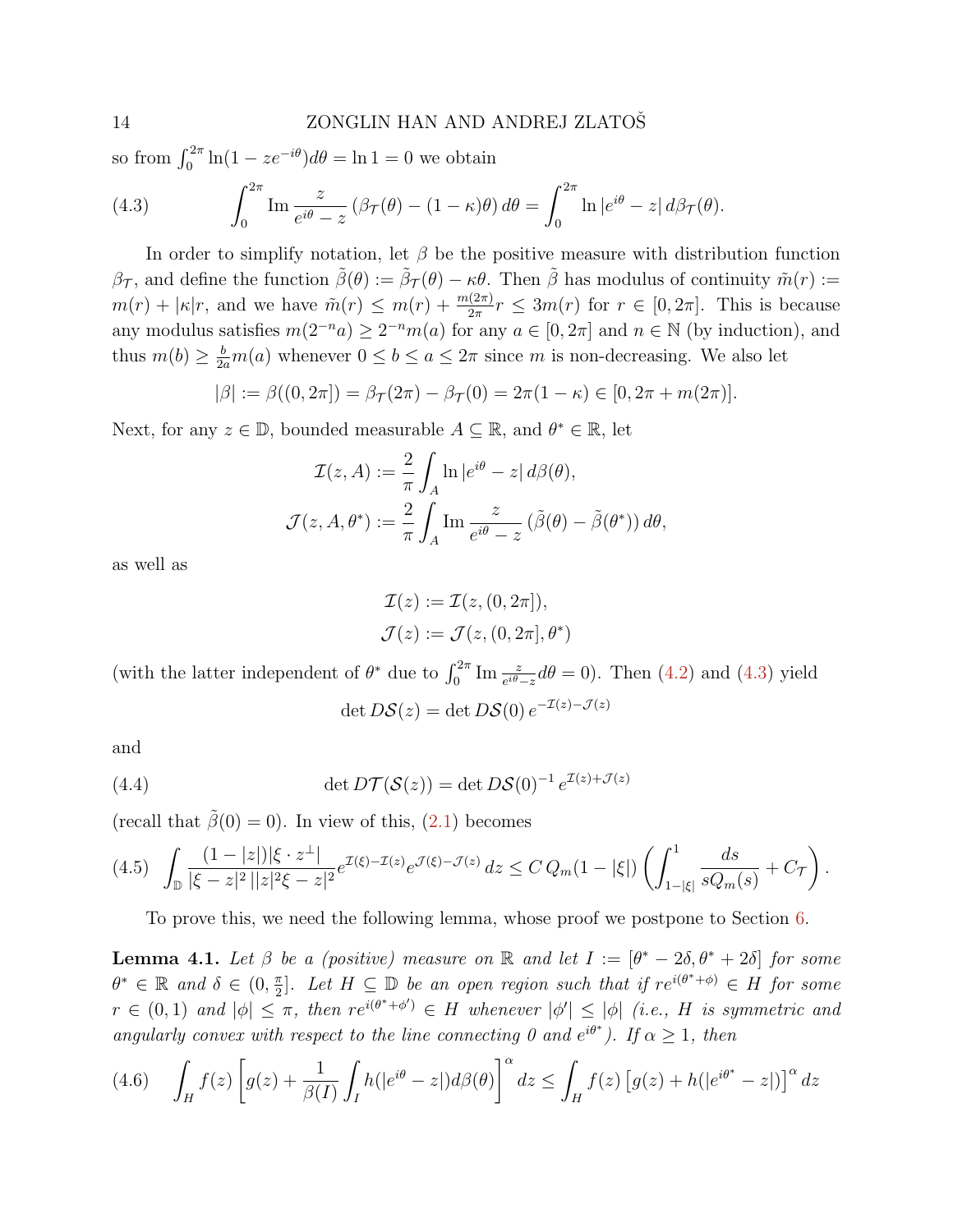holds for any non-increasing  $h : (0, \infty) \to [0, \infty)$  and non-negative  $f, g \in L^1(H)$  such that  $f(re^{i(\theta^*+\phi')}) \ge f(re^{i(\theta^*+\phi)})$  and  $g(re^{i(\theta^*+\phi')}) \ge g(re^{i(\theta^*+\phi)})$  whenever  $r \in (0,1)$  and  $|\phi'| \le |\phi|$ .

Remark. The right-hand side of [\(4.6\)](#page-13-1) is just the left-hand side for the Dirac measure at  $\theta^*$  with mass  $\beta(I)$ . That is, concentrating all the mass of  $\beta$  on I into  $\theta^*$  cannot decrease the value of the integral in [\(4.6\)](#page-13-1).

Next, we claim that there is  $\delta > 0$  such that  $\beta([\theta - 2\delta, \theta + 2\delta]) \leq \frac{4}{3}$  $\frac{4}{3}\pi$  for all  $\theta \in \mathbb{R}$  (any number from  $(\pi, \frac{3}{2}\pi)$  would work in place of  $\frac{4}{3}\pi$  here). Let  $\delta' > 0$  be such that any interval of length  $4\delta'$  contains at most one  $\theta$  with  $\beta(\{\theta\}) \geq \frac{\pi}{9}$  $\frac{\pi}{9}$  (there are only finitely many such  $\theta$  in  $(0, 2\pi]$ . Then for each  $\theta \in [0, 2\pi]$ , find  $\delta_{\theta} \in (0, \delta']$  such that  $\beta([\theta - 2\delta_{\theta}, \theta + 2\delta_{\theta}]) \leq \beta(\{\theta\}) + \frac{\pi}{9}$ . Since  $\{(\theta - 2\delta_{\theta}, \theta + 2\delta_{\theta}) | \theta \in [-\pi, 3\pi] \}$  is an open cover of  $[-\pi, 3\pi]$ , there is a finite sub-cover  $\{(\theta_k-2\delta_{\theta_k}, \theta_k+2\delta_{\theta_k})\,|\,k=1,\ldots,N\}$ . If we let  $\delta := \min\{\delta_{\theta_k}\,|\,k=1,\ldots,N\} > 0$ , then indeed  $\beta([\theta - 2\delta, \theta + 2\delta]) \leq (\pi + \frac{\pi}{9})$  $(\frac{\pi}{9}) + (\frac{\pi}{9} + \frac{\pi}{9})$  $\frac{\pi}{9}$ ) =  $\frac{4}{3}\pi$  for all  $\theta \in [0, 2\pi]$  (and so for all  $\theta \in \mathbb{R}$ ). This is because  $[\theta - 2\delta, \theta + 2\delta] \subseteq [\theta_k - 2\delta_{\theta_k}, \theta_k + 2\delta_{\theta_k}] \cup [\theta_j - 2\delta_{\theta_j}, \theta_j + 2\delta_{\theta_j}]$  for some  $k, j$  such that  $|\theta_k - \theta_j| \leq 4\delta'$ , and hence at most one of  $\beta({\theta_k})$  and  $\beta({\theta_j})$  is greater than  $\frac{\pi}{9}$  (unless  $k = j$ , while obviously each is at most  $\pi$ .

Moreover, let us decrease this constant so that  $\delta \in (0, \frac{\ln 2}{10^3(1+m(2\pi))}]$  and  $m(2\delta) \le \frac{\ln 2}{300}$ . With this ( $\mathcal T$ -dependent)  $\delta$ , we can now prove the following estimates (recall [\(4.5\)](#page-13-2)).

**Lemma 4.2.** Let  $\beta$ ,  $\tilde{\beta}$ ,  $m$  and  $\delta$  be as above. There are  $C_{|\beta|,\delta}$  and  $C_m$  (depending only on  $|\beta|$ ,  $\delta$  and on m, respectively, so only on  $\mathcal{T}$ ) such that for any  $\xi \in \mathbb{D}$  we have

<span id="page-14-2"></span>(4.7) 
$$
\int_{\mathbb{D}} z^{-1} (1 - |z|)^{5/6} e^{\mathcal{I}(\xi) - \mathcal{I}(z)} dz \le C_{|\beta|, \delta},
$$

and for all  $z, \xi \in \mathbb{D}$  also

<span id="page-14-0"></span>(4.8) 
$$
e^{\mathcal{J}(\xi)-\mathcal{J}(z)} \leq C_m \frac{Q_m(\min\{1-|\xi|, |\xi-z|\})}{Q_m(|\xi-z|)} \frac{Q_m(\min\{1-|z|, |\xi-z|\})}{Q_m(|\xi-z|)}.
$$

Moreover, if  $|\xi - z| \le 4\delta$ , then for  $\theta_{\xi} := \arg \xi$  and  $I := [\theta_{\xi} - 2\delta, \theta_{\xi} + 2\delta]$  we have

<span id="page-14-1"></span>(4.9) 
$$
e^{\mathcal{J}(\xi, I, \theta_{\xi}) - \mathcal{J}(z, I, \theta_{\xi})} \leq 2 \frac{Q_m(\min\{1 - |\xi|, |\xi - z|\})}{Q_m(|\xi - z|)} \frac{Q_m(\min\{1 - |z|, |\xi - z|\})}{Q_m(|\xi - z|)}.
$$

*Proof.* Let us start with [\(4.8\)](#page-14-0). Let  $\theta_{\xi} := \arg \xi$  and  $\theta_{z} := \arg z$ , as well as

$$
A := \left\{ \theta \in (0, 2\pi] \middle| \min\{d(\theta, \theta_{\xi}), d(\theta, \theta_{z})\} \ge \frac{1}{2} |\xi - z| \right\},\
$$

where d is the distance in  $[0, 2\pi]$  with 0 and  $2\pi$  identified. Then from

$$
\left| \frac{\xi}{e^{i\theta} - \xi} - \frac{z}{e^{i\theta} - z} \right| = \left| \frac{e^{i\theta}(\xi - z)}{(e^{i\theta} - \xi)(e^{i\theta} - z)} \right| \le \pi^2 \frac{|\xi - z|}{d(\theta, \theta_\xi) d(\theta, \theta_z)}
$$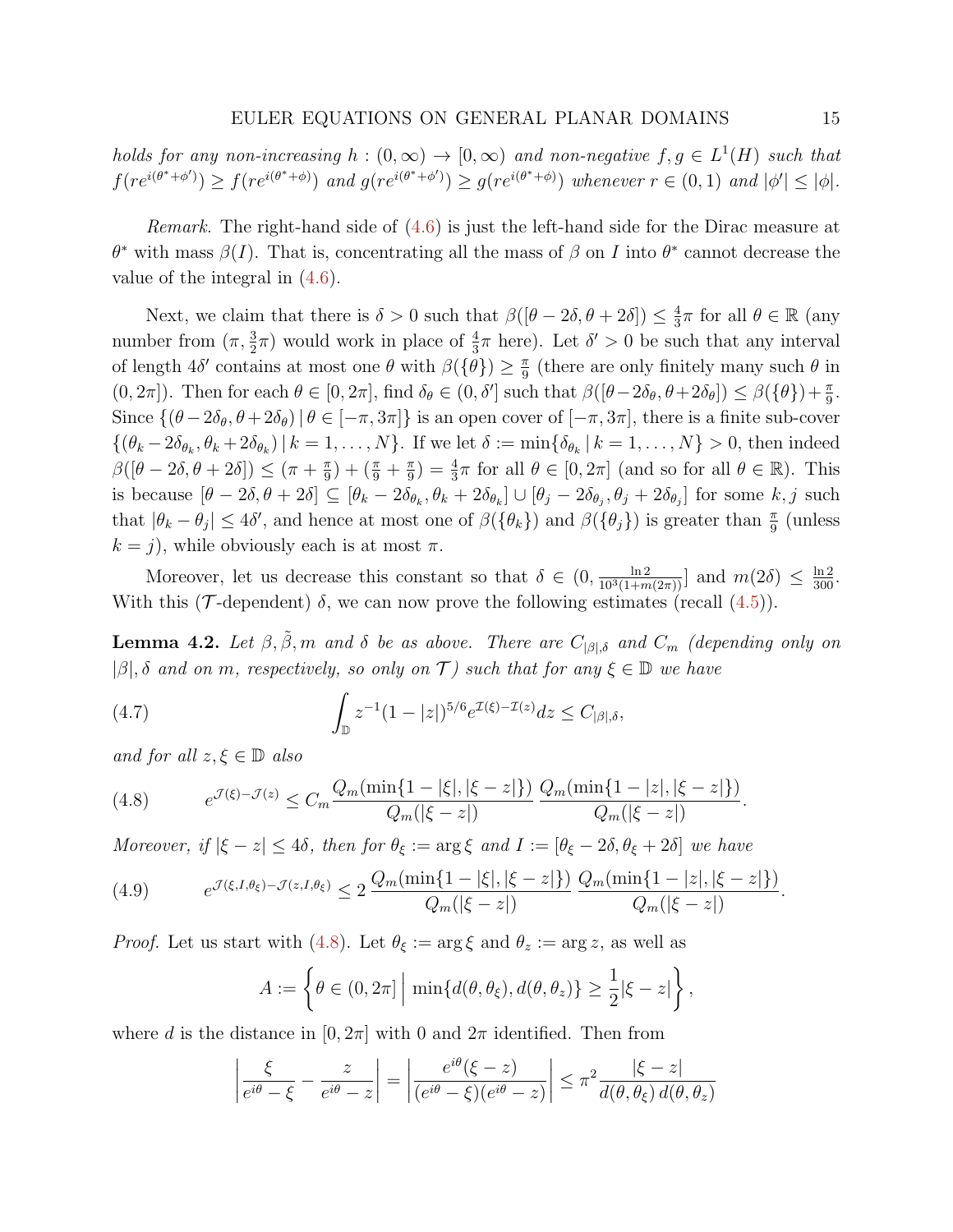### 16 ZONGLIN HAN AND ANDREJ ZLATOŠ

we obtain

$$
|\mathcal{J}(\xi, A, \pi) - \mathcal{J}(z, A, \pi)| \leq 4\pi |\xi - z| \tilde{m}(\pi) \left( \int_{|\xi - z|/2}^{\pi} \frac{dr}{r(r + 2a)} + \int_{b}^{a} \frac{dr}{r(2a - r)} \right),
$$

where  $a := \frac{1}{2}d(\theta_{\xi}, \theta_z)$  and  $b := \min\{\frac{1}{2}$  $\frac{1}{2}|\xi - z|, a\} \leq a$ , and we separately integrated over the 2 or 4 regions obtained by cutting A at the two midpoints between  $\theta_{\xi}$  and  $\theta_{z}$ . That is,

$$
|\mathcal{J}(\xi, A, \pi) - \mathcal{J}(z, A, \pi)| \le 4\pi \tilde{m}(\pi) \left(2 + \frac{b}{a} \ln \frac{a}{b}\right) \le 10\pi \tilde{m}(\pi) \le C_m.
$$

On the complement  $A^c := (0, 2\pi) \setminus A$  we can estimate the two  $\mathcal J$  terms individually. To conclude  $(4.8)$ , it now suffices to show

(4.10) 
$$
|\mathcal{J}(z, A^c, \pi)| \leq C_m + \ln \frac{Q_m(\min\{1-|z|, |\xi-z|\})}{Q_m(|\xi-z|)}
$$

because an analogous estimate then follows for  $\mathcal{J}(\xi, A^c, \pi)$  as well. First note that if we let  $A' := \{ \theta \in A^c \mid d(\theta, \theta_z) > \frac{1}{2} \}$  $\frac{1}{2}|\xi-z|\},\$  then

<span id="page-15-0"></span>
$$
|\mathcal{J}(z, A', \pi)| \le 2\tilde{m}(\pi) \int_{d(A', \theta_z)}^{3d(A', \theta_z)} \frac{dr}{r} \le C_m.
$$

With  $A'' := \{ \theta \in A^c \mid d(\theta, \theta_z) \leq \frac{1}{2} \min\{1 - |z|, |\xi - z|\} \}$  we also have

$$
|\mathcal{J}(z, A'', \pi)| \le \frac{2}{\pi} \tilde{m}(\pi) \le C_m
$$

due to  $|e^{i\theta} - z| \ge 1 - |z|$ . This proves  $(4.10)$  when  $|\xi - z| \le 1 - |z|$ . If instead  $|\xi - z| > 1 - |z|$ , then we also use  $\text{Im}\frac{z}{e^{i(\theta_z - r)} - z} = -\text{Im}\frac{z}{e^{i(\theta_z + r)} - z}$  (note that the region  $A^c \setminus (A' \cup A'')$  is symmetric across  $\theta_z$ , so  $\int_{A^c \setminus (A' \cup A'')} \text{Im} \frac{z}{e^{i(\theta_z + r)} - z} d\theta = 0$  and  $|e^{i\theta} - z| \ge \sin |\theta - \theta_z|$  to estimate

$$
|\mathcal{J}(z, A^c \setminus (A' \cup A''), \pi)| \leq \frac{2}{\pi} \int_{(1-|z|)/2}^{|\xi - z|/2} \frac{\tilde{m}(2r)}{\sin r} dr \leq C_m + \ln \frac{Q_m(1-|z|)}{Q_m(|\xi - z|)},
$$

with the last inequality due to

$$
\int_{a/2}^{b/2} \frac{\tilde{m}(2r)}{\sin r} dr \le \int_{a}^{b} \frac{\tilde{m}(s)}{\sin s} ds \le \int_{a}^{b} \frac{m(s)}{s} ds + \int_{a}^{b} (10\tilde{m}(s) + |\kappa|) ds \le \int_{a}^{b} \frac{m(s)}{s} ds + C_m
$$

for  $0 \le a \le b \le 2$  (because  $\sup_{s \in [0,2]} \left( \frac{1}{\sin s} - \frac{1}{s} \right)$  $(\frac{1}{s}) \le 10$ ). Hence  $(4.10)$  follows, proving  $(4.8)$ .

To obtain [\(4.9\)](#page-14-1), we repeat this argument with some minor adjustments. For

$$
A := \left\{ \theta \in I \mid \min\{d(\theta, \theta_{\xi}), d(\theta, \theta_{z})\} \ge \frac{1}{2} |\xi - z| \right\},\
$$

we obtain the bound

$$
|\mathcal{J}(\xi, A, \theta_{\xi}) - \mathcal{J}(z, A, \theta_{\xi})| \leq 4\pi \tilde{m}(2\delta) \left(2 + \frac{b}{a} \ln \frac{a}{b}\right) \leq 10\pi \tilde{m}(2\delta) \leq 30\pi m(2\delta) \leq \frac{\ln 2}{3}
$$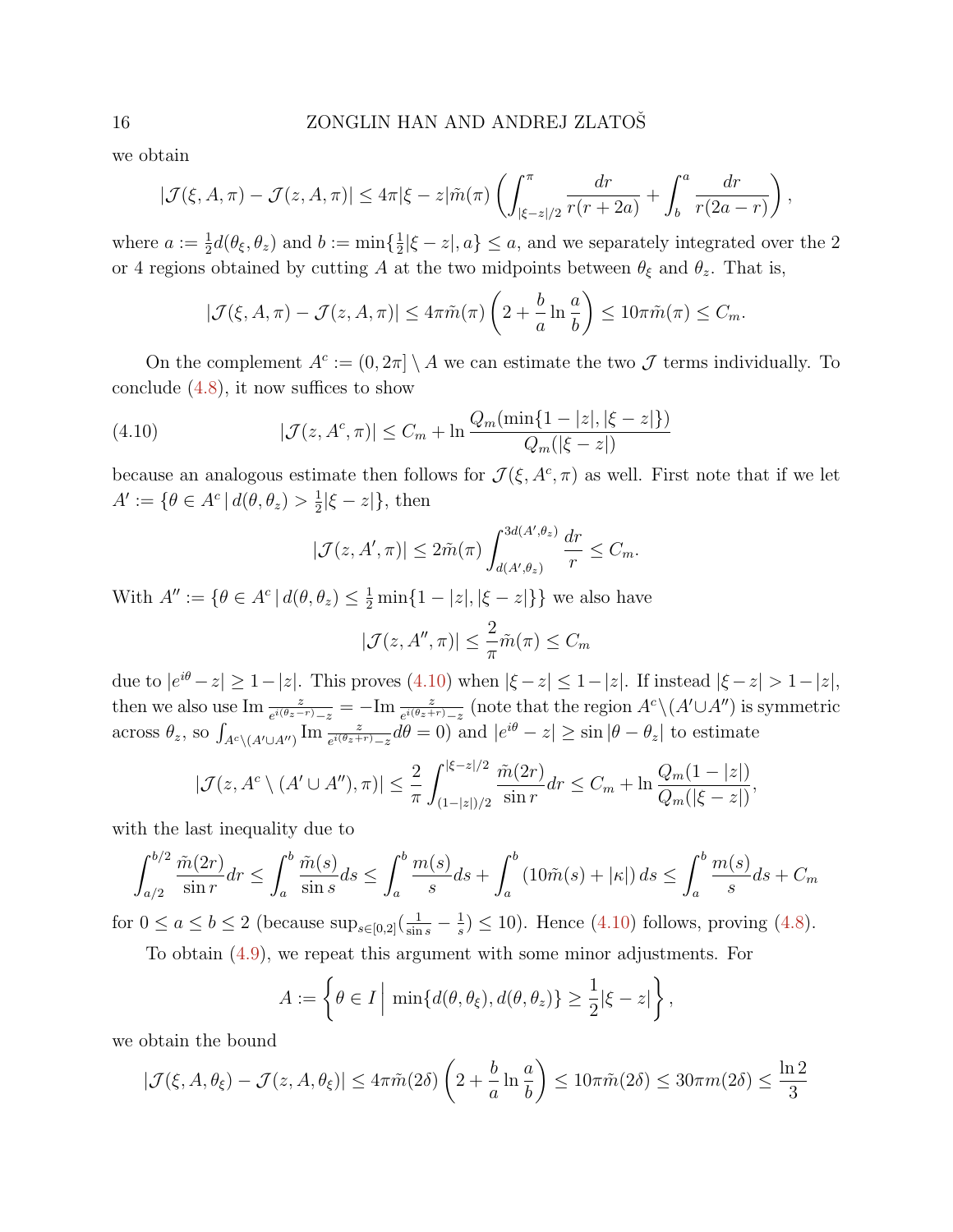(recall that  $\tilde{m}(s) \leq 3m(s)$ ). Hence it suffices to show  $(4.10)$  with  $A^c := I \setminus A$ , and with  $\theta_{\xi}$ and  $\frac{\ln 2}{3}$  in place of  $\pi$  and  $C_m$ . As above, we now obtain

$$
|\mathcal{J}(z, A', \theta_{\xi})| \le 2\tilde{m}(2\delta) \int_{d(A', \theta_z)}^{3d(A', \theta_z)} \frac{dr}{r} \le 4\ln 3 \, m(2\delta) \le \frac{\ln 2}{9}
$$

and

$$
|\mathcal{J}(z, A'', \theta_{\xi})| \le \frac{2}{\pi} \tilde{m}(2\delta) \le \frac{4}{\pi} m(2\delta) \le \frac{\ln 2}{9}
$$

.

Finally, if  $|\xi - z| > 1 - |z|$ , then we also get

$$
|\mathcal{J}(z, A^c \setminus (A' \cup A''), \theta_{\xi})| \le \frac{2}{\pi} \int_{(1-|z|)/2}^{|\xi - z|/2} \frac{\tilde{m}(2r)}{\sin r} dr \le \frac{\ln 2}{9} + \ln \frac{Q_m(1-|z|)}{Q_m(|\xi - z|)}
$$

because  $\int_a^b (10\tilde{m}(s) + |\kappa|) ds \leq 4\delta(21m(2\pi)) \leq \frac{\ln 2}{9}$  when  $0 \leq a \leq b \leq 4\delta$ .

<span id="page-16-2"></span>Now we prove  $(4.7)$ . We obviously have

(4.11) 
$$
\max\{\mathcal{I}(\xi),|\mathcal{I}(z)|\}\leq\frac{2\ln 2}{\pi}|\beta|
$$

for all  $\xi \in \mathbb{D}$  and all  $z \in B(0, \frac{1}{2})$  $(\frac{1}{2})$ , so it suffices to prove

<span id="page-16-0"></span>(4.12) 
$$
\int_{\mathbb{D}} (1-|z|)^{5/6} e^{-\mathcal{I}(z)} dz \le C_{|\beta|,\delta}.
$$

The integrand is clearly bounded above by  $(\frac{\delta}{2})^{-2|\beta|/\pi}$  on  $B(0, 1-\frac{\delta}{2})$  $\frac{\delta}{2}$ ). Since  $\mathbb{D} \setminus B(0, 1 - \frac{\delta}{2})$  $\frac{\delta}{2})$ can be covered by  $O(\frac{1}{\delta})$  $\frac{1}{\delta}$ ) disks with centers on  $\partial\mathbb{D}$  and radii  $\delta$ , it suffices to prove [\(4.12\)](#page-16-0) with  $H := B(e^{i\theta^*}, \delta) \cap \mathbb{D}$  in place of  $\mathbb{D}$ , for any  $\theta^* \in \mathbb{R}$ .

Let  $I := [\theta^* - 2\delta, \theta^* + 2\delta]$  and  $\alpha := \frac{2\beta(I)}{\pi}$  $\frac{\beta(I)}{\pi} \in [0, \frac{8}{3}]$  $\frac{8}{3}$ . Since  $\mathcal{I}(z, (0, 2\pi] \setminus \bigcup_{k \in \mathbb{Z}} (I + 2k\pi))$  is bounded below by  $\frac{2|\beta|}{\pi} \ln \frac{\delta}{2}$  for all  $z \in H$ , it in fact suffices to prove

<span id="page-16-1"></span>(4.13) 
$$
\int_H (1-|z|)^{5/6} e^{-\mathcal{I}(z,I)} dz \leq C.
$$

If  $\alpha \in [0,1]$ , then from  $1 - |z| \le |e^{i\theta} - z|$  for all  $(z, \theta) \in \mathbb{D} \times \mathbb{R}$  we indeed have

$$
\int_H (1-|z|)^{5/6} e^{-\mathcal{I}(z,I)} dz = \int_H (1-|z|)^{-\alpha+5/6} \exp\left(\frac{2}{\pi} \int_I \ln \frac{1-|z|}{|e^{i\theta}-z|} d\beta(\theta)\right) dz \le \int_{\mathbb{D}} (1-|z|)^{-1/6} dz,
$$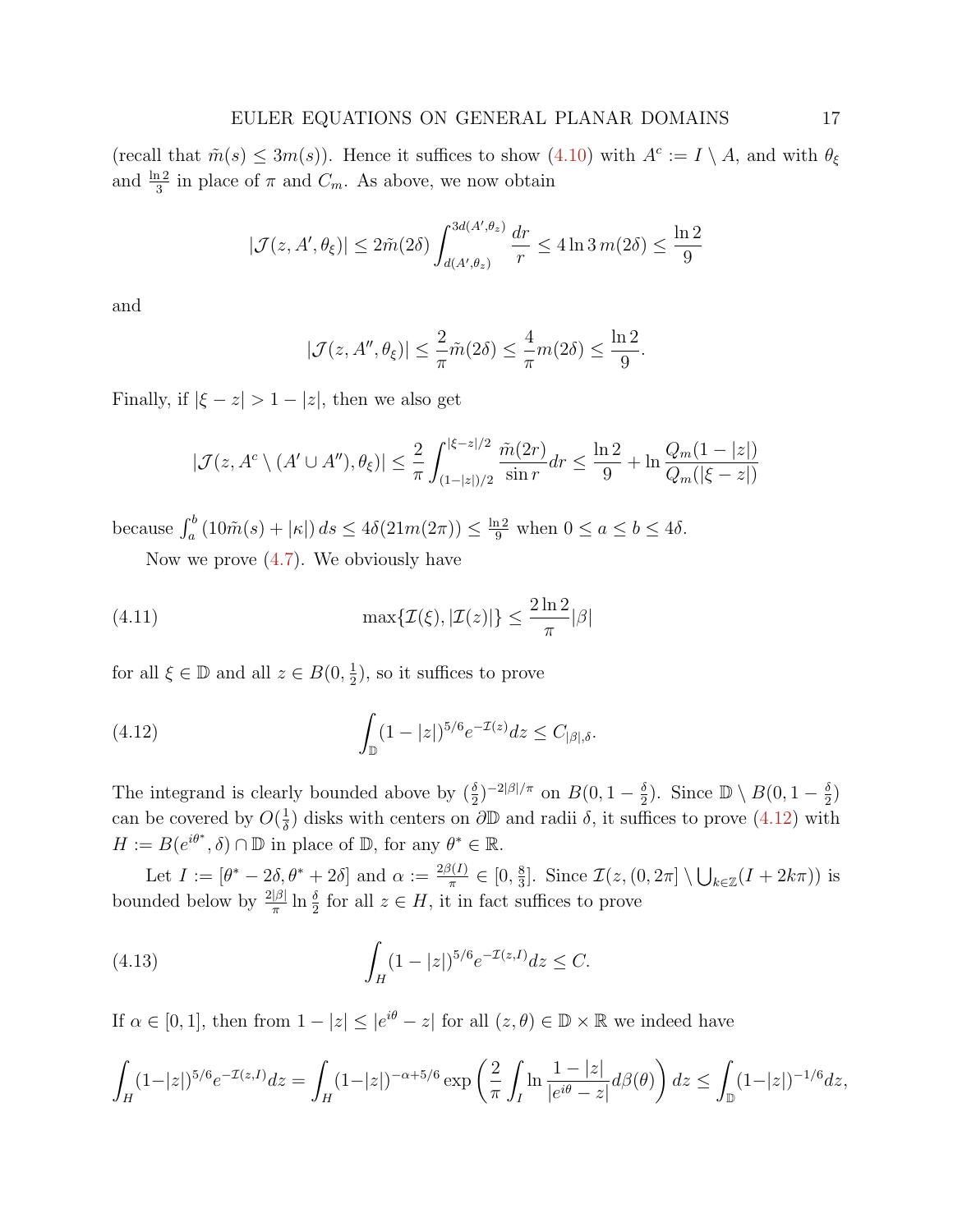as needed. If  $\alpha \in [1, \frac{8}{3}]$  $\frac{8}{3}$ , then we instead use Jensen's inequality and Lemma [4.1](#page-13-3) with  $f(z) = (1 - |z|)^{5/6}, g(z) = 0, \text{ and } h(s) = \frac{1}{s}$  to obtain

$$
\int_{H} (1-|z|)^{5/6} e^{-\mathcal{I}(z,I)} dz \leq \int_{H} (1-|z|)^{5/6} \exp\left[\alpha \ln\left(\frac{1}{\beta(I)} \int_{I} \frac{1}{|e^{i\theta}-z|} d\beta(\theta)\right)\right] dz
$$
\n
$$
= \int_{H} (1-|z|)^{5/6} \left(\frac{1}{\beta(I)} \int_{I} \frac{1}{|e^{i\theta}-z|} d\beta(\theta)\right)^{\alpha} dz
$$
\n
$$
\leq \int_{H} (1-|z|)^{5/6} |e^{i\theta^{*}} - z|^{-\alpha} dz
$$
\n
$$
\leq \int_{H} |e^{i\theta^{*}} - z|^{-\alpha+5/6} dz
$$
\n
$$
\leq 12\pi.
$$

This proves  $(4.13)$  and hence also  $(4.7)$ .

Now we are ready to prove Lemma [2.1](#page-9-0)

*Proof of Lemma [2.1.](#page-9-0)* For the sake of simplicity, we first prove the result with  $C < 10^5$ , and at the end indicate the changes required to obtain  $C < 147\pi$ . Consider the (T-dependent)  $\delta$  from above. Recall that we only need to prove [\(4.5\)](#page-13-2), and note that  $\xi \cdot z^{\perp} = (\xi - z) \cdot z^{\perp}$ implies

<span id="page-17-0"></span>
$$
(4.14) \qquad \frac{|\xi \cdot z^{\perp}|}{|\xi - z|^2 ||z|^2 \xi - z|^2} \le \frac{1}{|\xi - z| ||z|| ||z|\xi - \frac{z}{|z||}|^2} = \frac{1}{|\xi - z| ||z|^3 |\xi - \frac{z}{|z|^2}|^2}.
$$

Together with [\(4.11\)](#page-16-2) and [\(4.8\)](#page-14-0) this yields  $C_m$  such that for any  $\xi \in \mathbb{D} \setminus B(0, \frac{1}{2})$  $(\frac{1}{2})$  we have

$$
\int_{B(0,\frac{1}{4})} \frac{(1-|z|)|\xi \cdot z^{\perp}|}{|\xi - z|^2 ||z|^2 \xi - z|^2} e^{\mathcal{I}(\xi) - \mathcal{I}(z)} e^{\mathcal{J}(\xi) - \mathcal{J}(z)} dz \le C_m Q_m (1 - |\xi|)
$$

because  $|z| |\xi - \frac{z}{|z|}$  $\frac{z}{|z|^2}| = ||z|\xi - \frac{z}{|z|}$  $|\frac{z}{|z|}|\geq 1-|z|$  and the last fraction in  $(4.8)$  is bounded above by  $\exp\left(\frac{2}{\pi}\right)$  $\frac{2}{\pi} \int_{3/4}^{5/4}$  $m(r)$  $(\frac{r}{r}) dr$  when  $z \in B(0, \frac{1}{4})$  $\frac{1}{4}$ ) (note that the dependence of the constant on | $\beta$ | need not be indicated here because  $0 < |\beta| < 2\pi + m(2\pi)$ .

If now  $|\xi| \in [\frac{1}{2}]$  $(\frac{1}{2}, 1)$  and  $z \in B(\xi, \frac{1-|\xi|}{2})$ , then  $\mathcal{I}(\xi) - \mathcal{I}(z) \leq \frac{2|\beta|}{\pi}$  $\frac{|\beta|}{\pi}$  due to  $|e^{i\theta} - \xi| |e^{i\theta} - z|^{-1} \leq 2$ for all  $\theta \in \mathbb{R}$ . Hence using  $|\xi - \frac{z}{|\xi|}$  $\frac{z}{|z|^2} \geq 1 - |\xi| \geq \frac{1-|z|}{2}$  in [\(4.14\)](#page-17-0) (because  $\frac{z}{|z|^2} \notin \mathbb{D}$ ) and  $|\xi - z| \le \min\{1 - |\xi|, 1 - |z|\}$  in [\(4.8\)](#page-14-0) yields

$$
\int_{B(\xi,\frac{1-|\xi|}{2})}\frac{(1-|z|)|\xi\cdot z^\perp|}{|\xi-z|^2||z|^2\xi-z|^2}e^{\mathcal{I}(\xi)-\mathcal{I}(z)}e^{\mathcal{J}(\xi)-\mathcal{J}(z)}dz\leq C_m\int_{B(\xi,\frac{1-|\xi|}{2})}\frac{1}{|\xi-z|(1-|\xi|)}dz\leq C_m\pi.
$$

For all other  $z \in \mathbb{D} \setminus B(0, \frac{1}{4})$  $\frac{1}{4}$ , we can bound the right-hand side of [\(4.14\)](#page-17-0) above by  $\frac{64}{|\xi - z|^3}$ , using that  $\frac{z}{|z|}$  $|\frac{z}{|z|^2}| - 1 \ge 1 - |z|$  implies  $|\xi - \frac{z}{|z|}$  $|\frac{z}{|z|^2}| \ge |\xi - z|$ . This, [\(4.8\)](#page-14-0), [\(4.7\)](#page-14-2), and  $Q_m$  being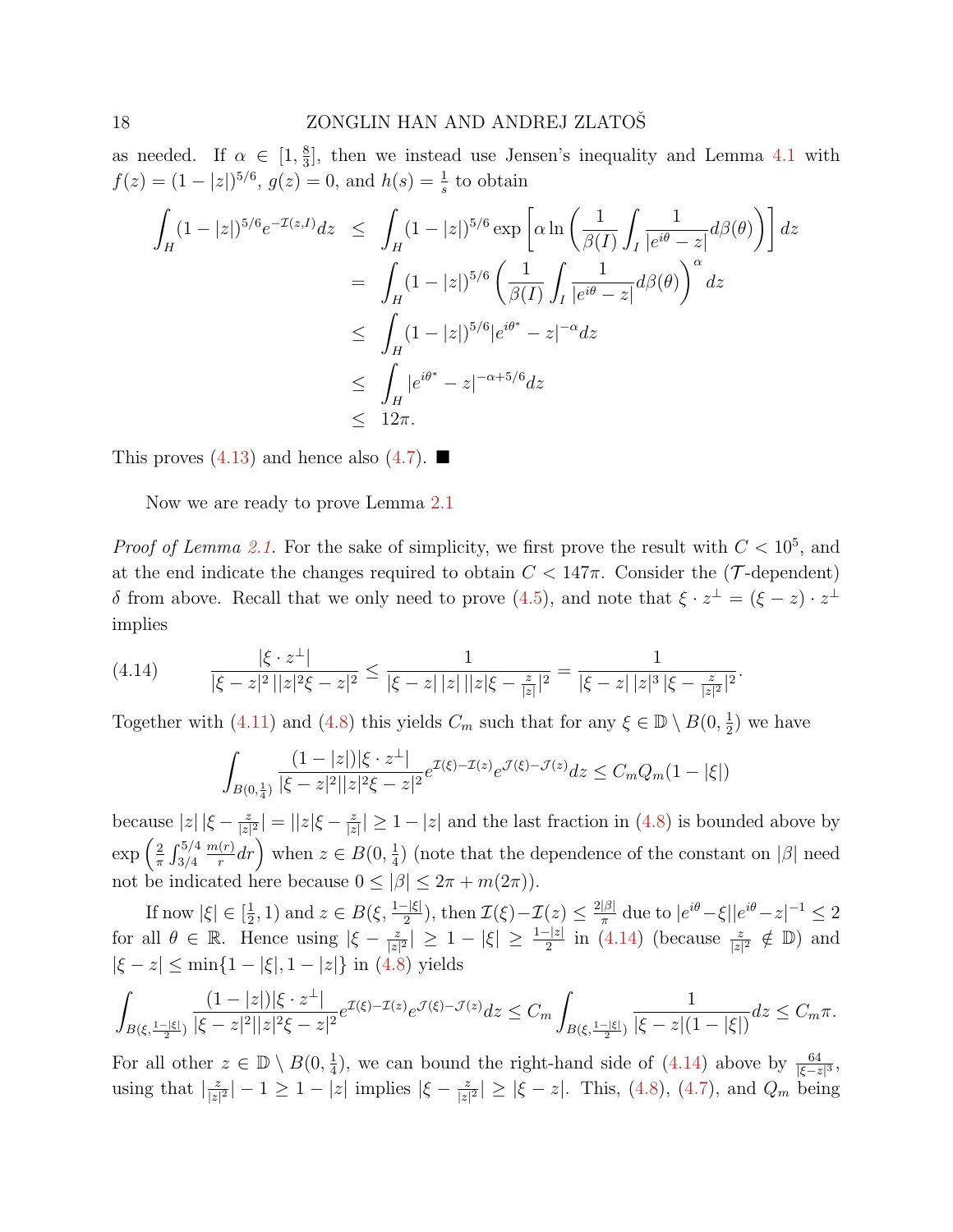non-increasing and satisfying the bounds  $Q_m(1-|\xi|) \geq 1$  and  $Q_m(1-|z|) \leq C_m(1-|z|)^{-1/6}$ (see the remark after Lemma [2.1\)](#page-9-0) now yield

$$
\int_{\mathbb{D}\backslash (B(\xi,\delta^3)\cup B(0,\frac{1}{4}))}\frac{(1-|z|)|\xi\cdot z^{\perp}|}{|\xi-z|^2||z|^2\xi-z|^2}e^{\mathcal{I}(\xi)-\mathcal{I}(z)}e^{\mathcal{J}(\xi)-\mathcal{J}(z)}dz\leq C_{m,\delta}Q_m(1-|\xi|)
$$

(note that the constant now also depends on  $\delta$ ). To obtain [\(4.5\)](#page-13-2), it therefore suffices to prove

<span id="page-18-2"></span>
$$
(4.15) \qquad \int_{H_{\xi}} \frac{1-|z|}{|\xi-z|^3} e^{\mathcal{I}(\xi)-\mathcal{I}(z)} e^{\mathcal{J}(\xi)-\mathcal{J}(z)} dz \leq C Q_m (1-|\xi|) \left( \int_{1-|\xi|}^1 \frac{ds}{sQ_m(s)} + 1 \right)
$$

when  $|\xi| \in [1-2\delta^3, 1)$ , with  $H_{\xi} := [B(\xi, \delta^3) \setminus B(\xi, \frac{1-|\xi|}{2})] \cap \mathbb{D}$  and a universal  $C < 10^5(1-3\delta^3)^3$ . Since  $(1-3\delta^3)^3 \ge (1-\frac{3}{10^9})^3 > 1-\frac{1}{10^9}$  $\frac{1}{10^8}$ , it suffices to obtain  $C \leq 10^5 - 1$  here

Let  $\theta_{\xi} := \arg \xi$ , and again let  $I := [\theta_{\xi} - 2\delta, \theta_{\xi} + 2\delta]$  as well as  $\alpha := \frac{2\beta(I)}{\pi}$  $\frac{\partial (I)}{\pi} \in [0, \frac{8}{3}]$  $\frac{8}{3}$ . Then  $|e^{i\theta} - \xi| \ge \delta$  for all  $\theta \notin \bigcup_{k \in \mathbb{Z}} (I + 2k\pi)$ , hence for all such  $\theta$  and all  $z \in B(\xi, \delta^3)$  we have  $\frac{|e^{i\theta} - \xi|}{|e^{i\theta} - \xi|}$  $\frac{|e^{i\theta}-\xi|}{|e^{i\theta}-z|}\leq \frac{1}{1-\delta}$  $\frac{1}{1-\delta^2}$  ≤ 1 +  $\frac{\pi}{2|\beta|}$  (the last inequality follows from  $\delta^2$  ≤  $\frac{\pi}{\pi+2}$  $\frac{\pi}{\pi+2|\beta|}$ , which is due to  $\frac{\pi}{\pi+2|\beta|} \ge \frac{\pi}{5\pi+2m(2\pi)} \ge \frac{\ln 2}{10^3(1+m(2\pi))} \ge \delta$ . This yields for all  $z \in B(\xi, \delta^3)$ ,

<span id="page-18-0"></span>(4.16) 
$$
\mathcal{I}(\xi) - \mathcal{I}(z) = \frac{2}{\pi} \int_{(0,2\pi]} \ln \frac{|e^{i\theta} - \xi|}{|e^{i\theta} - z|} d\beta(\theta) \leq 1 + \frac{2}{\pi} \int_{I} \ln \frac{|e^{i\theta} - \xi|}{|e^{i\theta} - z|} d\beta(\theta).
$$

<span id="page-18-4"></span>Similarly, for the same z and  $\theta$  we have  $\frac{\xi}{\epsilon^{i\theta}}$  $\frac{\xi}{e^{i\theta}-\xi}-\frac{z}{e^{i\theta}}$  $\frac{z}{e^{i\theta}-z}\vert=\frac{\vert \xi-z\vert}{\vert e^{i\theta}-\xi\vert \vert e^{i\theta}}$  $\frac{|\xi-z|}{|e^{i\theta}-\xi||e^{i\theta}-z|} \leq \frac{\delta}{1-\delta}$  $\frac{\delta}{1-\delta^2}\leq \frac{1}{4\tilde{m}}$  $\frac{1}{4\tilde{m}(2\pi)}$ , so (4.17)  $\mathcal{J}(\xi) - \mathcal{J}(z) = \mathcal{J}(\xi,(0,2\pi],\theta_{\xi}) - \mathcal{J}(z,(0,2\pi],\theta_{\xi}) \leq 1 + \mathcal{J}(\xi,I,\theta_{\xi}) - \mathcal{J}(z,I,\theta_{\xi}).$ 

Using [\(4.9\)](#page-14-1), combined with  $Q_m(\frac{1}{2})$  $\frac{1}{2}(1-|\xi|)Q_m(1-|\xi|)^{-1} \leq e^{2m(2\delta^3)/\pi} \leq e^{1/100\pi}$  (recall that  $|\xi - z| \geq \frac{1-|\xi|}{2}$  and  $Q_m(a)Q_m(b)^{-1} \leq \exp(\frac{1}{6} \int_a^b$ 1  $(\frac{1}{r}dr) = b^{1/6}a^{-1/6}$  for  $0 < a \le b \le \delta^3$  (because  $m(\delta^3) \leq m(2\delta) \leq \frac{\pi}{12}$ , we thus obtain

<span id="page-18-1"></span>(4.18) 
$$
e^{\mathcal{J}(\xi)-\mathcal{J}(z)} \leq 2 \cdot 3^{1/6} e^{1+1/100\pi} \frac{Q_m(1-|\xi|)}{Q_m(|\xi-z|)} \frac{|\xi-z|^{1/6}}{(1-|z|)^{1/6}},
$$

where we also used that  $1 - |z| \leq 3|\xi - z|$  for all  $z \in \mathbb{D} \setminus B(\xi, \frac{1-|\xi|}{2})$ . Estimates [\(4.16\)](#page-18-0) and  $(4.18)$ , together with  $2 \cdot 3^{1/6} e^{1+1/100\pi} \leq 3e$  and

<span id="page-18-5"></span>(4.19) 
$$
\int_{\frac{1}{2}(1-|\xi|)}^{1-|\xi|} \frac{ds}{sQ_m(s)} \leq \frac{\ln 2}{Q_m(1-|\xi|)} \leq \int_{1-|\xi|}^{2(1-|\xi|)} \frac{ds}{sQ_m(s)} \leq \int_{1-|\xi|}^{1} \frac{ds}{sQ_m(s)},
$$

now show that  $(4.15)$  will follow from (4.20)

<span id="page-18-3"></span>
$$
\int_{H_{\xi}} \frac{(1-|z|)^{5/6}}{|\xi - z|^{17/6}} \exp\left(\frac{2}{\pi} \int_{I} \ln \frac{|e^{i\theta} - \xi|}{|e^{i\theta} - z|} d\beta(\theta)\right) \frac{dz}{Q_m(|\xi - z|)} \leq C \left(\int_{\frac{1}{2}(1-|\xi|)}^{1} \frac{ds}{sQ_m(s)} + 1\right)
$$

whenever  $|\xi| \in [1 - 2\delta^3, 1)$ , with some universal  $C \leq \frac{10^5 - 1}{6e^2}$  $\frac{0^{3}-1}{6e^{2}}$ .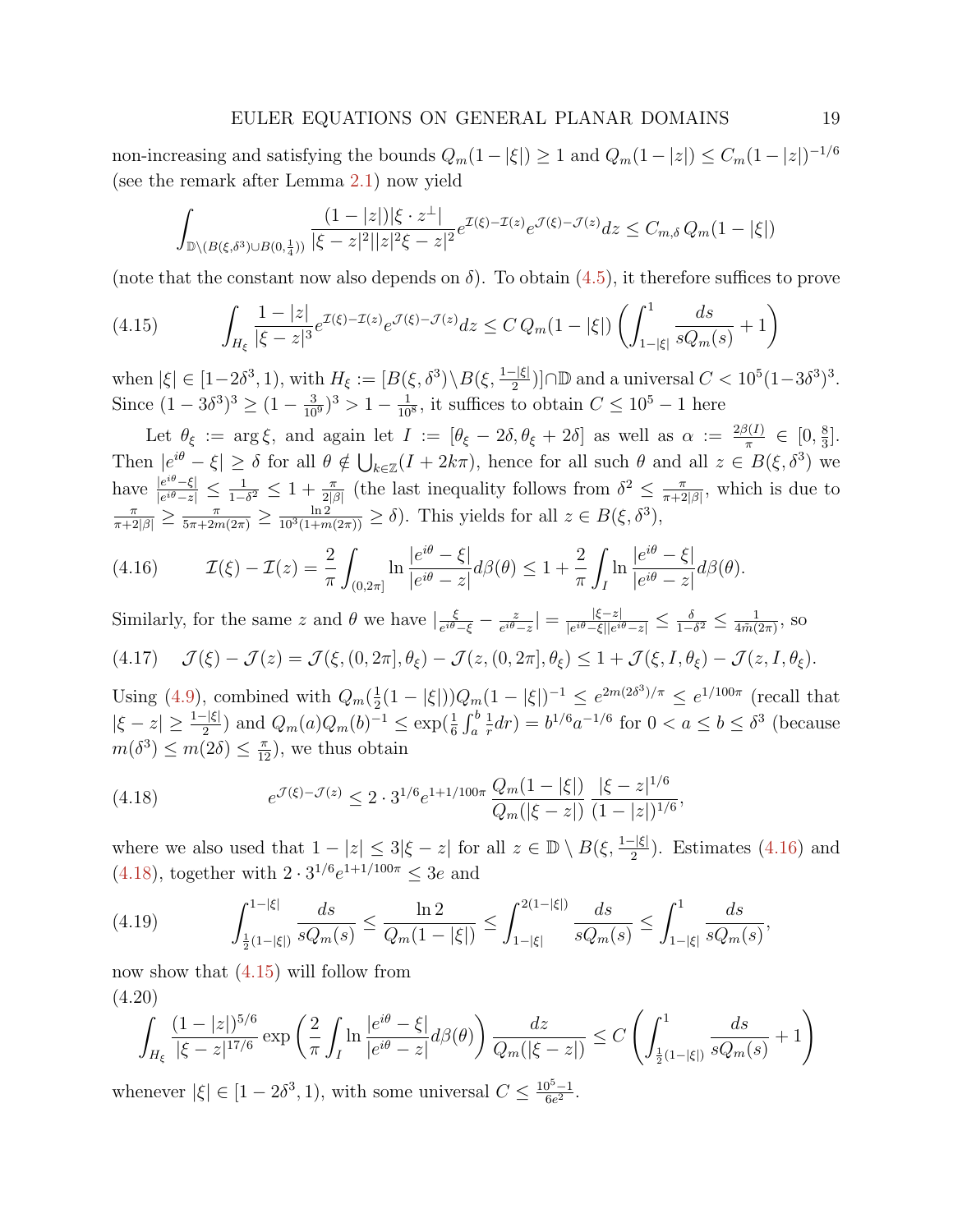Consider now the case  $\alpha \in [0,1]$ . We have  $1 - |z| \le |e^{i\theta} - z|$  for all  $(z, \theta) \in \mathbb{D} \times \mathbb{R}$ , and  $1 - |z| \leq 3|\xi - z|$  for all  $z \in H_{\xi}$ . This and the triangle inequality yield

<span id="page-19-0"></span>(4.21) 
$$
\frac{|e^{i\theta} - \xi|}{|e^{i\theta} - z|} \le \frac{|\xi - z|}{|e^{i\theta} - z|} + 1 \le 4\frac{|\xi - z|}{1 - |z|}
$$

for all  $(z, \theta) \in H_{\xi} \times I$ . Therefore the left-hand side of  $(4.20)$  is bounded above by

$$
\begin{split} 4^{\alpha}\int_{H_{\xi}}\frac{(1-|z|)^{-\alpha+5/6}}{|\xi-z|^{-\alpha+17/6}}\frac{dz}{Q_{m}(|\xi-z|)} &\leq 4^{\alpha}3^{1-\alpha}\int_{H_{\xi}}\frac{(1-|z|)^{-1/6}}{|\xi-z|^{11/6}}\frac{dz}{Q_{m}(|\xi-z|)}\\ &\leq 4\int_{\frac{1}{2}(1-|\xi|)}^{1}\left(\int_{A_{s}}\frac{s^{1/6}}{(1-|\xi+se^{i\phi}|)^{1/6}}d\phi\right)\frac{ds}{sQ_{m}(s)}\\ &=4\int_{\frac{1}{2}(1-|\xi|)}^{1}\left(\int_{A_{s}}(s^{-1}-|s^{-1}\xi+e^{i\phi}|)^{-1/6}d\phi\right)\frac{ds}{sQ_{m}(s)}, \end{split}
$$

with

$$
A_s := \{ \phi \in (0, 2\pi] \, \big| \, |\xi + s e^{i\phi}| < 1 \} = \{ \phi \in (0, 2\pi] \, \big| \, |s^{-1}\xi + e^{i\phi}| < s^{-1} \}.
$$

It is not difficult to see that the inside integral is maximized when  $s = 1 - |\xi|$  (i.e.,  $(0, 2\pi] \setminus A_s$ is a single point) for any  $|\xi| \in [1 - 2\delta^3, 1)$ , in which case the integrand is bounded above by  $\left[\frac{1}{2}\right]$  $\frac{1}{2}(1-\cos(\phi-\theta_{\xi}))]^{-1/6} = \left[\sin{\frac{1}{2}(\phi-\theta_{\xi})}\right]^{-1/3}$  because  $\delta \leq \frac{1}{10}$  $\frac{1}{10^3}$ . But then the inside integral is bounded above by  $2 \int_0^{\pi} \left(\frac{\phi}{\pi}\right)$  $\frac{\phi}{\pi}$  $^{-1/3}$   $d\phi = 3\pi$ . Hence [\(4.20\)](#page-18-3) holds with  $C = 12\pi$ .

Next consider the case  $\alpha \in [1, \frac{8}{3}]$  $\frac{8}{3}$ , and define the functions  $g(z) := \min\{\frac{1}{|\xi-z|}\}$  $\frac{1}{|\xi - z|}, \frac{2}{1-z}$  $\frac{2}{1-|\xi|}$ } and

$$
f(z) := \min\left\{ \frac{(1-|z|)^{5/6}}{|\xi - z|^{-\alpha + 17/6} Q_m(|\xi - z|)}, \frac{2^{-\alpha + 17/6} (1-|z|)^{5/6}}{(1-|\xi|)^{-\alpha + 17/6} Q_m(\frac{1}{2}(1-|\xi|))} \right\},\,
$$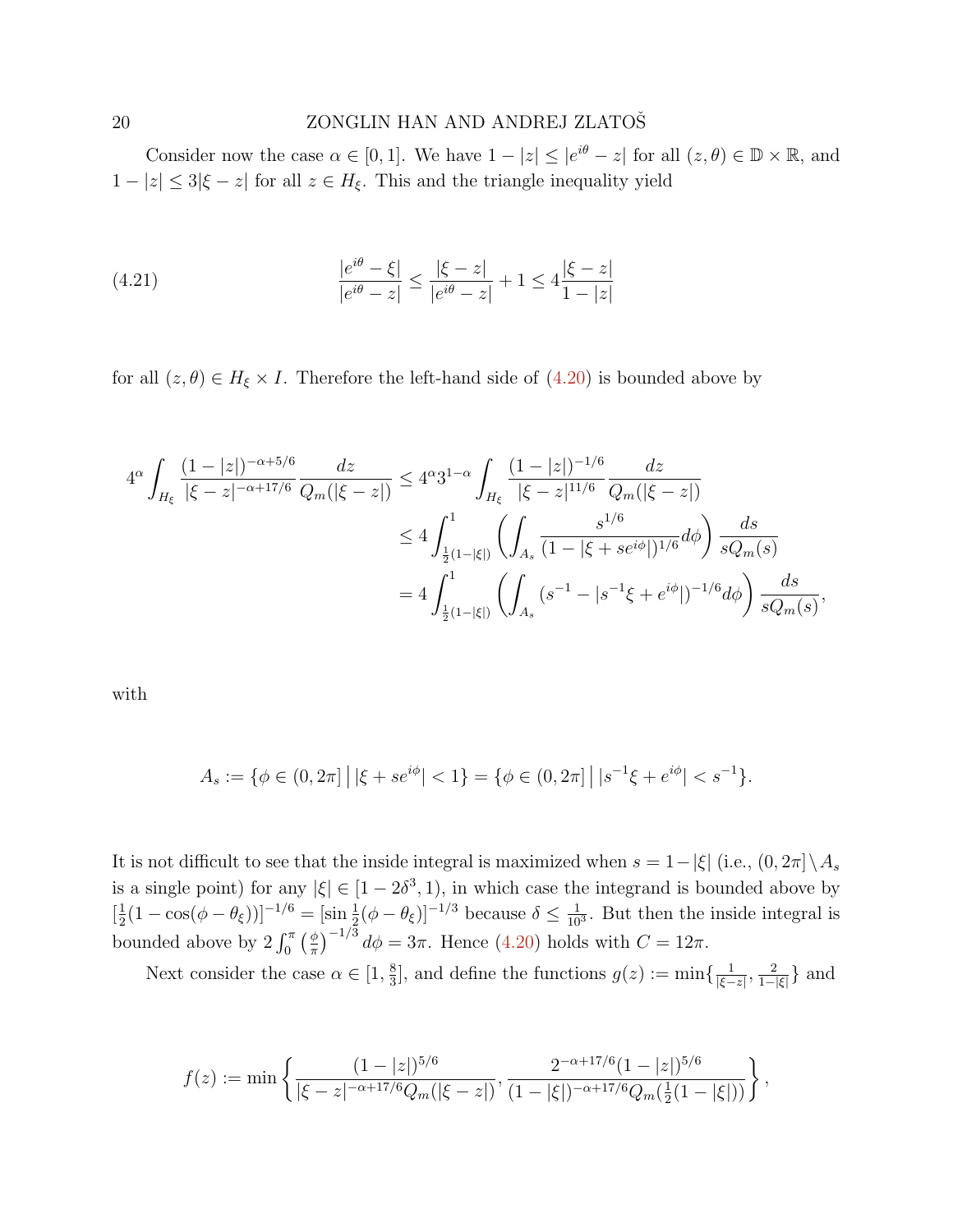as well as  $H'_{\xi} := B(\xi, \delta^3) \cap \mathbb{D} \supseteq H_{\xi}$ . We can now use Jensen's inequality, [\(4.21\)](#page-19-0), and Lemma [4.1](#page-13-3) to bound the left-hand side of  $(4.20)$  above by

$$
\int_{H_{\xi}} \frac{(1-|z|)^{5/6}}{|\xi-z|^{17/6}} \left(\frac{1}{\beta(I)} \int_{I} \frac{|e^{i\theta}-\xi|}{|e^{i\theta}-z|} d\beta(\theta)\right)^{\alpha} \frac{dz}{Q_{m}(|\xi-z|)}
$$
\n
$$
\leq \int_{H_{\xi}} \frac{(1-|z|)^{5/6}}{|\xi-z|^{17/6}} \left(1+\frac{1}{\beta(I)} \int_{I} \frac{|\xi-z|}{|e^{i\theta}-z|} d\beta(\theta)\right)^{\alpha} \frac{dz}{Q_{m}(|\xi-z|)}
$$
\n
$$
= \int_{H_{\xi}} \frac{(1-|z|)^{5/6}}{|\xi-z|^{-\alpha+17/6}} \left(\frac{1}{|\xi-z|} + \frac{1}{\beta(I)} \int_{I} \frac{1}{|e^{i\theta}-z|} d\beta(\theta)\right)^{\alpha} \frac{dz}{Q_{m}(|\xi-z|)}
$$
\n
$$
\leq \int_{H'_{\xi}} f(z) \left(g(z) + \frac{1}{\beta(I)} \int_{I} \frac{1}{|e^{i\theta}-z|} d\beta(\theta)\right)^{\alpha} dz
$$
\n
$$
\leq \int_{H'_{\xi}} f(z) \left(g(z) + \frac{1}{|e^{i\theta_{\xi}-z|}}\right)^{\alpha} dz
$$
\n
$$
\leq \frac{3^{5/6} 2^{\alpha} \pi}{Q_{m}(\frac{1}{2}(1-|\xi|))} + \int_{H_{\xi}} \frac{(1-|z|)^{5/6}}{|\xi-z|^{-\alpha+17/6}} \left(\frac{1}{|\xi-z|} + \frac{1}{|e^{i\theta_{\xi}-z}|}\right)^{\alpha} \frac{dz}{Q_{m}(|\xi-z|)}
$$
\n
$$
\leq 24\pi + 4 \int_{H_{\xi}} \frac{(1-|z|)^{5/6}}{|\xi-z|^{-\alpha+17/6}} \left(\frac{1}{|\xi-z|^{\alpha}} + \frac{1}{|e^{i\theta_{\xi}-z|^{\alpha}}}\right) \frac{dz}{Q_{m}(|\xi-z|)}.
$$

Notice that Lemma [4.1](#page-13-3) applies because  $\frac{2}{\pi}m(\delta^3) \leq \frac{2}{\pi}m(2\delta) \leq \frac{1}{6} \leq \frac{17}{6} - \alpha$  shows that  $s^{-\alpha+17/6}Q_m(s)$  is increasing on  $(0,\delta^3]$ . Using again  $1-|z| \leq 3|\xi-z|$  for  $z \in H_\xi$  yields

$$
\int_{H_{\xi}} \frac{(1-|z|)^{5/6}}{|\xi-z|^{17/6}} \frac{dz}{Q_m(|\xi-z|)} \leq 3^{5/6} \int_{H_{\xi}} \frac{1}{|\xi-z|^2} \frac{dz}{Q_m(|\xi-z|)} \leq 6\pi \int_{\frac{1}{2}(1-|\xi|)}^1 \frac{ds}{sQ_m(s)},
$$

and then we also have with  $H^* := B(e^{i\theta_{\xi}}, \frac{1-|\xi|}{2})$  $\frac{-|\xi|}{2}) \cap \mathbb{D},$ 

<span id="page-20-0"></span>
$$
(4.22) \quad \int_{H_{\xi}\backslash H^{*}} \frac{(1-|z|)^{5/6}}{|\xi-z|^{-\alpha+17/6}|e^{i\theta_{\xi}}-z|^{\alpha}} \frac{dz}{Q_{m}(|\xi-z|)} \leq 3^{\alpha} \int_{H_{\xi}\backslash H^{*}} \frac{(1-|z|)^{5/6}}{|\xi-z|^{17/6}} \frac{dz}{Q_{m}(|\xi-z|)} \leq 162\pi \int_{\frac{1}{2}(1-|\xi|)}^{1} \frac{ds}{sQ_{m}(s)}.
$$

Finally, from  $1-|z| \leq |e^{i\theta_{\xi}} - z|, \ \alpha \leq \frac{8}{3}$  $\frac{8}{3}$ , and  $Q_m \ge 1$  on [0, 1] we obtain

$$
\int_{H^*} \frac{(1-|z|)^{5/6}}{|\xi - z|^{-\alpha + 17/6} |e^{i\theta_{\xi}} - z|^{\alpha}} \frac{dz}{Q_m(|\xi - z|)} \le \left(\frac{1-|\xi|}{2}\right)^{\alpha - 17/6} \int_{H^*} |e^{i\theta_{\xi}} - z|^{-\alpha + 5/6} dz \le 12\pi.
$$
  
This proves (4.20) with  $C = 672\pi \le \frac{10^5 - 1}{6e^2}$ .

Finally, to obtain  $C < 147\pi$ , we perform the following adjustments to the above argument. We choose  $\delta > 0$  so that  $\beta([\theta - 2\delta, \theta + 2\delta]) \leq 1.01\pi$  for all  $\theta \in \mathbb{R}$ , so we always have  $\alpha \in [0, 2.02]$ . The 1 in [\(4.16\)](#page-18-0) and [\(4.17\)](#page-18-4) can be replaced by an arbitrary positive constant by lowering  $\delta$  further. Similarly the 2 in  $(4.9)$  can be replaced by an arbitrary constant greater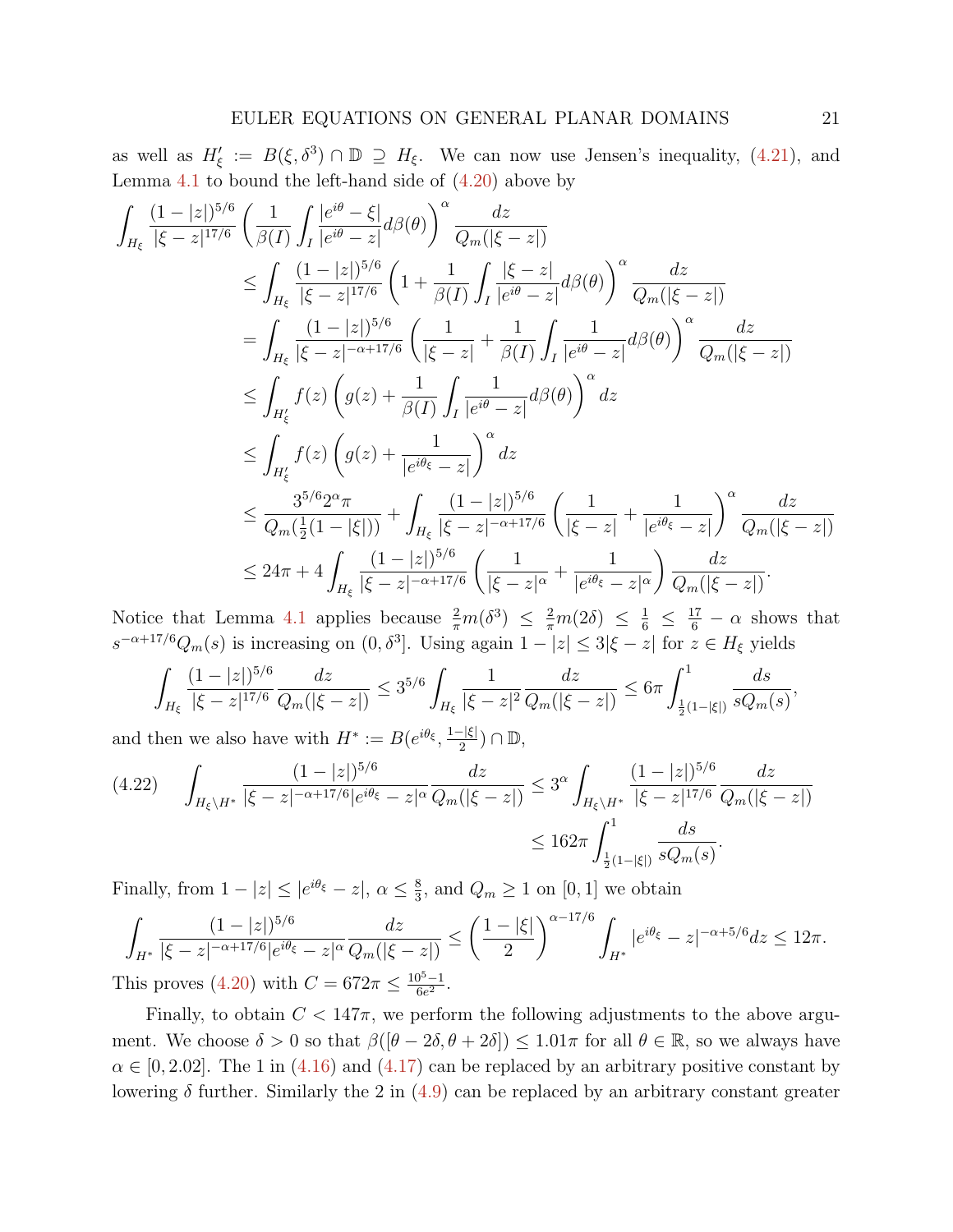than 1, and the power  $\frac{1}{6}$  in [\(4.18\)](#page-18-1) by an arbitrarily small positive power (which allows us to turn the  $3^{1/6}$  in  $(4.18)$  into an arbitrary constant greater than 1; this power then also propagates through the rest of the proof). This means that the constant in  $(4.18)$  with the new power can be made arbitrarily close to 1. The right-hand side of [\(4.19\)](#page-18-5) can be multiplied by an arbitrarily small positive constant if we replace the upper bound in the second integral by a large multiple of  $1-|\xi|$  instead of  $2(1-|\xi|)$  (which is again possible when  $\delta > 0$ is small enough), so it follows that it suffices to prove  $(4.20)$  with some  $C < 147\pi$ . Since is small enough), so it follows that it suffices to prove  $(4.20)$  with some  $0 \le 141$ . Since<br>in  $(4.22)$  we can actually replace  $3^{\alpha}$  by  $(\sqrt{5})^{\alpha} \le 5^{1.01} < 5.1$ , we indeed obtain  $(4.20)$  with  $C = 4(6\pi + 30.6\pi) < 147\pi$ . While further lowering of C is possible, we do not do so here.

## 5. Proof of Theorem [1.2](#page-7-0)

<span id="page-21-0"></span>Let  $\Omega \subseteq \mathbb{R}^2$  be a regulated open bounded Lipschitz domain with  $\partial\Omega$  a Jordan curve. Also assume that  $\Omega$  is symmetric with respect to the real axis,  $0 \in \partial\Omega$ , and  $(1 - \epsilon, 1) \times \{0\} \subset \Omega$ for some  $\epsilon > 0$ . Let  $\Omega^{\pm} := \Omega \cap (\mathbb{R} \times \mathbb{R}^{\pm})$  and  $\Omega^0 := \Omega \cap (\mathbb{R} \times \{0\})$  (these are obviously all simply connected). Then there is a Riemann mapping  $\mathcal{T} : \Omega \to \mathbb{D}$  with  $\mathcal{T}(\Omega^0) = (-1, 1)$  and  $\mathcal{T}(0) = 1$ , and therefore also  $\mathcal{T}(\Omega^{\pm}) = \mathbb{D}^{\pm} := \mathbb{D} \cap (\mathbb{R} \times \mathbb{R}^{\pm})$ . Assume also that there are  $\beta_{\mathcal{T}}, \tilde{\beta}_{\mathcal{T}}$  as in (H), and  $\tilde{\beta}_{\mathcal{T}}$  has bounded variation. Then  $\mathcal{I}(z)$ ,  $\mathcal{J}(z)$  from the last section are the integrals

<span id="page-21-1"></span>(5.1) 
$$
\mathcal{I}(z) = \frac{2}{\pi} \int_{(-\pi,\pi]} \ln |e^{i\theta} - z| d\beta \tau(\theta),
$$

$$
\mathcal{J}(z) = \frac{2}{\pi} \int_{(-\pi,\pi]} \ln |e^{i\theta} - z| d\tilde{\beta} \tau(\theta),
$$

where we replaced integration over  $(0, 2\pi]$  by  $(-\pi, \pi]$  for convenience, and the second formula follows similarly to [\(4.3\)](#page-13-0).

Given any concave modulus m and  $r_0 \in (0, \frac{1}{2})$  $\frac{1}{2}$  with  $m(2r_0) \leq \frac{\pi}{6}$  $\frac{\pi}{6}$ , assume that there are  $\Omega$  and  $\mathcal T$  as above with  $\beta_{\mathcal T} \equiv 0$  on  $(-1,1)$  and  $\tilde{\beta}_{\mathcal T}(\theta) = \frac{\pi}{2} - \frac{\text{sgn}(\theta)}{2} m(2 \min\{|\theta|, r_0\})$  for  $\theta \in (-\pi, \pi]$ . Concavity of m then guarantees that  $\tilde{\beta}_{\mathcal{T}}$  indeed has modulus of continuity m. Notice also that  $d\tilde{\beta}_{\mathcal{T}}(\theta) = -\chi_{(-r_0,r_0)}m'(2|\theta|)d\theta$  on  $(-\pi,\pi]$ , as well as  $|\beta_{\mathcal{T}}| = 2\pi + m(2r_0) \leq 7$ . We show at the end of this section that such  $\Omega$  and  $\mathcal T$  do exist for any  $m$  and  $r_0 \in (0, \frac{1}{2})$  $\frac{1}{2}$ ] with  $m(2r_0) \leq \frac{\pi}{6}$  $\frac{\pi}{6}$ .

We will first show that if  $\int_0^1$  $\frac{ds}{q_m(s)} < \infty$  and  $x \in \Omega^0$ , then the trajectory  $X_t^x$  for the stationary weak solution  $\omega := \chi_{\Omega^+} - \chi_{\Omega^-}$  to the Euler equations on  $\Omega$  will reach  $0 \in \partial \Omega$  in finite time. This will prove Theorem  $1.2(i)$  $1.2(i)$ .

Due to symmetry, the particle trajectories  $X_t^x$  for this solution coincide with those for the stationary solution  $\omega \equiv 1$  on  $\Omega^+$ . We will therefore now employ the Biot-Savart law on  $\Omega^+$ . Let  $\mathcal{R}: \mathbb{D}^+ \to \mathbb{D}$  be a Riemann mapping with  $\mathcal{R}(1) = 1$ , so that  $\mathcal{T}^+ := \mathcal{R}\mathcal{T} : \Omega^+ \to \mathbb{D}$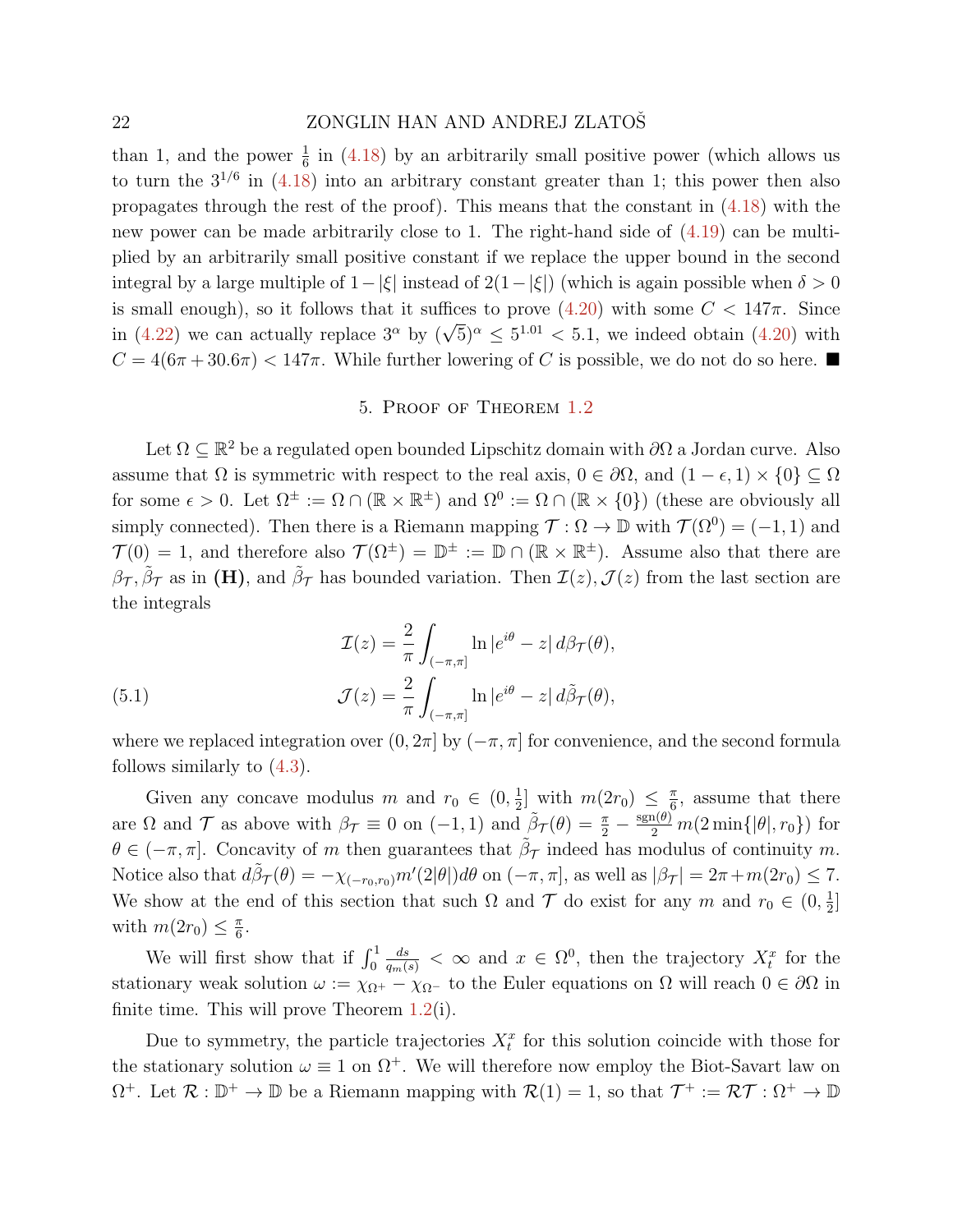is a Riemann mapping with  $\mathcal{T}^+(0) = 1$ . The (time-independent) Biot-Savart law for  $\omega \equiv 1$ on  $\Omega^+$  can therefore be written as

(5.2) 
$$
u(x) = D\mathcal{T}^+(x)^T \int_{\Omega^+} \nabla_{\xi}^{\perp} G_{\mathbb{D}}(\mathcal{T}^+(x), \mathcal{T}^+(y)) dy,
$$

with  $G_{\mathbb{D}}(\xi, z) = \frac{1}{2\pi} \ln \frac{|\xi - z|}{|\xi - z^*||z|}$  the Dirichlet Green's function for  $\mathbb{D}$ . If  $x \in \Omega^0 \subseteq \partial \Omega^+$ , we have  $\mathcal{T}^+(x) \in \partial \mathbb{D}$ , where  $G_{\mathbb{D}}(\cdot, z)$  vanishes for any fixed  $z \in \mathbb{D}$  (and  $G_{\mathbb{D}}(\cdot, z) < 0$  on  $\mathbb{D}$ ), so

<span id="page-22-0"></span>
$$
\nabla_{\xi}^{\perp}G_{\mathbb{D}}(\mathcal{T}^{+}(x),\mathcal{T}^{+}(y))=|\nabla_{\xi}G_{D}(\mathcal{T}^{+}(x),\mathcal{T}^{+}(y))|\mathcal{T}^{+}(x)^{\perp}.
$$

This suggests one to evaluate

$$
D\mathcal{T}^+(x)^T\mathcal{T}^+(x)^{\perp} = D\mathcal{T}^+(x)^T (\det D\mathcal{T}^+(x))^{-1/2} D\mathcal{T}^+(x)(1,0),
$$

where  $(1,0)$  is the counterclockwise unit tangent to  $\Omega^+$  at  $x \in \Omega^0$ , and we used that the action of the matrix  $DT^+(x)$  is just multiplication by a complex number with magnitude

$$
\sqrt{\det DT^+(x)}
$$
. Since  $D\mathcal{T}^+$  is of the form  $\begin{pmatrix} a & b \\ -b & a \end{pmatrix}$ , we have  

$$
D\mathcal{T}^+(x)^T D\mathcal{T}^+(x) = (\det D\mathcal{T}^+(x))I_2,
$$

so  $(5.2)$  for  $x \in \Omega^0$  becomes

$$
u_1(x) = \sqrt{\det D\mathcal{T}^+(x)} \int_{\Omega^+} |\nabla_{\xi} G_{\mathbb{D}}(\mathcal{T}^+(x), \mathcal{T}^+(y))| dy \quad \text{and} \quad u_2(x) = 0.
$$

Since  $\Omega^0$  is a smooth segment of  $\partial \Omega^+$ , standard estimates show that  $D\mathcal{T}^+(x)$  is continuous and non-vanishing on  $\Omega^0$ . Since  $\frac{d}{dt}X_t^x = u(X_t^x)$ , it follows that for each  $x \in \Omega^0$ , the trajectory  $X_t^x$  either reaches 0 in finite time or converges to 0 as  $t \to \infty$ . It therefore suffices to analyze  $u_1(x)$  for  $x \in \Omega^0$  close to 0.

If  $x \in \Omega^+ \cup \Omega^0$  is not close to the left end of  $\Omega^0$ , then  $\mathcal{T}(x) \in \overline{\mathbb{D}^+}$  is not close to  $-1$ , so standard estimates yield  $\sqrt{\det D\mathcal{R}(\mathcal{T}(x))} \in [c|\mathcal{T}(x)-1|, c^{-1}|\mathcal{T}(x)-1|]$  for some  $c = c_{\mathcal{T}} \in (0, 1]$  (because  $D\mathcal{R}(z) \sim z - 1$  for z near 1, and  $D\mathcal{R}$  only vanishes at  $\pm 1$ ). So for all  $x \in \Omega^+ \cup \Omega^0$  not close to the left end of  $\Omega^0$  we have

<span id="page-22-1"></span>(5.3) 
$$
\sqrt{\det D\mathcal{T}^+(x)} \left( |\mathcal{T}(x) - 1| \sqrt{\det D\mathcal{T}(x)} \right)^{-1} \in [c, c^{-1}].
$$

From [\(4.4\)](#page-13-4) we have

<span id="page-22-2"></span>(5.4) 
$$
\det DT(x) = \det DT(\mathcal{T}^{-1}(0))e^{\mathcal{I}(\mathcal{T}(x)) + \mathcal{J}(\mathcal{T}(x))}.
$$

Since  $\beta_{\mathcal{T}}$  is supported away from  $\theta = 0$ , the term  $e^{\mathcal{I}(\mathcal{T}(x))}$  is bounded above and below by positive numbers, uniformly in all  $x$  that are either close to 0 or not close to  $\partial \mathbb{D}$ . Moreover, [\(5.1\)](#page-21-1) and the specific form of  $\tilde{\beta}_{\mathcal{T}}$  give us for  $z \in \mathbb{D}$ ,

$$
\mathcal{J}(z) \geq -\frac{4}{\pi} \int_0^{r_0} \ln(|z - 1| + \theta) m'(2\theta) d\theta = -\frac{2}{\pi} m(2r_0) \ln(|z - 1| + r_0) + \frac{2}{\pi} \int_0^{r_0} \frac{m(2\theta)}{|z - 1| + \theta} d\theta.
$$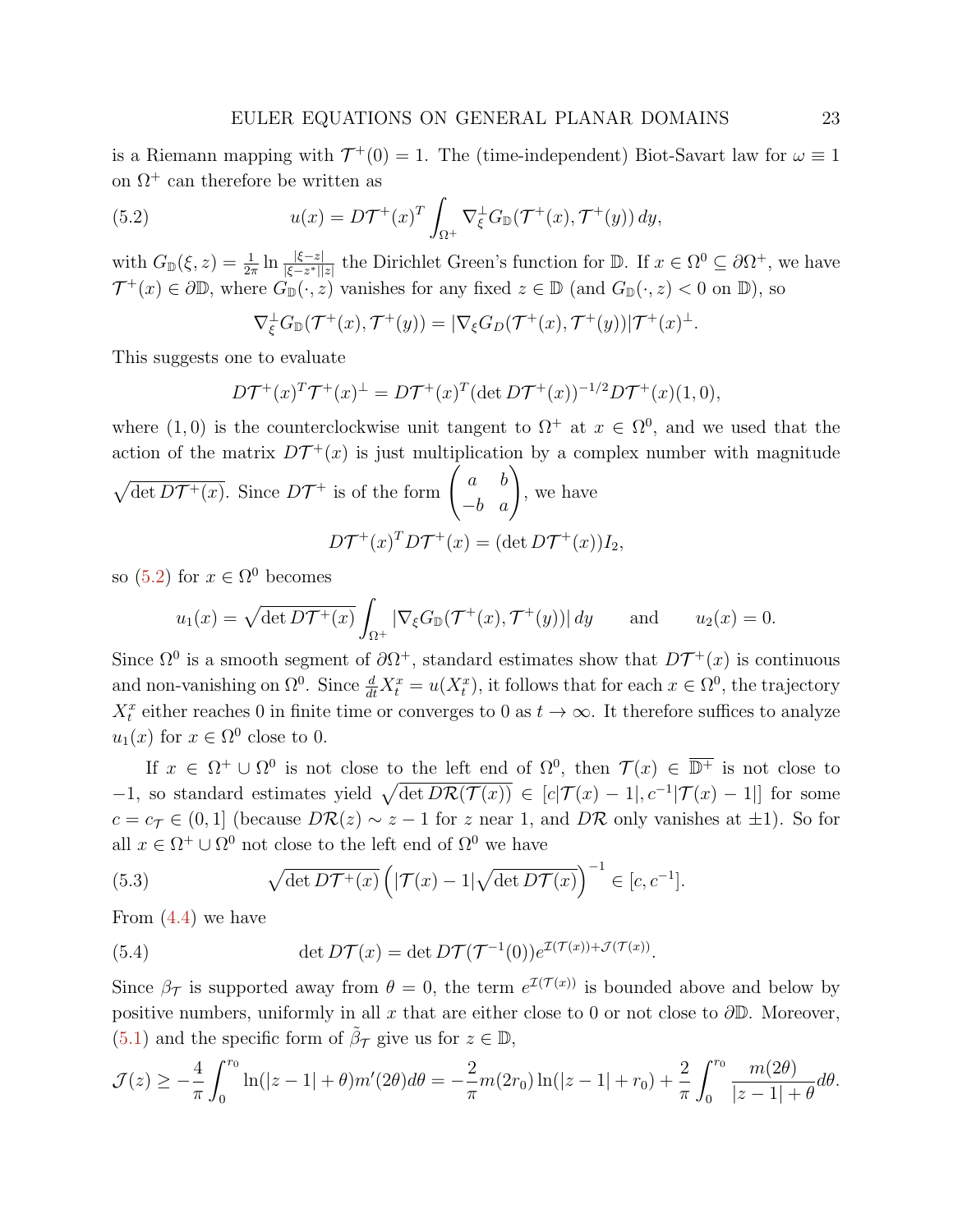We can now estimate (with a constant  $C_{m,r_0}$  changing from one inequality to another)

$$
\left| \int_{0}^{r_{0}} \frac{m(2\theta)}{|z-1| + \theta} d\theta - \int_{|z-1|}^{1} \frac{m(r)}{r} dr \right| \leq \left| \int_{|z-1|/2}^{1/2} \frac{m(2\theta)}{|z-1| + \theta} d\theta - \int_{|z-1|/2}^{1/2} \frac{m(2\theta)}{\theta} d\theta \right| + C_{m,r_{0}} \leq \left| \int_{|z-1|/2}^{1/2} \frac{|z-1|m(2\theta)}{\theta(|z-1| + \theta)} d\theta \right| + C_{m,r_{0}} \leq ||m||_{L^{\infty}} \left| \int_{|z-1|/2}^{1/2} \frac{|z-1|}{\theta^{2}} d\theta \right| + C_{m,r_{0}} \leq C_{m,r_{0}}.
$$

For  $z \in \mathbb{D}^0 := \mathbb{D} \cap (\mathbb{R} \times \{0\}),$  we now obtain

(5.5) 
$$
\left| \mathcal{J}(z) - \frac{2}{\pi} \int_{|z-1|}^{1} \frac{m(r)}{r} dr \right| \leq C_{m,r_0}
$$

from this and from an opposite estimate via  $\mathcal{J}(z) \leq -\frac{4}{\pi} \int_0^{r_0} \ln(\frac{1}{2}(|z-1|+\theta)) m'(2\theta) d\theta$ . Hence, for a new  $c = c_{\mathcal{T}, r_0, m} > 0$  and all  $x \in \Omega^0$  not close to the left end of  $\Omega^0$  we obtain

<span id="page-23-1"></span>
$$
\det D\mathcal{T}(x) Q_m(|\mathcal{T}(x) - 1|)^{-1} \in [c, c^{-1}].
$$

This and [\(5.3\)](#page-22-1) show that there is  $c = c_{\mathcal{T},r_0,m} > 0$  such that for all  $x \in \Omega^0$  close to 0 we have

$$
u_1(x) \ge c|\mathcal{T}(x) - 1|\sqrt{Q_m(|\mathcal{T}(x) - 1|)} \int_{\Omega^+} |\nabla_{\xi} G_{\mathbb{D}}(\mathcal{T}^+(x), \mathcal{T}^+(y))| dy \quad \text{and} \quad u_2(x) = 0.
$$

If now  $X_t^x \in \Omega^0$  is close to 0 and we let  $d(t) := 1 - |\mathcal{T}(X_t^x)| = |\mathcal{T}(X_t^x) - 1|$ , then

<span id="page-23-0"></span>
$$
d'(t) = -\left| D\mathcal{T}(X_t^x) \frac{d}{dt} X_t^x \right| = -\sqrt{\det D\mathcal{T}(X_t^x)} u_1(X_t^x)
$$

because  $D\mathcal{T}$  is a multiple of  $I_2$  on  $\Omega^0$ . Therefore we have (with a new  $c > 0$ )

(5.6) 
$$
d'(t) \leq -cd(t)Q_m(d(t))\int_{\Omega^+} |\nabla_{\xi}G_{\mathbb{D}}(\mathcal{T}^+(X_t^x), \mathcal{T}^+(y))| dy.
$$

Since  $|\nabla_{\xi}G_{\mathbb{D}}(\xi, z)|$  is uniformly bounded away from 0 in  $(\xi, z) \in \partial \mathbb{D} \times \kappa \mathbb{D}$  for any fixed  $\kappa \in (0, 1)$ , the integral is bounded below by a positive constant. But then  $d'(t) \leq -c q_m(d(t)),$ which implies

$$
\int_{d(t)}^{1} \frac{ds}{q_m(s)} \ge ct + \int_{d(0)}^{1} \frac{ds}{q_m(s)}
$$

for some  $c = c_{\mathcal{T},m,r_0} \in (0,1]$ . Since the left-hand side is bounded in t if  $\int_0^1$  $\frac{ds}{q_m(s)} < \infty$ , we must have  $d(t) = 0$  for some  $t < \infty$ . This proves that  $X_t^x$  reaches  $0 \in \partial\Omega$  in finite time, and hence Theorem [1.2\(](#page-7-0)i).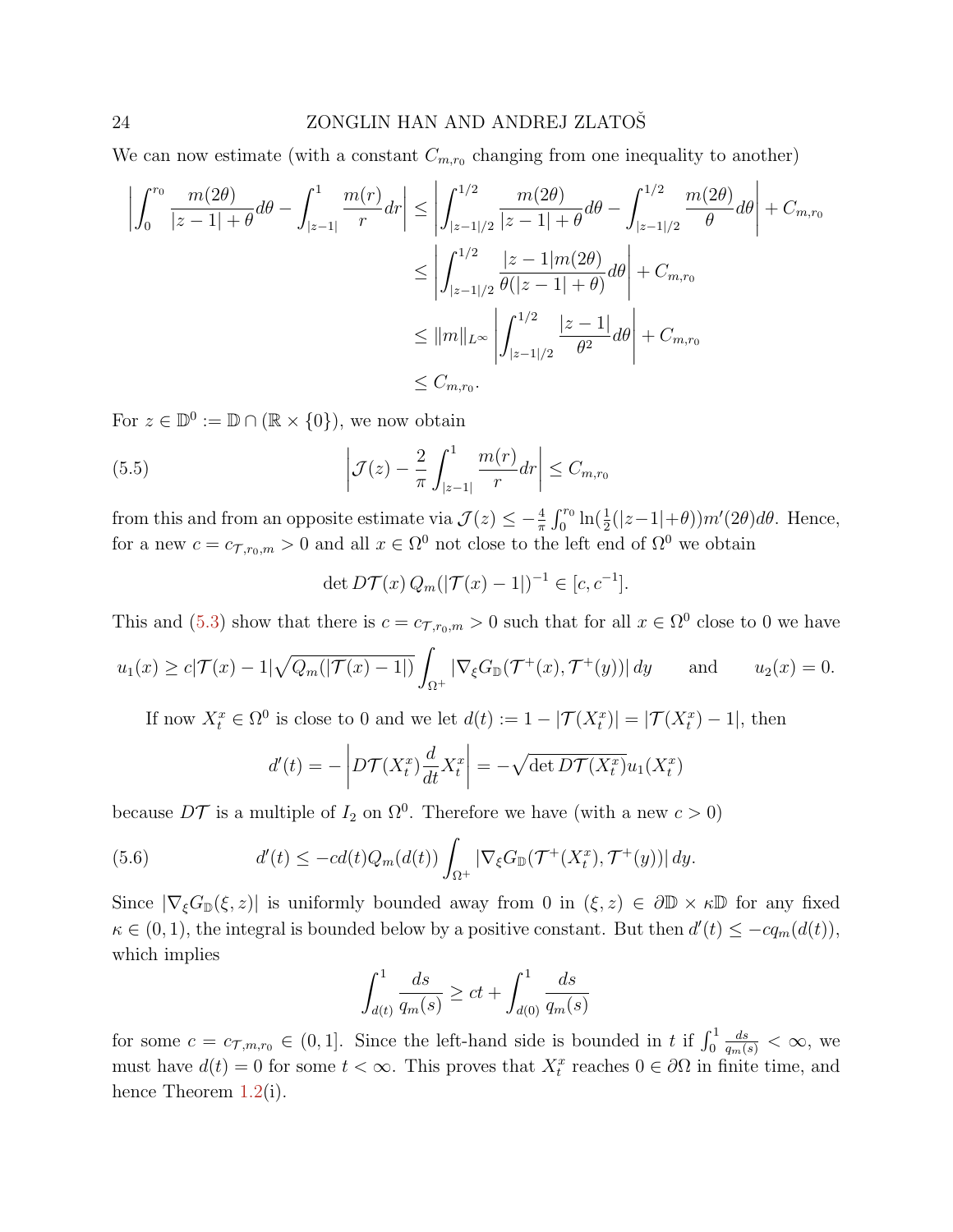#### EULER EQUATIONS ON GENERAL PLANAR DOMAINS 25

This construction also allows us to prove Theorem [1.2\(](#page-7-0)ii). When  $\int_0^1$  $\frac{ds}{q_m(s)} = \infty$ , we can estimate the integral in [\(5.6\)](#page-23-0) better after first rewriting it via a change of variables as

(5.7) 
$$
\int_{\mathbb{D}} |\nabla_{\xi} G_{\mathbb{D}}(\mathcal{T}^{+}(X_t^x), z)| \left[ \det D\mathcal{T}^{+}((\mathcal{T}^{+})^{-1}(z)) \right]^{-1} dz.
$$

Now with  $\xi := \mathcal{T}^+(X_t^x)$  (and still assuming  $X_t^x \in \Omega^0$ ) we have

<span id="page-24-0"></span>
$$
|\nabla_{\xi}G_{\mathbb{D}}(\xi, z)| = \left| \frac{\xi - z}{|\xi - z|^2} - \frac{\xi - z^*}{|\xi - z^*|^2} \right| \ge \frac{10c}{|\xi - z|} \ge \frac{c}{|z - 1|}
$$

for some  $c > 0$  (which will below change from one inequality to another and may also depend on  $\mathcal{T}, m, r_0$  and all  $z \in \mathbb{D} \cap (B(1, 1) \setminus B(1, |\xi - 1|))$  that also lie in the sector with vertex 1, angle  $\frac{\pi}{2}$ , and axis being the real axis (call this set  $\mathcal{C}_{\xi}$  and note that  $\mathcal{C}_{\xi} \subseteq \mathcal{C}_1$ ).

If 
$$
z \in C_1
$$
, then for  $y := (\mathcal{T}^+)^{-1}(z)$  (so  $\mathcal{T}(y) = \mathcal{R}^{-1}(z)$ ) we have as above

$$
\det D\mathcal{T}^+(y) \le c|\mathcal{T}(y) - 1|^2 Q_m(|\mathcal{T}(y) - 1|) = c|\mathcal{T}(y) - 1|q_m(|\mathcal{T}(y) - 1|).
$$

Indeed, this follows from [\(5.3\)](#page-22-1), [\(5.4\)](#page-22-2), and also [\(5.5\)](#page-23-1) for  $\mathcal{T}(y)$  in place of z. The latter extends here even though  $\mathcal{T}(y) \in \mathcal{R}^{-1}(\mathcal{C}_1) \subseteq \mathbb{D}^+$  and so  $\mathcal{T}(y) \notin \mathbb{D}^0$  because for some *y*-independent C > 0 we have  $\mathcal{J}(\mathcal{T}(y)) \leq -\frac{4}{\pi} \int_0^{r_0} \ln(\frac{1}{C}(|\mathcal{T}(y) - 1| + \theta)) m'(2\theta) d\theta$  (recall [\(5.1\)](#page-21-1)). This in turn is due to the distance of any  $v \in \mathcal{R}^{-1}(\mathcal{C}_1)$  to  $\partial \mathbb{D}$  being comparable to  $|v-1|$ , since  $\mathcal{C}_1$  has the same property.

So for  $z \in \mathcal{C}_{\xi}$ , the integrand in [\(5.7\)](#page-24-0) can be bounded below by a multiple of

$$
\frac{1}{|z-1||\mathcal{R}^{-1}(z)-1|q_m(|\mathcal{R}^{-1}(z)-1|)} \ge \frac{c^3}{|z-1|^{3/2}q_m(c|z-1|^{1/2})},
$$

with the inequality due to  $|\mathcal{R}(v) - 1| \in [c|v - 1|^2, c^{-1}|v - 1|^2]$  for all  $v \in \overline{\mathbb{D}^+}$  as well as  $q_m(a^{-1}b) = a^{-1}bQ_m(a^{-1}b) \le a^{-1}bQ_m(b) = a^{-1}q_m(b)$  for  $a \in (0,1]$ . The integral is therefore bounded below by a multiple of

$$
\int_{|\xi-1|}^1 \frac{dr}{\sqrt{r}q_m(c\sqrt{r})} = \frac{2}{c} \int_{c\sqrt{|\xi-1|}}^c \frac{ds}{q_m(s)}.
$$

Finally, since  $|\xi - 1| = |\mathcal{R}(\mathcal{T}(X_t^x)) - 1| \leq c^{-1} |\mathcal{T}(X_t^x) - 1|^2 = c^{-1} d(t)^2$ , from [\(5.6\)](#page-23-0) and  $cq_m(c^{-1}d) \le q_m(d)$  for  $c \in (0,1]$  and  $d \in (0,c]$  we obtain

$$
d'(t) \le -cq_m(d(t)) \left( \int_{c^{-1}d(t)}^1 \frac{ds}{q_m(s)} - C \right) \le -c^2 q_m(c^{-1}d(t)) \left( \int_{c^{-1}d(t)}^1 \frac{ds}{q_m(s)} - C \right)
$$

whenever  $X_t^x \in \Omega^0$  is close enough to 0, with some  $c = c_{\tau,m,r_0} \in (0,1]$  and  $C = C_{\tau,m,r_0} \geq 0$ . But dividing this by the right-hand side and integrating yields (with a new  $C$ )

$$
\ln \int_{d(t)}^1 \frac{ds}{q_m(s)} \ge \ln \left( \int_{c^{-1}d(t)}^1 \frac{ds}{q_m(s)} - C \right) \ge ct + \ln \left( \int_{c^{-1}d(0)}^1 \frac{ds}{q_m(s)} - C \right) \ge ct
$$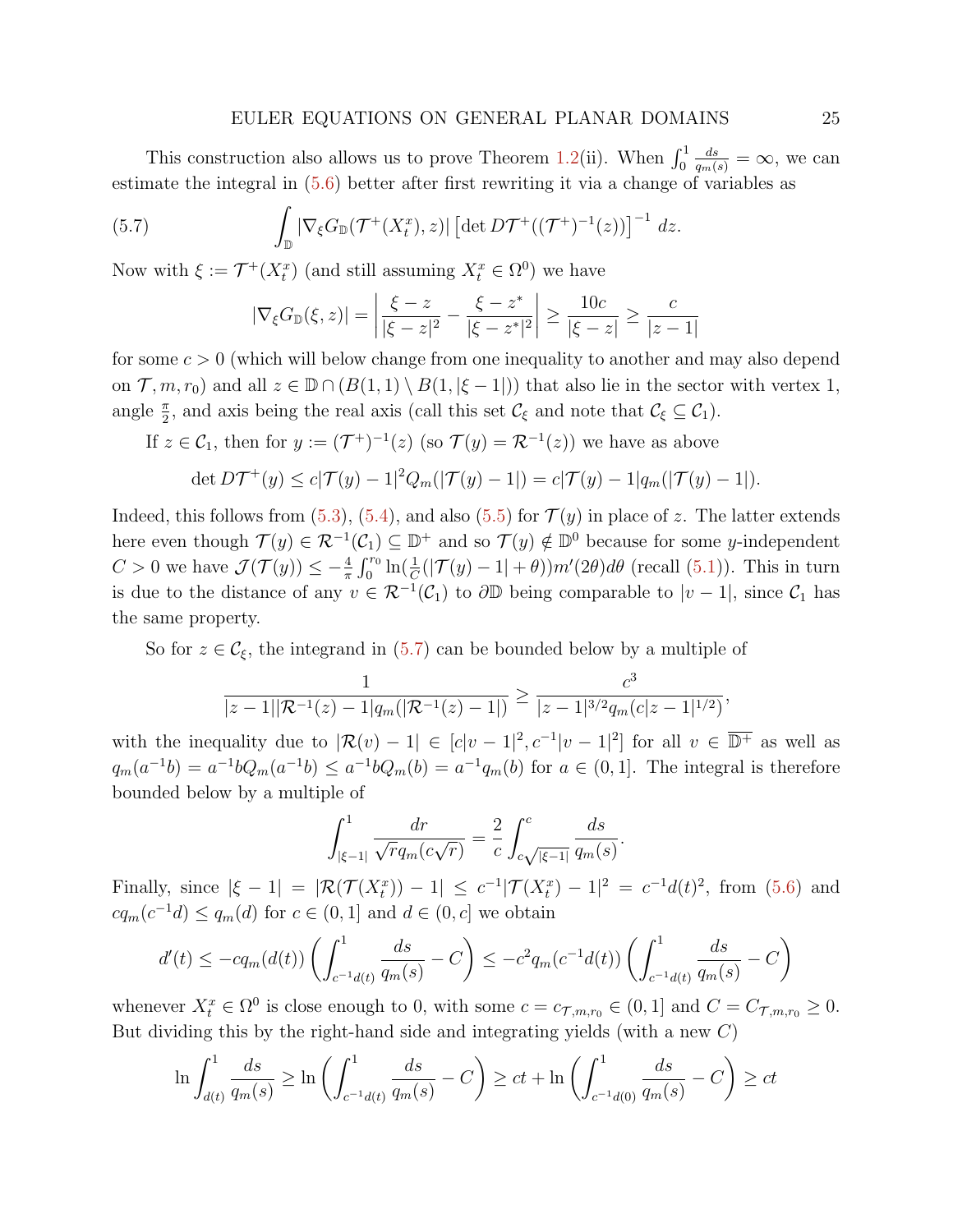<span id="page-25-1"></span>for all  $t > 0$ , as long as  $x \in \Omega^0$  is close enough to 0 (so the last parenthesis is  $\geq 1$ ). This now yields Theorem [1.2\(](#page-7-0)ii).

## Construction of a Domain Corresponding to a Given Modulus

We will now show that a domain as above does exist. We will do this by taking the desired  $\bar{\beta}_{\mathcal{T}} = \beta_{\mathcal{T}} + \tilde{\beta}_{\mathcal{T}}$  and obtaining the domain  $\Omega := \mathcal{S}(\mathbb{D})$  via the corresponding mapping S from [\(4.1\)](#page-12-1). Since  $\bar{\beta}_{\mathcal{T}}$  has bounded variation, we can now use the equivalent formula

<span id="page-25-0"></span>(5.8) 
$$
\mathcal{S}'(z) = \mathcal{S}'(0) \exp\left(-\frac{1}{\pi} \int_{(-\pi,\pi]} \ln(1 - ze^{-i\theta}) d\bar{\beta}\tau(\theta)\right)
$$

(see [\[23,](#page-29-17) Corollary 3.16]). Our  $\Omega$  will in fact be a perturbed isosceles triangle, with one vertex and the center of the opposite "side" on the real axis, and the modulus  $m$  will be "attained" at the center of that side (where  $\Omega$  will therefore be concave).

Given any concave modulus m and  $r_0 \in (0, \frac{1}{2})$  $\frac{1}{2}$  with  $m(2r_0) \leq \frac{\pi}{6}$  $\frac{\pi}{6}$ , let us define  $\tilde{\beta}(\theta) :=$  $\frac{\pi}{2} - \frac{\text{sgn}(\theta)}{2} m(2 \min\{|\theta|, r_0\})$  on  $(-\pi, \pi]$  (and let its derivative be  $2\pi$ -periodic). Then let  $\beta$  be such that  $\beta(0) = 0$  and

$$
d\beta|_{(-\pi,\pi]} := \left(\frac{2\pi}{3} + \pi m_0\right)\delta_{\pi} + \frac{2\pi}{3}\delta_{\pi/3} + \frac{2\pi}{3}\delta_{-\pi/3},
$$

where  $m_0 := \frac{1}{\pi} m(2r_0)$  and  $\delta_{\theta_0}$  is the Dirac measure at  $\theta = \theta_0$ . Clearly  $\bar{\beta} := \beta + \tilde{\beta}$  satisfies  $\bar{\beta}(\pi) = \bar{\beta}(-\pi) + 2\pi$ , and  $\bar{\beta} - \frac{\pi}{2}$  $\frac{\pi}{2}$  is odd on  $\mathbb R$  (which is needed for symmetry of  $\Omega$  with respect to the real axis).

We now use  $(5.8)$  with the choice  $\mathcal{S}'(0) := 1$  to define

$$
\mathcal{V}(z) := \exp\left(-\frac{1}{\pi} \int_{(-\pi,\pi]} \ln(1 - ze^{-i\theta}) \, d\bar{\beta}(\theta)\right) = (1+z^3)^{-2/3} v(z),
$$

where we consider the branch of the logarithm with  $\ln : \mathbb{R}^+ \times \mathbb{R} \to \mathbb{R} \times (-\frac{\pi}{2})$  $\frac{\pi}{2}, \frac{\pi}{2}$  $\frac{\pi}{2}$ ) (since  $\text{Re}(1 - ze^{-i\theta}) > 0$ , use that  $\Pi_{k=0}^{2}(1 - ze^{-i(2k-1)\pi/3}) = 1 + z^3$ , and also define

$$
v(z) := (1+z)^{-m_0} \exp\left(\frac{2}{\pi} \int_0^{r_0} \ln(1 - ze^{-i\theta}) m'(2\theta) d\theta\right).
$$

Since Im  $\ln(1 - ze^{-i\theta}) \in (-\frac{\pi}{2})$  $\frac{\pi}{2}$ ,  $\frac{\pi}{2}$  $(\frac{\pi}{2})$  for all  $(z, \theta) \in \mathbb{D} \times \mathbb{R}$ , the imaginary part of the above exponent belongs to  $\left(-\frac{\pi}{2}m_0, \frac{\pi}{2}m_0\right)$ . This and Re(1 + z) > 0 now yield

$$
|\arg v(z)| < \pi m_0 = m(2r_0) \le \frac{\pi}{6}
$$

for all  $z \in \mathbb{D}$ . Since also  $|\arg(1+z^3)| < \frac{\pi}{2}$  $\frac{\pi}{2}$ , it follows that Re  $V(z) > 0$  for all  $z \in \mathbb{D}$ . But then the mapping  $S : \mathbb{D} \to \mathbb{C}$  given by

$$
\mathcal{S}(z) := \int_1^z \mathcal{V}(\xi) \, d\xi
$$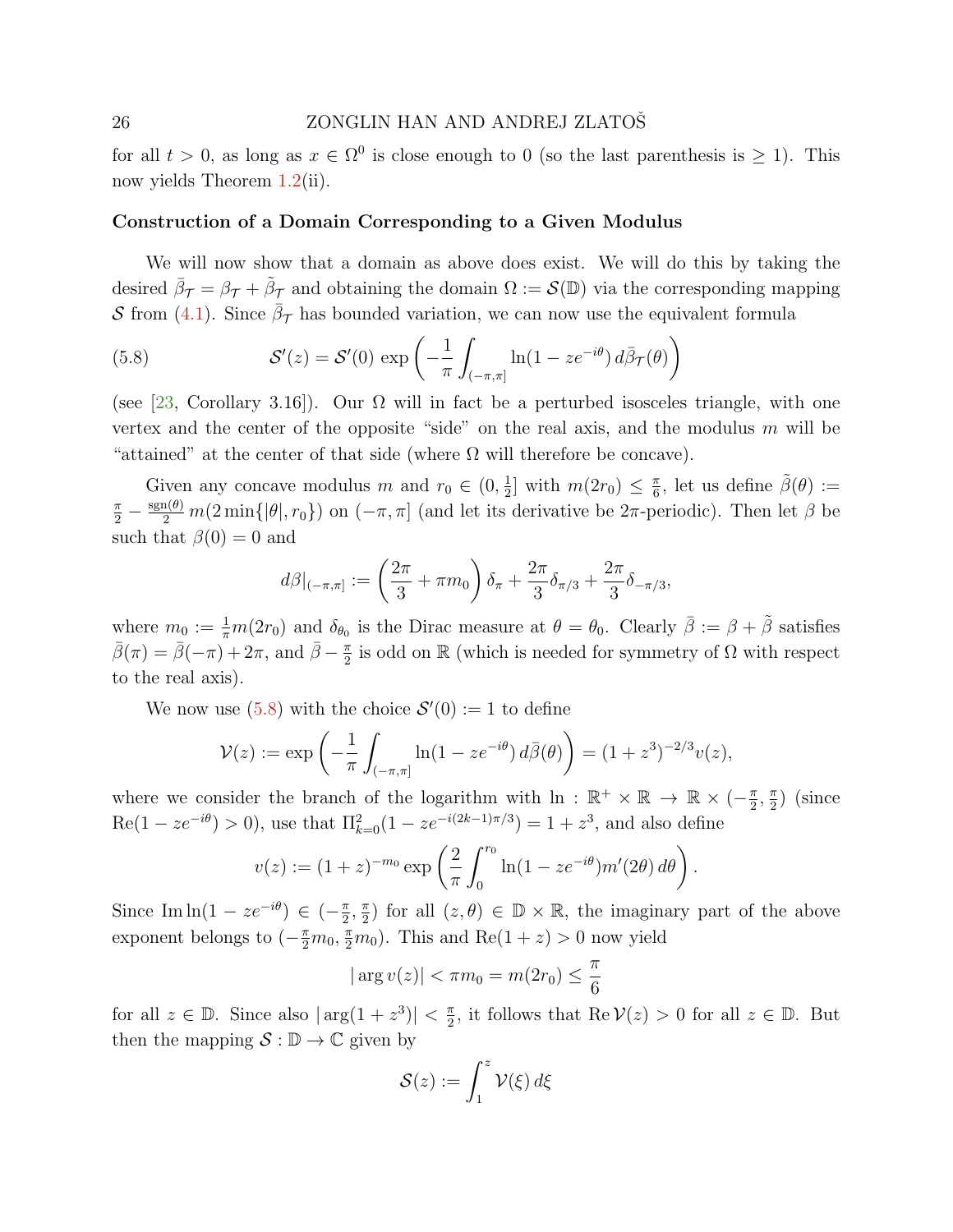<span id="page-26-2"></span>is injective, and  $\mathcal{T} := \mathcal{S}^{-1}$  is a Riemann mapping for  $\Omega := \mathcal{S}(\mathbb{D})$  with  $\partial\Omega$  is a Jordan curve. Note that  $\Omega$  is bounded because  $\mathcal{V}(z) = O(\sum_{k=0}^{2} |e^{i(2k-1)\pi/3} - z|^{-5/6})$ . Since  $\mathcal{V}((-1, 1)) \subseteq \mathbb{R}^+$ , we have  $\mathcal{S}((-1, 1)) \subseteq \mathbb{R}$ , and then  $\mathcal{S}((-1, 1)) = \Omega^0$ , with  $\mathcal{S}(1) = 0 \in \partial\Omega$  its right endpoint.

Observe that  $\arg(V(e^{i\phi}))$  is uniformly continuous on  $(e^{i(2k-1)\pi/3}, e^{i(2k+1)\pi/3})$  for  $k = 0, 1, 2$ . This is because the same is true for the argument of  $(1 + e^{3i\phi})^{-2/3}(1 + e^{i\phi})^{-m_0}$ , while

$$
\arg \left( \mathcal{V}(e^{i\phi})(1+e^{3i\phi})^{2/3}(1+e^{i\phi})^{m_0} \right) = \frac{2}{\pi} \int_0^{r_0} \arg(1-e^{i(\phi-\theta)}) m'(2\theta) d\theta,
$$

which is continuous in  $\phi$  because m is continuous. We therefore have that for each  $\epsilon > 0$  there are points  $0 = \phi_0 < \cdots < \phi_N = 2\pi$  (with  $e^{i(2k-1)\pi/3}$  being among them) and  $a_1, \ldots, a_N \in \mathbb{R}$ such that  $|\arg(\mathcal{S}(e^{i\phi'}) - \mathcal{S}(e^{i\phi})) - a_n| < \epsilon$  whenever  $\phi_{n-1} < \phi < \phi' < \phi_n$ . Then  $\Omega$  is a regulated domain by Theorem 3.14 in [\[23\]](#page-29-17). So it has a unit forward tangent vector from [\(1.10\)](#page-5-0) for each  $\theta \in \mathbb{R}$ , and [\(4.1\)](#page-12-1) shows that with its argument  $\bar{\beta}_{\mathcal{T}}$  from [\(1.11\)](#page-5-1) we have

<span id="page-26-1"></span>(5.9) 
$$
\mathcal{V}(z) = \mathcal{S}'(z) = \exp\left(\frac{i}{2\pi} \int_{-\pi}^{\pi} \frac{e^{i\theta} + z}{e^{i\theta} - z} \left(\bar{\beta}\tau(\theta) - \theta - \frac{\pi}{2}\right) d\theta\right)
$$

because  $\mathcal{S}'(0) = \mathcal{V}(0) = 1$ .

In the definition of V, we can replace  $\bar{\beta}(\theta)$  by the 2 $\pi$ -periodic function  $\bar{\beta}(\theta) - \theta - \frac{\pi}{2}$ 2 because  $\int_0^{2\pi} \ln(1 - ze^{-i\theta}) d\theta = \ln 1 = 0$ . Integration by parts then yields

$$
\mathcal{V}(z) = \exp\left(\frac{i}{\pi} \int_{-\pi}^{\pi} \frac{z}{e^{i\theta} - z} \left(\bar{\beta}(\theta) - \theta - \frac{\pi}{2}\right) d\theta\right)
$$
  
= 
$$
\exp\left(\frac{i}{2\pi} \int_{-\pi}^{\pi} \left(\frac{e^{i\theta} + z}{e^{i\theta} - z} - 1\right) \left(\bar{\beta}(\theta) - \theta - \frac{\pi}{2}\right) d\theta\right).
$$

From this and [\(5.9\)](#page-26-1) we find that

$$
\frac{1}{2\pi} \int_{-\pi}^{\pi} \frac{e^{i\theta} + z}{e^{i\theta} - z} \left( \bar{\beta}\tau(\theta) - \bar{\beta}(\theta) \right) d\theta = \frac{1}{2\pi} \int_{-\pi}^{\pi} \left( \bar{\beta}(\theta) - \theta - \frac{\pi}{2} \right) d\theta + 2k\pi = 2k\pi
$$

for some  $k \in \mathbb{Z}$  and all  $z \in \mathbb{D}$  (because  $\bar{\beta}(\theta) - \frac{\pi}{2}$  $\frac{\pi}{2}$  and  $\theta$  are odd). Hence  $\bar{\beta}_{\mathcal{T}} - \bar{\beta} \equiv 2k\pi$ , so  $\Omega$ and  $\mathcal T$  are indeed the domain and Riemann mapping we wanted to construct.

#### 6. Proof of Lemma [4.1](#page-13-3)

<span id="page-26-0"></span>Monotone Convergence Theorem shows that it suffices to consider bounded  $f, g, h$ . We will prove this via a series of "foldings" of  $\beta|_I$  onto smaller and smaller intervals that shrink toward  $\theta^*$ . We will show that at each step the relevant integral cannot decrease.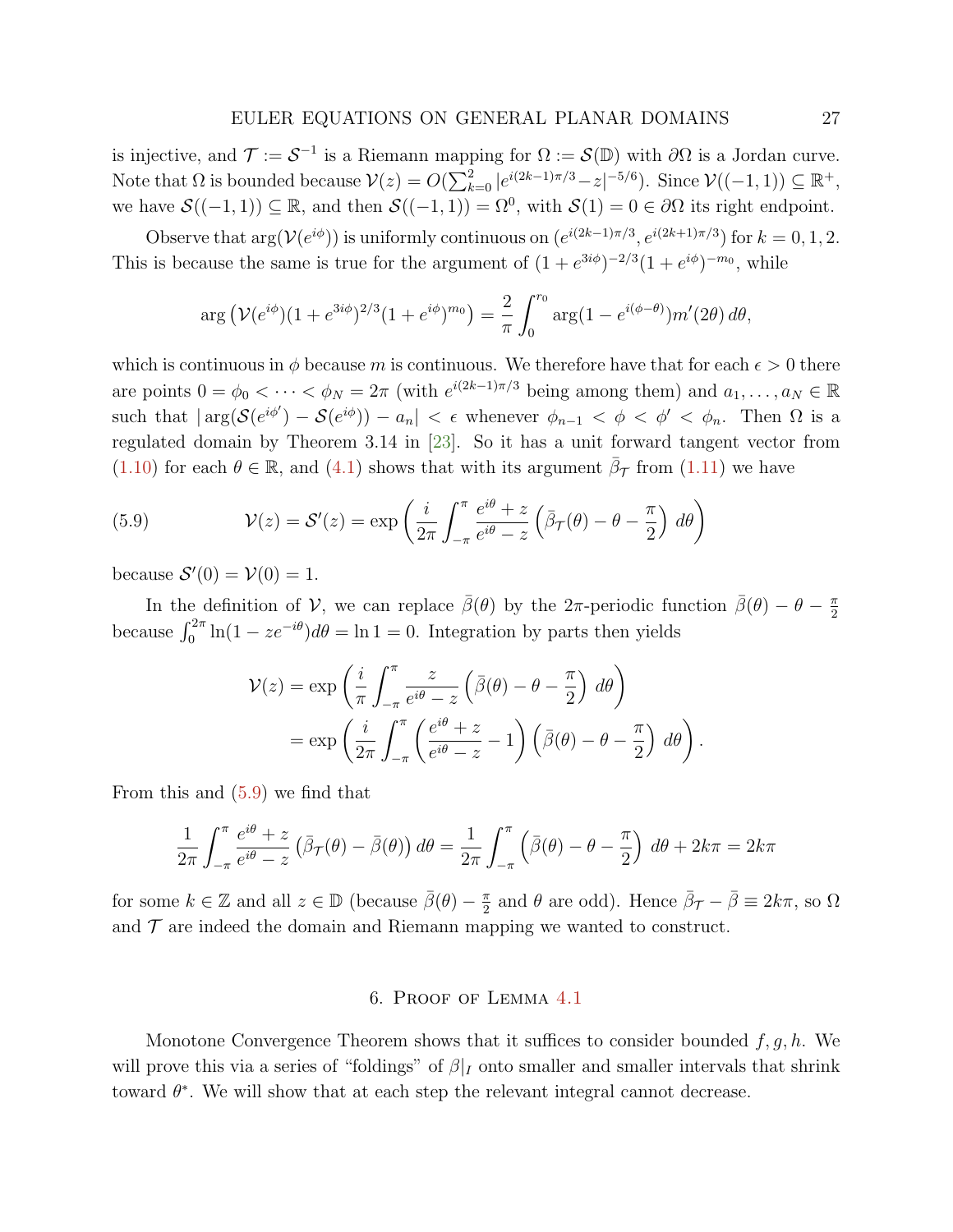Define  $\beta^0 := \beta|_I$  and let  $\beta^1$  be the measure for which

$$
\beta^1(A) = \begin{cases}\n\beta^0(A) & \text{if } A \subseteq (-\infty, \theta^* - 2\delta) \cup (\theta^*, \infty), \\
0 & \text{if } A \subseteq [\theta^* - 2\delta, \theta^* - \delta), \\
\beta^0(A \cup (2(\theta^* - \delta) - A)) & \text{if } A \subseteq [\theta^* - \delta, \theta^*]\n\end{cases}
$$

for any measurable  $A \subseteq \mathbb{R}$ . That is, we obtain  $\beta^1$  from  $\beta^0$  by reflecting  $\beta^0|_{[\theta^*-2\delta,\theta^*-\delta]}$  across  $\theta^* - \delta$  onto  $(\theta^* - \delta, \theta^*]$ . In particular,  $\beta^1$  is supported on  $[\theta^* - \delta, \theta^* + 2\delta]$  and both measures have total mass  $\beta(I)$ . We now let

<span id="page-27-0"></span>
$$
G^{j}(z) := g(z) + \frac{1}{\beta(I)} \int_{I} h(|e^{i\theta} - z|) d\beta^{j}(\theta),
$$

and want to show that

(6.1) 
$$
\int_H f(z)G^0(z)^\alpha dz \leq \int_H f(z)G^1(z)^\alpha dz.
$$

Let  $\tilde{H} := \{ re^{i\phi} \in H \mid \phi \in [\theta^* - \delta - \pi, \theta^* - \delta] \}$  and let  $H' := \{ re^{i(2(\theta^* - \delta) - \phi)} \mid re^{i\phi} \in \tilde{H} \}$ be its reflection across the line connecting 0 and  $e^{i(\theta^*-\delta)}$ . The properties of H ensure that  $H' \subseteq H$ . If now  $z \in H \setminus \tilde{H}$ , then  $|e^{i\theta} - z| \ge |e^{i(2(\theta^* - \delta) - \theta)} - z|$  for any  $\theta \in [\theta^* - 2\delta, \theta^* - \delta)$ . This and h being non-increasing show that  $G^0(z) \leq G^1(z)$  for all  $z \in H \setminus \tilde{H}$ , and in particular for all  $z \in H \setminus (\tilde{H} \cup H')$ . To conclude [\(6.1\)](#page-27-0), it hence suffices to show that

<span id="page-27-1"></span>(6.2) 
$$
f(z)G^{0}(z)^{\alpha} + f(z')G^{0}(z')^{\alpha} \le f(z)G^{1}(z)^{\alpha} + f(z')G^{1}(z')^{\alpha}
$$

holds for any  $z = re^{i\phi} \in \tilde{H}$ , with  $z' := re^{i(2(\theta^*-\delta)-\phi)} \in H'$  its reflection across the line connecting 0 and  $e^{i(\theta^*-\delta)}$ .

Note that the properties of f and g show that  $f(z') \ge f(z)$  and  $g(z') \ge g(z)$ . Let

$$
b_{+} := g(z) + \frac{1}{\beta(I)} \int_{[\theta^{*} - \delta, \theta^{*} + 2\delta]} h(|e^{i\theta} - z|) d\beta^{0}(\theta) \quad (\ge 0),
$$
  
\n
$$
b_{-} := \frac{1}{\beta(I)} \int_{[\theta^{*} - 2\delta, \theta^{*} - \delta]} h(|e^{i\theta} - z|) d\beta^{0}(\theta) \quad (\ge 0),
$$
  
\n
$$
b'_{+} := g(z') + \frac{1}{\beta(I)} \int_{[\theta^{*} - \delta, \theta^{*} + 2\delta]} h(|e^{i\theta} - z'|) d\beta^{0}(\theta) \quad (\ge 0),
$$
  
\n
$$
b'_{-} := \frac{1}{\beta(I)} \int_{[\theta^{*} - 2\delta, \theta^{*} - \delta]} h(|e^{i\theta} - z'|) d\beta^{0}(\theta) \quad (\ge 0).
$$

Then  $G^0(z) = b_+ + b_-$ ,  $G^0(z') = b'_+ + b'_-, G^1(z) = b_+ + b'_-,$  and  $G^1(z') = b'_+ + b_-,$  so  $G^{0}(z) + G^{0}(z') = G^{1}(z) + G^{1}(z').$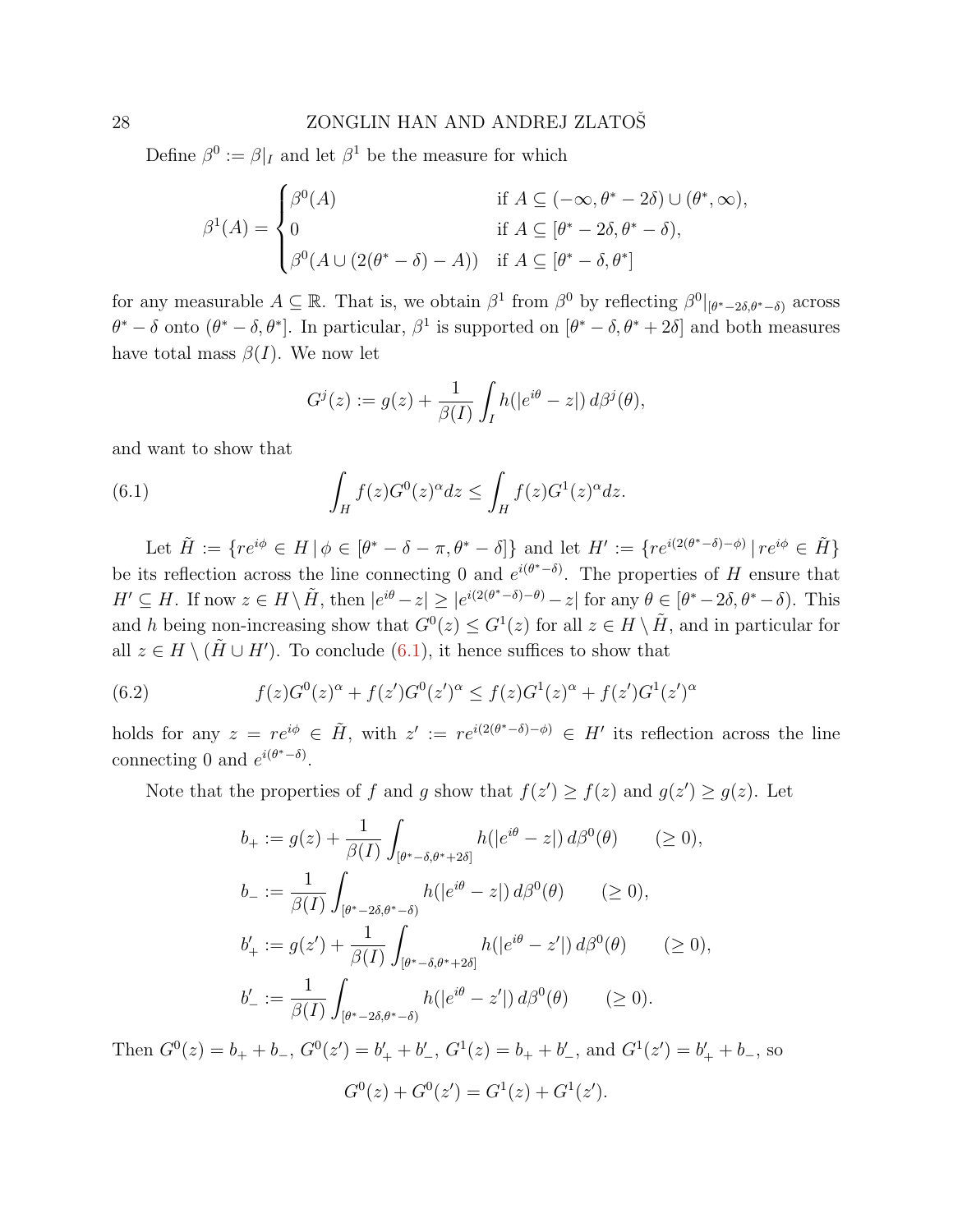We also have  $b'_+ \geq b_+$  and  $b'_- \leq b_-$  due to  $g(z') \geq g(z)$ , h being non-increasing, and the definition of  $z'$ . This implies

$$
0 \le G^1(z) \le \min\{G^0(z), G^0(z')\} \le \max\{G^0(z), G^0(z')\} \le G^1(z').
$$

The last two relations, together with convexity of the function  $x^{\alpha}$  on  $[0, \infty)$ , now yield

$$
G^{0}(z)^{\alpha} + G^{0}(z')^{\alpha} \le G^{1}(z)^{\alpha} + G^{1}(z')^{\alpha}.
$$

From this and  $(f(z') - f(z))(G^{1}(z')^{\alpha} - G^{0}(z')^{\alpha}) \geq 0$  we obtain [\(6.2\)](#page-27-1), and therefore [\(6.1\)](#page-27-0).

An identical (modulo reflection) argument shows that if  $\beta^2$  is obtained from  $\beta^1$  by reflecting  $\beta^1|_{(\theta^*+\delta,\theta^*+2\delta]}$  across  $\theta^*+\delta$  onto  $[\theta^*,\theta^*+\delta]$ , then we have

$$
\int_H f(z)G^1(z)^{\alpha} dz \le \int_H f(z)G^2(z)^{\alpha} dz.
$$

We can then repeat this with  $\frac{\delta}{2}$  in place of  $\delta$  because  $\beta^2$  is supported on  $[\theta^* - \delta, \theta^* + \delta]$  and has total mass  $\beta(I)$ . Continuing in this way, we obtain a sequence of measures  $\beta^0, \beta^2, \beta^4, \ldots$ , each  $\beta^{2j}$  having total mass  $\beta(I)$  and supported on  $[\theta^* - 2^{1-j}\delta, \theta^* + 2^{1-j}\delta]$ , such that

$$
\int_H f(z)G^{2j}(z)^{\alpha}dz \le \int_H f(z)G^{2(j+1)}(z)^{\alpha}dz
$$

for  $j = 0, 1, \ldots$ . Since the integrands are uniformly bounded and converge pointwise to  $f(z)(g(z) + h(|e^{i\theta^*} - z|))^{\alpha}$  as  $j \to \infty$ , Dominated Convergence Theorem finishes the proof.

#### **REFERENCES**

- <span id="page-28-0"></span>[1] C. Bardos, Existence et unicité de la solution de l'équation d'Euler en dimension deux, J. Math. Anal. Appl. 40 (1972), 769–790. [2](#page-1-2)
- <span id="page-28-5"></span>[2] C. Bardos, F. Di Plinio, and R. Temam, The Euler equations in planar nonsmooth convex domains, J. Math. Anal. Appl. 407 (2013), 69–89. [3,](#page-2-1) [4](#page-3-0)
- <span id="page-28-7"></span>[3] P. Bonicatto and N. A. Gusev, Superposition principle for the continuity equation in a bounded domain, Journal of Physics: Conference Series 990 (2018), 1–12. [12](#page-11-1)
- <span id="page-28-8"></span>[4] F. Boyer, Trace theorems and spatial continuity properties for the solutions of the transport equation, Differential Integral Equations, 18 (2005), 891–934. [12](#page-11-1)
- <span id="page-28-2"></span>[5] J.-M. Delort, Existence de nappes de tourbillon en dimension deux, J. Amer. Math. Soc. 4 (1991), 553–586. [2](#page-1-2)
- <span id="page-28-6"></span>[6] F. Di Plinio and R. Temam, Grisvard's Shift Theorem Near  $L^{\infty}$  and Yudovich Theory on Polygonal Domains, SIAM J. Math. Anal. 47 (2015), 159–178. [3,](#page-2-1) [4](#page-3-0)
- <span id="page-28-1"></span>[7] R. J. DiPerna and A. J. Majda, Concentrations in regularizations for 2-D incompressible flow, Comm. Pure Appl. Math. 40 (1987), 301–345. [2](#page-1-2)
- <span id="page-28-3"></span>[8] D. Gérard-Varet and C. Lacave, The Two-Dimensional Euler Equations on Singular Domains, Arch. Ration. Mech. Anal. 209 (2013), 131–170. [2,](#page-1-2) [5,](#page-4-3) [7](#page-6-2)
- <span id="page-28-4"></span>[9] D. Gérard-Varet and C. Lacave, The Two Dimensional Euler Equations on Singular Exterior Domains, Arch. Ration. Mech. Anal. 218 (2015), 1609–1631. [2,](#page-1-2) [5](#page-4-3)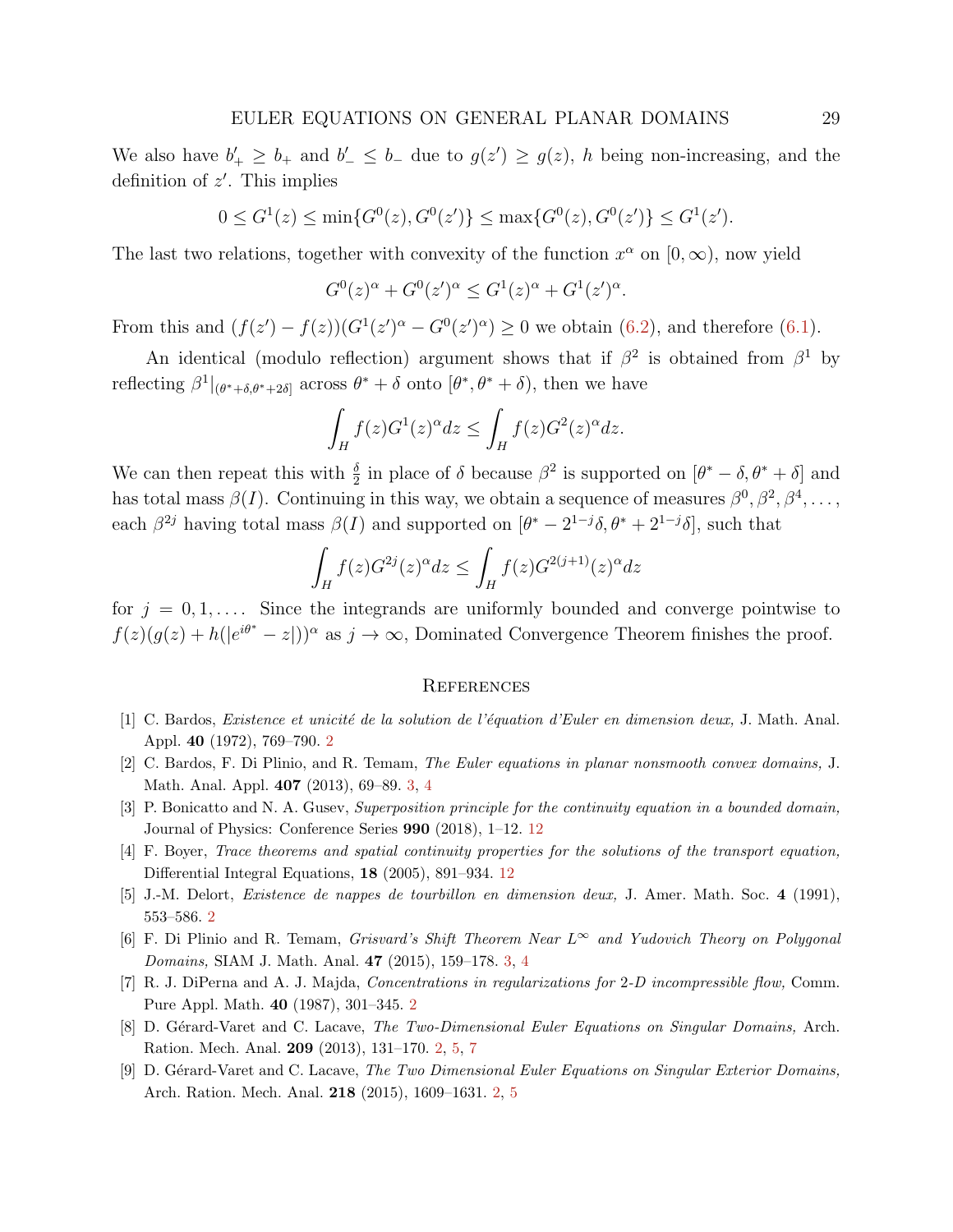- <span id="page-29-1"></span>[10] E. H¨older, Uber unbeschr¨ankte Fortsetzbarkeit einer stetigen ebenen Bewegung in einer unbegrentzten ¨ inkompressiblen Flüssigkeit (German), Math. Z. 37 (1933), 7[2](#page-1-2)7–738.  $2$
- <span id="page-29-10"></span>[11] D. Jerison and C. E. Kenig, The inhomogeneous Dirichlet problem in Lipschitz domains, J. Funct. Anal. 130 (1995), 161–219. [3](#page-2-1)
- <span id="page-29-2"></span>[12] K. Kikuchi, Exterior problem for the two-dimensional Euler equation, J. Fac. Sci. Univ. Tokyo Sect. IA Math. 30 (1983), 3490–3494. [2](#page-1-2)
- <span id="page-29-16"></span>[13] A. Kiselev and A. Zlatoš, *Blow up for the 2D Euler equation on some bounded domains*, J. Differential Equations 259 (2015), 3490–3494. [4,](#page-3-0) [8](#page-7-2)
- <span id="page-29-14"></span>[14] C. Lacave, Uniqueness for two-dimensional incompressible ideal flow on singular domains, SIAM J. Math. Anal. 47 (2015), 1615–1664. [3,](#page-2-1) [4,](#page-3-0) [5,](#page-4-3) [9,](#page-8-3) [11](#page-10-4)
- <span id="page-29-12"></span>[15] C. Lacave and E. Miot, Uniqueness for the vortex-wave system when the vorticity is constant near the point vortex, SIAM J. Math. Anal. 41 (2009), 1138–1163 [3,](#page-2-1) [5](#page-4-3)
- <span id="page-29-11"></span>[16] C. Lacave, E. Miot, and C. Wang, Uniqueness for the two-dimensional Euler equations on domains with corners, Indiana Univ. Math. J. 63 (2014), 1725–1756. [3,](#page-2-1) [4,](#page-3-0) [9,](#page-8-3) [11](#page-10-4)
- <span id="page-29-15"></span>[17] C. Lacave and A. Zlatoš, The Euler equations in planar domains with corners, Arch. Ration. Mech. Anal. 234 (2019), 57–79. [4,](#page-3-0) [5,](#page-4-3) [8,](#page-7-2) [9,](#page-8-3) [10,](#page-9-2) [11,](#page-10-4) [12](#page-11-1)
- <span id="page-29-18"></span>[18] F.D. Lesley, Conformal mappings of domains satisfying a wedge condition, Proc. Amer. Math. Soc. 93 (1985), 483–488. [8](#page-7-2)
- <span id="page-29-4"></span>[19] A. Majda and A. Bertozzi, Vorticity and Incompressible Flow, Cambridge University Press, 2002. [2](#page-1-2)
- <span id="page-29-13"></span>[20] C. Marchioro and M. Pulvirenti, On the vortex-wave system, In M. Francaviglia, editor, Mechanics, Analysis and Geometry: 200 Years After Lagrange, North-Holland Delta Series, 79–95, Elsevier, Amsterdam, 1991. [3,](#page-2-1) [5](#page-4-3)
- <span id="page-29-5"></span>[21] C. Marchioro and M. Pulvirenti, Mathematical Theory of Incompressible Nonviscous Fluids, Applied Mathematical Sciences 96, Springer-Verlag, New York, 1994. [2,](#page-1-2) [3,](#page-2-1) [5](#page-4-3)
- <span id="page-29-3"></span>[22] F. J. McGrath, Nonstationary plane flow of viscous and ideal fluids, Arch. Ration. Mech. Anal. 27 (1967), 329–348. [2](#page-1-2)
- <span id="page-29-17"></span>[23] C. Pommerenke, Boundary behavior of conformal maps, volume 299 of Grundlehren der Mathematischen Wissenschaften [Fundamental Principles of Mathematical Sciences], Springer-Verlag, Berlin, 1992. [5,](#page-4-3) [13,](#page-12-3) [26,](#page-25-1) [27](#page-26-2)
- <span id="page-29-9"></span>[24] M. E. Taylor, Incompressible fluid flows on rough domains, In Semigroups of operators: theory and applications (Newport Beach, CA, 1998), volume 42 of Progr. Nonlinear Differential Equations Appl., 3[2](#page-1-2)0–334, Birkhäuser, Basel, 2000. 2
- <span id="page-29-6"></span>[25] R. Temam, On the Euler equations of incompressible perfect fluids, J. Functional Analysis 20 (1975), 32–43. [2](#page-1-2)
- <span id="page-29-7"></span>[26] M. Vishik, Instability and non-uniqueness in the Cauchy problem for the Euler equations of an ideal incompressible fluid. Part I, preprint. [2](#page-1-2)
- <span id="page-29-8"></span>[27] M. Vishik, Instability and non-uniqueness in the Cauchy problem for the Euler equations of an ideal incompressible fluid. Part II, preprint. [2](#page-1-2)
- <span id="page-29-19"></span>[28] S. E. Warschawski and G.E. Schober, On conformal mapping of certain classes of Jordan domains, Arch. Ration. Mech. Anal. 22 (1966), 201–209. [8](#page-7-2)
- <span id="page-29-0"></span>[29] W. Wolibner, Un theorème sur l'existence du mouvement plan d'un fluide parfait, homogène, incompressible, pendant un temps infiniment long (French), Mat. Z. 37 (1933), 698–726. [2](#page-1-2)